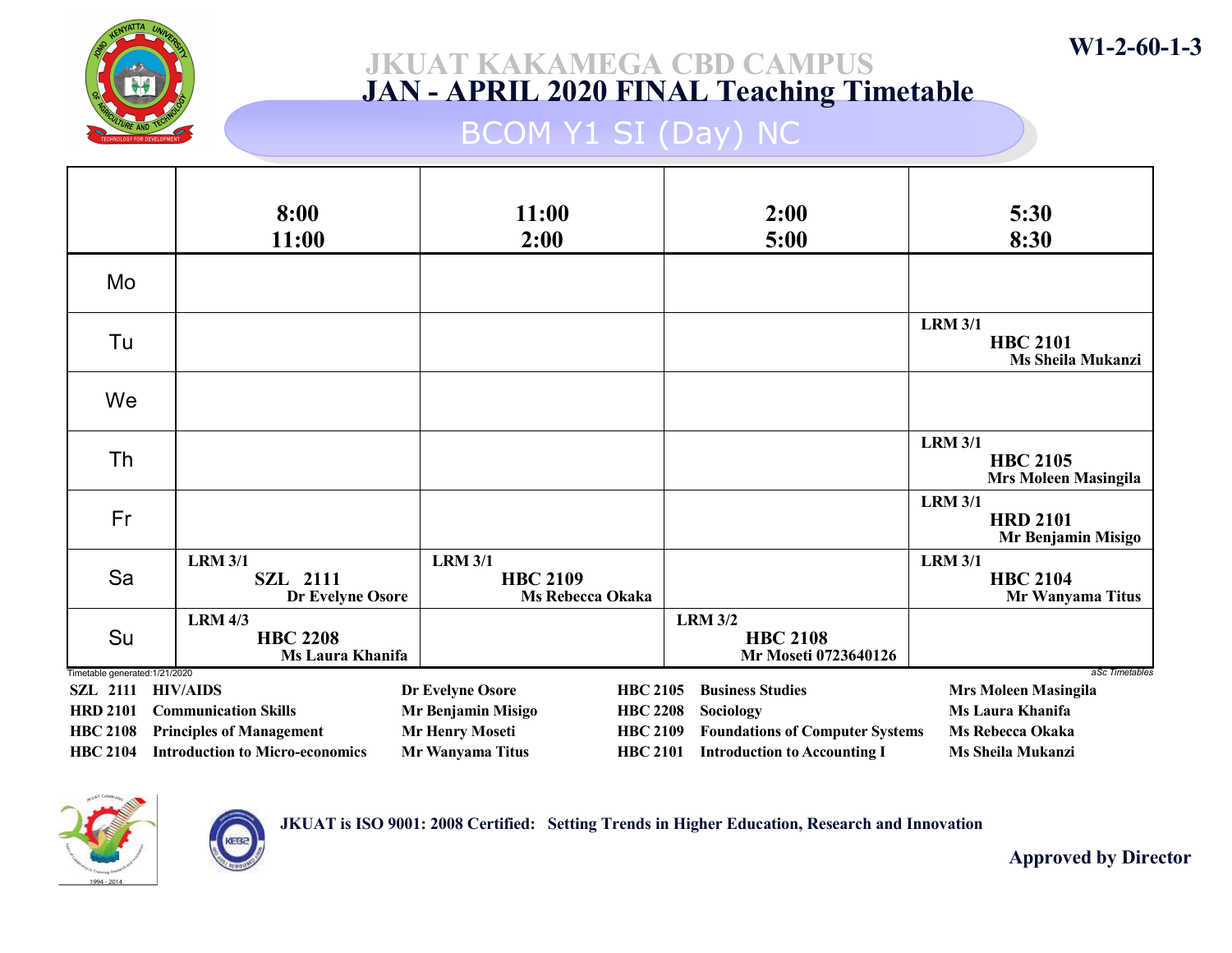

# BCOM Y1 SII (Evening) NC

|                                    | 8:00                                                                               | 11:00                                                                                 | 2:00                                                                           | 5:30                                                            |
|------------------------------------|------------------------------------------------------------------------------------|---------------------------------------------------------------------------------------|--------------------------------------------------------------------------------|-----------------------------------------------------------------|
|                                    | 11:00                                                                              | 2:00                                                                                  | 5:00                                                                           | 8:30                                                            |
| Mo                                 |                                                                                    |                                                                                       |                                                                                | <b>LRM 3/7</b><br><b>HBC 2108</b><br><b>Ms Margaret Kanini</b>  |
| Tu                                 |                                                                                    |                                                                                       |                                                                                | <b>LRM 3/2</b><br><b>HBC 2125</b><br>Mr Wanyama Titus           |
| We                                 |                                                                                    |                                                                                       |                                                                                | <b>LRM 3/1</b><br><b>HBC 2109</b><br><b>Mr Calistus Luhombo</b> |
| Th                                 |                                                                                    |                                                                                       |                                                                                | <b>LRM 3/2</b><br><b>HRD 2102</b><br>Ms Laura Khanifa           |
| Fr                                 |                                                                                    |                                                                                       |                                                                                | <b>LRM 5/6</b><br><b>HBC 2110</b><br>Mr Mudaki Abissay          |
| Sa                                 | <b>LRM 3/2</b><br><b>HBC 2112</b><br>Mr Barrack Okello                             | <b>LRM 4/3</b><br><b>HBC 2107</b><br><b>Ms Sheila Mukanzi</b>                         |                                                                                |                                                                 |
| Su                                 |                                                                                    |                                                                                       |                                                                                |                                                                 |
| Timetable generated: 1/21/2020     |                                                                                    |                                                                                       |                                                                                | aSc Timetables                                                  |
| <b>HBC 2112</b><br><b>HBC 2109</b> | <b>Principles of Marketing</b>                                                     | <b>Mr Barrack Okello</b><br><b>HRD 2102</b>                                           | <b>Development Studies and Ethics</b>                                          | Ms Laura Khanifa                                                |
| <b>HBC 2110</b>                    | <b>Insurance and Risk management</b><br><b>Introduction to Business Statistics</b> | <b>Mr Calistus Luhombo</b><br><b>HBC 2108</b><br>Mr Mudaki Abissay<br><b>HBC 2107</b> | <b>Organization Theory Development</b><br><b>Introduction to Accounting II</b> | <b>Ms Margaret Kanini</b><br><b>Ms Sheila Mukanzi</b>           |
| <b>HBC 2125</b>                    | <b>Introduction to Macroeconomics</b>                                              | <b>Mr Wanyama Titus</b>                                                               |                                                                                |                                                                 |



JKUAT is ISO 9001: 2008 Certified: Setting Trends in Higher Education, Research and Innovation

Approved by Director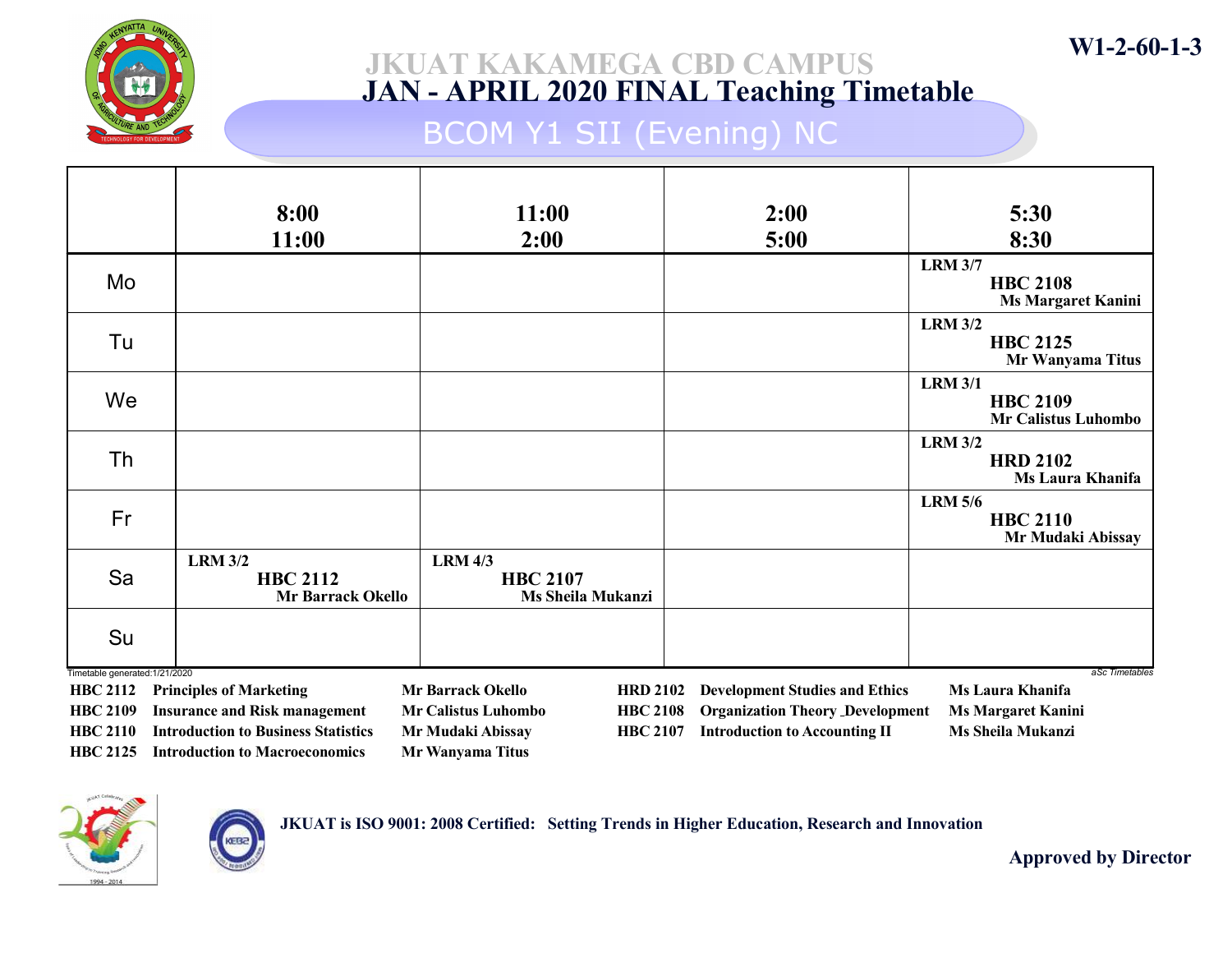

## BCOM Y2 SI (Day) NC

|                                                   | 8:00<br>11:00                                         | 11:00<br>2:00                                         | 2:00<br>5:00                                                  | 5:30<br>8:30                                                  |
|---------------------------------------------------|-------------------------------------------------------|-------------------------------------------------------|---------------------------------------------------------------|---------------------------------------------------------------|
| Mo                                                |                                                       |                                                       |                                                               |                                                               |
| Tu                                                |                                                       |                                                       |                                                               | <b>LRM 3/3</b><br><b>HBC 2203</b><br>Mr Kadima John Murunga   |
| We                                                |                                                       |                                                       |                                                               | <b>LRM 3/4</b><br><b>HBC 2201</b><br>Ms Sheila Mukanzi        |
| Th                                                |                                                       |                                                       | <b>LRM 3/1</b><br><b>HBC 2202</b><br><b>Mr Anthony Ojwang</b> | <b>LRM 3/3</b><br><b>HBC 2206</b><br><b>Ms Jackline Odero</b> |
| Fr                                                |                                                       |                                                       |                                                               | <b>LRM 3/3</b><br><b>HBC 2207</b><br>Ms Edah Kavwanyiri       |
| Sa                                                | <b>LRM 3/3</b><br><b>HBC 2205</b><br>Mr Wanyama Titus | <b>LRM 3/3</b><br><b>HBC 2204</b><br>Dr Joyce Amuhaya | <b>LRM 3/1</b><br><b>HCB 2213</b><br>Dr Joyce Amuhaya         |                                                               |
| Su                                                |                                                       |                                                       |                                                               |                                                               |
| Timetable generated: 1/21/2020<br><b>HCB 2213</b> | <b>Employee Resourcing</b>                            | Dr Joyce Amuhaya                                      | <b>HBC 2205</b><br><b>Intermediate Microeconomic Theory</b>   | aSc Timetables<br>Mr Wanyama Titus                            |
| <b>HBC 2204</b>                                   | <b>Human Resource Management</b>                      | Dr Joyce Amuhaya                                      | <b>HBC 2207</b><br><b>Principles of Auditing</b>              | Ms Edah Kavwanyiri                                            |
| <b>HBC 2202</b>                                   | <b>Introduction to Financial Mgt</b>                  | <b>Mr Anthony Ojwang</b>                              | <b>HBC 2206</b><br><b>Business Law</b>                        | <b>Ms Jackline Odero</b>                                      |
| <b>HBC 2203</b>                                   | <b>Cost Accounting</b>                                | Mr Kadima John Murunga                                | <b>HBC 2201</b><br><b>Intermediate Accounting I</b>           | <b>Ms Sheila Mukanzi</b>                                      |



**KEB** 



W1-2-60-1-3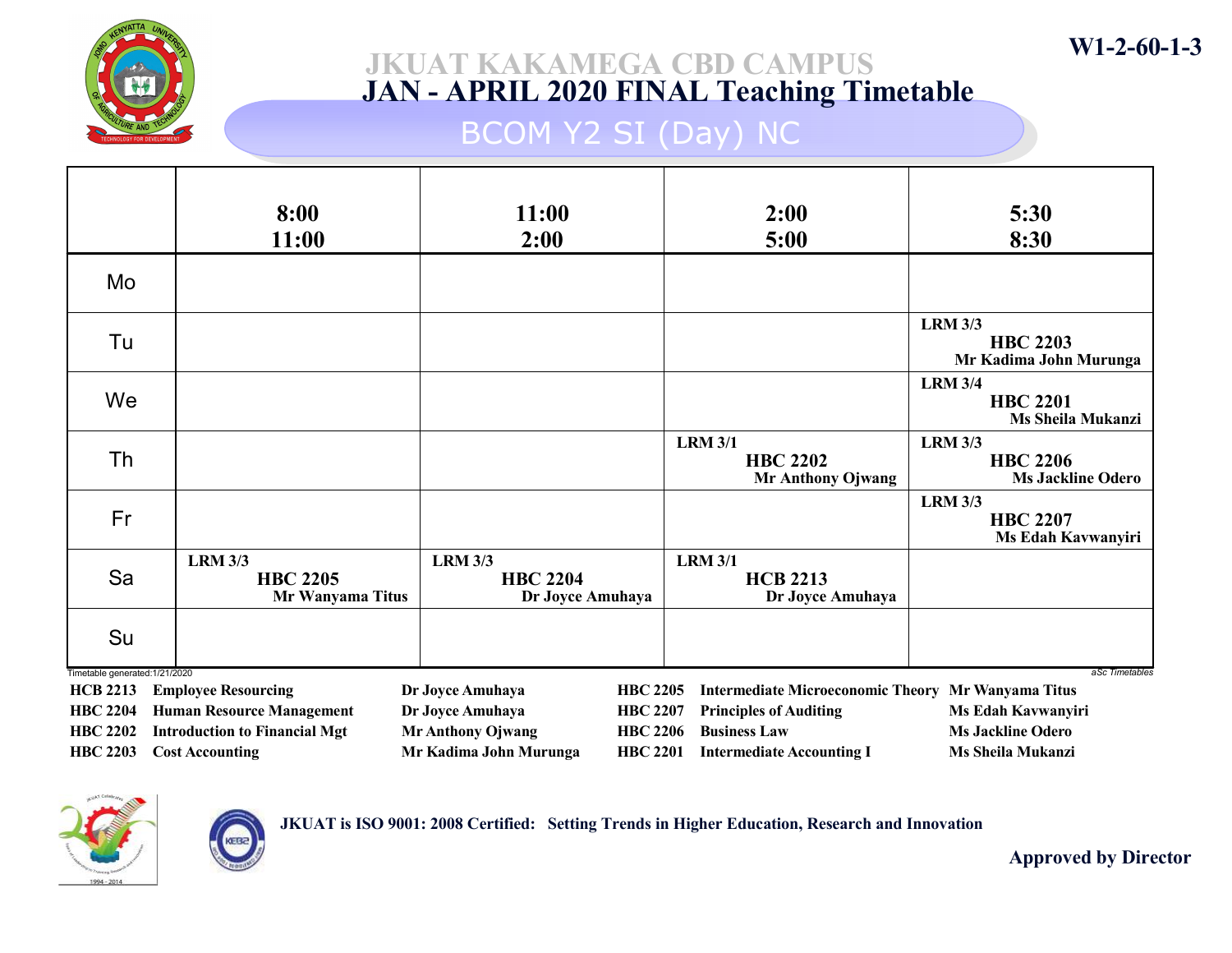

## BCOM Y3 SI (HRM) Weekend

|                                                   | 8:00<br>11:00                                       | 11:00<br>2:00                               | 2:00<br>5:00                                          | 5:30<br>8:30                                                 |
|---------------------------------------------------|-----------------------------------------------------|---------------------------------------------|-------------------------------------------------------|--------------------------------------------------------------|
| Mo                                                |                                                     |                                             |                                                       | <b>LRM 3/4</b><br><b>HBC 2301</b><br><b>Mr Timothy Akali</b> |
| Tu                                                |                                                     |                                             |                                                       |                                                              |
| We                                                |                                                     |                                             |                                                       |                                                              |
| Th                                                |                                                     |                                             |                                                       | <b>LRM 3/6</b><br><b>HBH 2302</b><br>Mr Zeddy Anjia          |
| Fr                                                |                                                     |                                             |                                                       | <b>LRM 3/6</b><br><b>HBH 2303</b><br>Dr Clive Mukanzi        |
| Sa                                                |                                                     | <b>HBC 2303</b><br><b>Mr Barrack Okello</b> | <b>LRM 3/1</b><br><b>HCB 2213</b><br>Dr Joyce Amuhaya |                                                              |
| Su                                                | <b>LRM 3/5</b><br><b>HBC 2302</b><br>Dr Dennis Juma |                                             |                                                       |                                                              |
| Timetable generated: 1/21/2020<br><b>HBH 2303</b> | <b>Employee Relations</b>                           | Dr Clive Mukanzi<br><b>HBC 2303</b>         | <b>Strategic Management</b>                           | aSc Timetables<br><b>Mr Barrack Okello</b>                   |
| <b>HBC 2302</b>                                   | <b>Behavioural Science</b>                          | Dr Dennis Juma<br><b>HBC 2301</b>           | <b>Money Banking</b>                                  | Mr Timothy Akali                                             |
| <b>HCB 2213</b>                                   | <b>Employee Resourcing</b>                          | Dr Joyce Amuhaya<br><b>HBH 2302</b>         | <b>Human Resource Development</b>                     | Mr Zeddy Anjia                                               |



KEBa

JKUAT is ISO 9001: 2008 Certified: Setting Trends in Higher Education, Research and Innovation

Approved by Director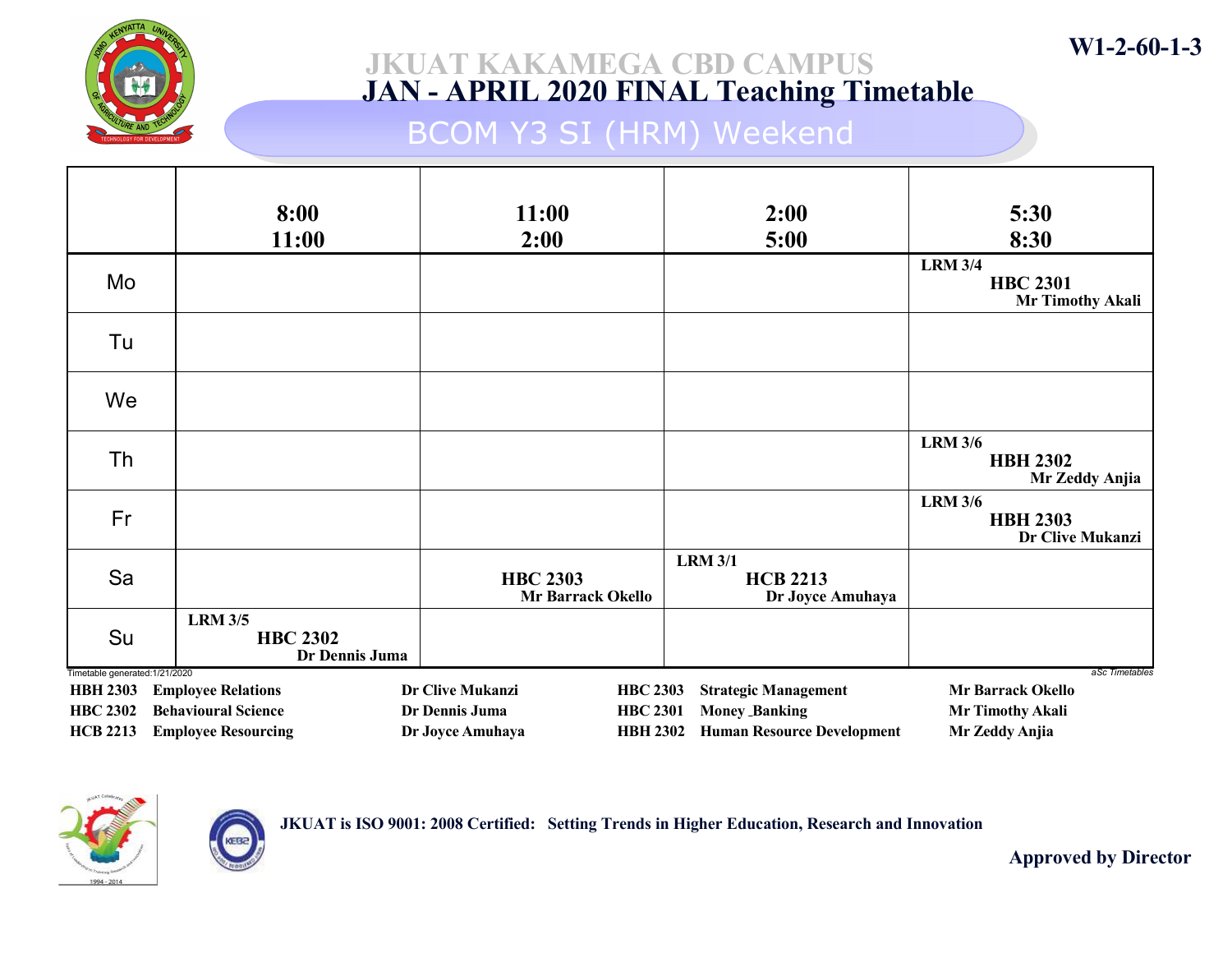

## BCOM Y3 SI (FIN) (Evening) NC

|                                                   | 8:00<br>11:00                                                      | 11:00<br>2:00                                                                              | 2:00<br>5:00                                                           | 5:30<br>8:30                                                 |
|---------------------------------------------------|--------------------------------------------------------------------|--------------------------------------------------------------------------------------------|------------------------------------------------------------------------|--------------------------------------------------------------|
| Mo                                                |                                                                    |                                                                                            |                                                                        | <b>LRM 3/4</b><br><b>HBC 2301</b><br><b>Mr Timothy Akali</b> |
| Tu                                                |                                                                    |                                                                                            |                                                                        |                                                              |
| We                                                |                                                                    |                                                                                            |                                                                        |                                                              |
| Th                                                |                                                                    |                                                                                            |                                                                        | <b>LRM 3/5</b><br><b>HBF 2302</b><br><b>Mr Walter Bwire</b>  |
| Fr                                                |                                                                    |                                                                                            |                                                                        |                                                              |
| Sa                                                | <b>LRM 3/5</b><br><b>HBF 2303</b><br><b>Mr Anthony Ojwang</b>      | <b>HBC 2303</b><br><b>Mr Barrack Okello</b>                                                | <b>LRM 4/5</b><br><b>HBF 2301</b><br>Ms Sheila Mukanzi                 |                                                              |
| Su                                                | <b>LRM 3/5</b><br><b>HBC 2302</b><br>Dr Dennis Juma                |                                                                                            |                                                                        |                                                              |
| Timetable generated: 1/21/2020<br><b>HBC 2302</b> | <b>Behavioural Science</b>                                         | Dr Dennis Juma<br><b>HBC 2301</b>                                                          | <b>Money Banking</b>                                                   | aSc Timetables<br><b>Mr Timothy Akali</b>                    |
| <b>HBF 2303</b><br><b>HBC 2303</b>                | <b>Financial Statement Analysis</b><br><b>Strategic Management</b> | <b>Mr Anthony Ojwang</b><br><b>HBF 2302</b><br><b>Mr Barrack Okello</b><br><b>HBF 2301</b> | <b>Advanced Financial Mgt</b><br><b>Financial Institutions Markets</b> | <b>Mr Walter Bwire</b><br>Ms Sheila Mukanzi                  |





Approved by Director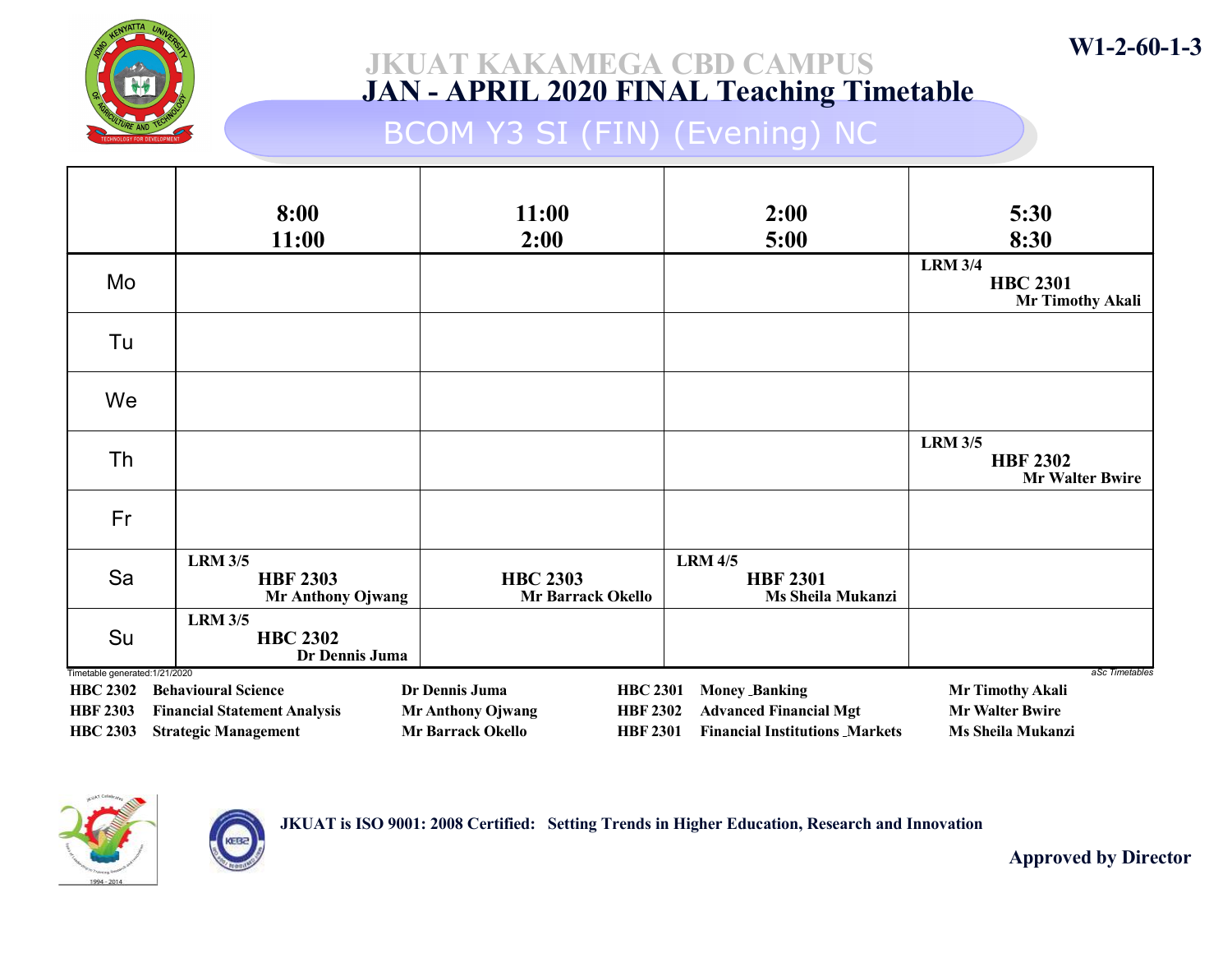

## BCOM Y4 SI Fin (Evening)

|                                                   | 8:00<br>11:00                                       | 11:00<br>2:00                                           | 2:00<br>5:00                                                | 5:30<br>8:30                                       |
|---------------------------------------------------|-----------------------------------------------------|---------------------------------------------------------|-------------------------------------------------------------|----------------------------------------------------|
| Mo                                                |                                                     |                                                         |                                                             |                                                    |
| Tu                                                |                                                     |                                                         |                                                             |                                                    |
| We                                                |                                                     |                                                         |                                                             |                                                    |
| Th                                                |                                                     |                                                         |                                                             |                                                    |
| Fr                                                |                                                     |                                                         |                                                             | <b>LRM 3/9</b><br><b>HBC 2225</b><br>Mr. Esau Wesa |
| Sa                                                | <b>LRM 3/7</b><br><b>HBC 2201</b><br>Mr Seth Sumba  | <b>LRM 3/7</b><br><b>HBB 2403</b><br>Dr Maniagi Musiega | <b>LRM 3/6</b><br><b>HBC 2403</b><br>Dr Doughlas Musiega    |                                                    |
| Su                                                | <b>LRM 3/3</b><br><b>HBC 2240</b><br>Dr Robert Kati | <b>LRM 3/8</b><br><b>HBC 2401</b><br>Dr Julius Miroga   | <b>LRM 3/9</b><br><b>HBF 2401</b><br>Mr Kadima John Murunga |                                                    |
| Timetable generated: 1/21/2020<br><b>HBC 2403</b> | <b>Management Research Project</b>                  | <b>HBF 2401</b><br>Dr Doughlas Musiega                  | <b>International Finance</b>                                | aSc Timetables<br>Mr Kadima John Murunga           |
| <b>HBC 2401</b>                                   | <b>Management Accounting</b>                        | Dr Julius Miroga<br><b>HBC 2201</b>                     | <b>Company Law</b>                                          | <b>Mr Seth Sumba</b>                               |
| <b>HBB 2403</b>                                   | <b>Financial Risk Management</b>                    | Dr Maniagi Musiega<br><b>HBC 2225</b>                   | <b>Financial Information Systems</b>                        | Mr. Esau Wesa                                      |
| <b>HBC 2240</b>                                   | <b>Advanced Business Statistics</b>                 | Dr Robert Kati                                          |                                                             |                                                    |



JKUAT is ISO 9001: 2008 Certified: Setting Trends in Higher Education, Research and Innovation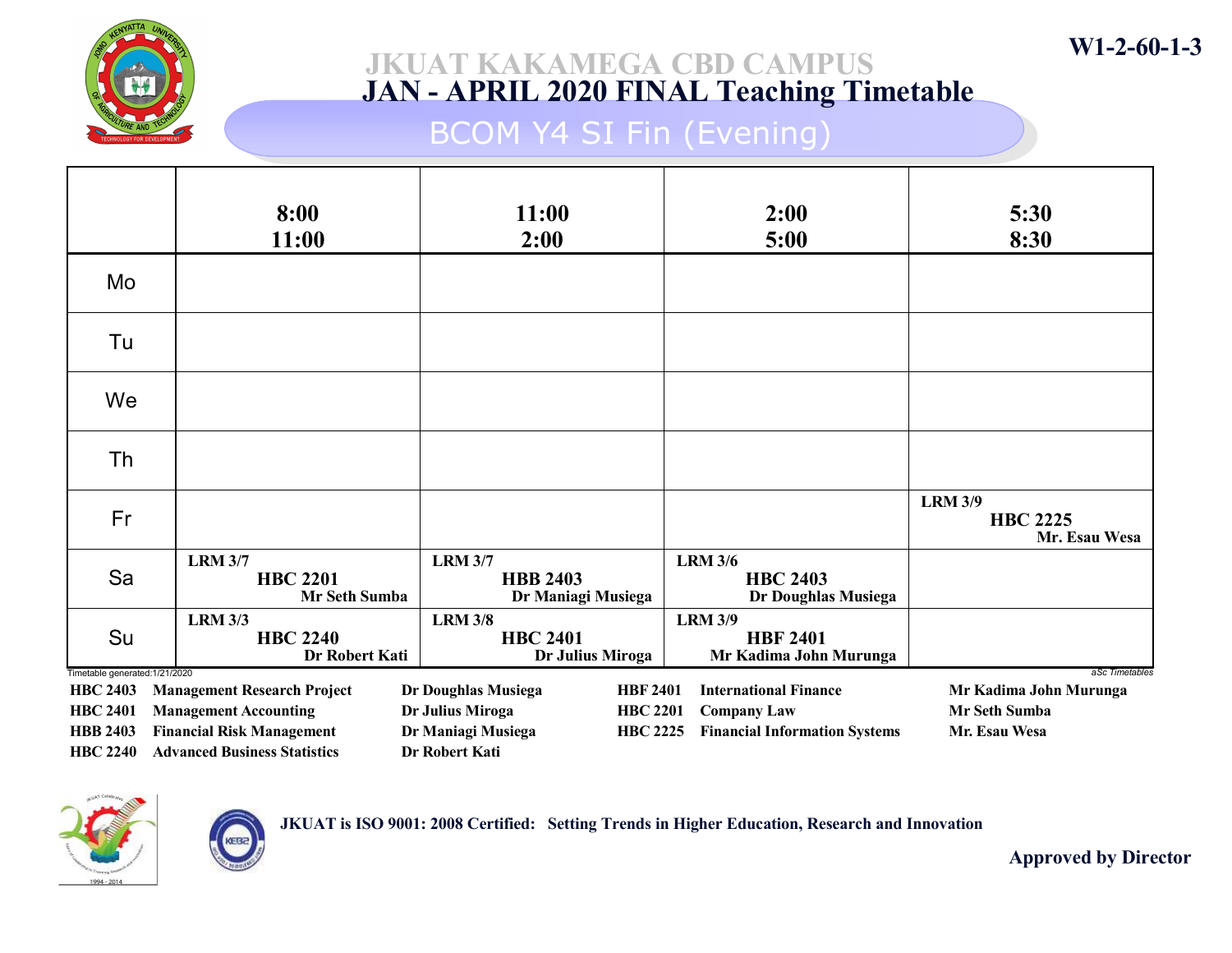

## BCOM Y4 SI HRM (Evening)

|                                                   | 8:00<br>11:00                                       | 11:00<br>2:00                                           | 2:00<br>5:00                                                  | 5:30<br>8:30                                             |
|---------------------------------------------------|-----------------------------------------------------|---------------------------------------------------------|---------------------------------------------------------------|----------------------------------------------------------|
| Mo                                                |                                                     |                                                         |                                                               |                                                          |
| Tu                                                |                                                     |                                                         |                                                               |                                                          |
| We                                                |                                                     |                                                         |                                                               |                                                          |
| Th                                                |                                                     |                                                         |                                                               |                                                          |
| Fr                                                |                                                     |                                                         |                                                               | <b>LRM 3/7</b><br><b>HPS 2403</b><br>Dr Stephen Eshiteti |
| Sa                                                | <b>LRM 3/7</b><br><b>HBC 2201</b><br>Mr Seth Sumba  | <b>LRM 3/5</b><br><b>HBH 2403</b><br>Dr Joseph Otsyulah | <b>LRM 3/6</b><br><b>HBC 2403</b><br>Dr Doughlas Musiega      |                                                          |
| Su                                                | <b>LRM 3/3</b><br><b>HBC 2240</b><br>Dr Robert Kati | <b>LRM 3/8</b><br><b>HBC 2401</b><br>Dr Julius Miroga   | <b>LRM 3/1</b><br><b>HBH 2401</b><br><b>Ms Buhasio Sheila</b> |                                                          |
| Timetable generated: 1/21/2020<br><b>HBC 2403</b> | <b>Management Research Project</b>                  | Dr Doughlas Musiega<br><b>HPS 2403</b>                  | <b>Industrial Relations</b>                                   | aSc Timetables<br>Dr Stephen Eshiteti                    |
| <b>HBH 2403</b>                                   | <b>Leadership Team Building</b>                     | Dr Joseph Otsyulah<br><b>HBC 2201</b>                   | <b>Company Law</b>                                            | <b>Mr Seth Sumba</b>                                     |
| <b>HBC 2401</b>                                   | <b>Management Accounting</b>                        | Dr Julius Miroga<br><b>HBH 2401</b>                     | <b>Labour Economics</b>                                       | <b>Ms Buhasio Sheila</b>                                 |
| <b>HBC 2240</b>                                   | <b>Advanced Business Statistics</b>                 | Dr Robert Kati                                          |                                                               |                                                          |



KEBa

JKUAT is ISO 9001: 2008 Certified: Setting Trends in Higher Education, Research and Innovation

Approved by Director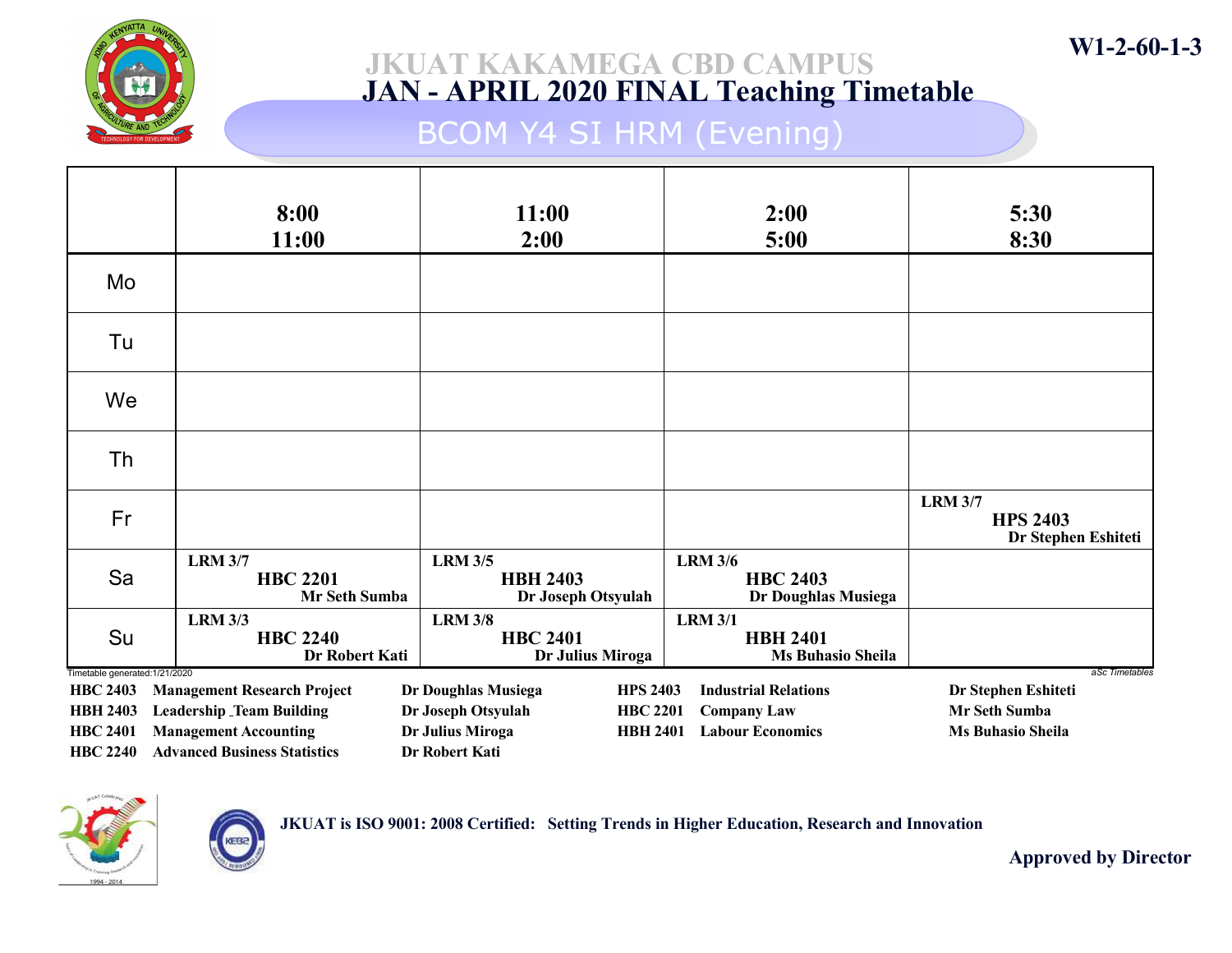

## BCOM Y4 SI (ACC) (Evening)

|                                                   | 8:00<br>11:00                                             | 11:00<br>2:00                                                 | 2:00<br>5:00                                             | 5:30<br>8:30                                                |
|---------------------------------------------------|-----------------------------------------------------------|---------------------------------------------------------------|----------------------------------------------------------|-------------------------------------------------------------|
| Mo                                                |                                                           |                                                               |                                                          |                                                             |
| Tu                                                |                                                           |                                                               |                                                          |                                                             |
| We                                                |                                                           |                                                               |                                                          |                                                             |
| Th                                                |                                                           |                                                               |                                                          |                                                             |
| Fr                                                |                                                           |                                                               |                                                          | <b>LRM 3/8</b><br><b>HBA 2305</b><br><b>Mr Walter Bwire</b> |
| Sa                                                | <b>LRM 3/7</b><br><b>HBC 2201</b><br><b>Mr Seth Sumba</b> | <b>LRM 3/6</b><br><b>HBC 2217</b><br><b>Mr Anthony Ojwang</b> | <b>LRM 3/6</b><br><b>HBC 2403</b><br>Dr Doughlas Musiega |                                                             |
| Su                                                | <b>LRM 3/3</b><br><b>HBC 2240</b><br>Dr Robert Kati       | <b>LRM 3/8</b><br><b>HBC 2401</b><br>Dr Julius Miroga         | <b>LRM 3/8</b><br><b>HBA 2403</b><br>Mr. Esau Wesa       |                                                             |
| Timetable generated: 1/21/2020<br><b>HBC 2403</b> | <b>Management Research Project</b>                        | Dr Doughlas Musiega<br><b>HBC 2201</b>                        | <b>Company Law</b>                                       | aSc Timetables<br>Mr Seth Sumba                             |
| <b>HBC 2401</b>                                   | <b>Management Accounting</b>                              | Dr Julius Miroga<br><b>HBA 2305</b>                           | <b>Bankruptcy Insolvency Accounts</b>                    | <b>Mr Walter Bwire</b>                                      |
| <b>HBC 2240</b>                                   | <b>Advanced Business Statistics</b>                       | <b>Dr Robert Kati</b><br><b>HBA 2403</b>                      | <b>Computerized Accounting</b>                           | Mr. Esau Wesa                                               |
| <b>HBC 2217</b>                                   | <b>Issues in Management Accounting</b>                    | <b>Mr Anthony Ojwang</b>                                      |                                                          |                                                             |



JKUAT is ISO 9001: 2008 Certified: Setting Trends in Higher Education, Research and Innovation

Approved by Director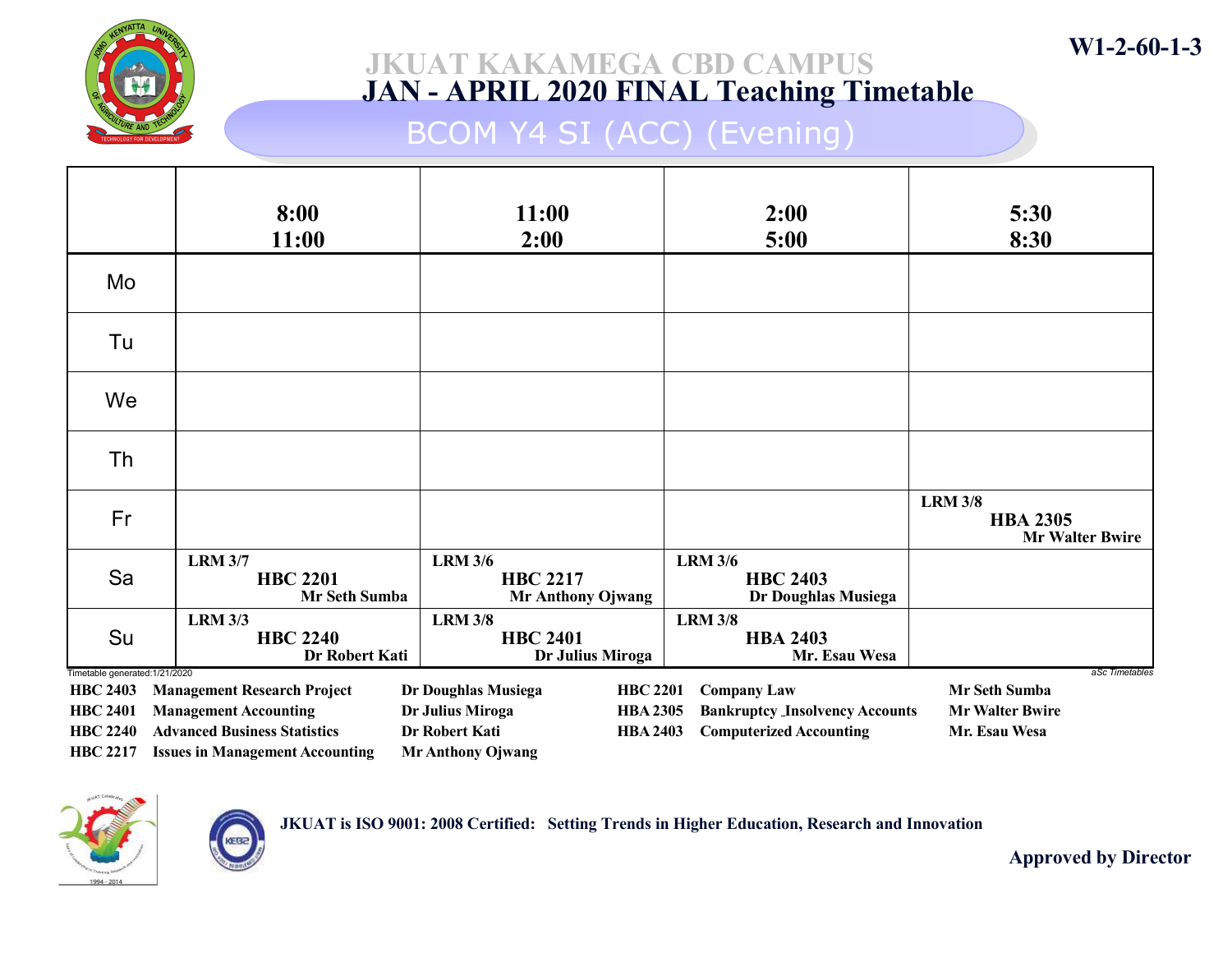

## BIT Y3 SII (Day) NC

|                                                  | 8:00                                                   | 11:00                                                          |                 | 2:00                                                          | 5:30                                                          |
|--------------------------------------------------|--------------------------------------------------------|----------------------------------------------------------------|-----------------|---------------------------------------------------------------|---------------------------------------------------------------|
|                                                  | 11:00                                                  | 2:00                                                           |                 | 5:00                                                          | 8:30                                                          |
| Mo                                               |                                                        |                                                                |                 |                                                               | <b>LRM 3/1</b><br><b>BIT 2316</b><br>Dr Joyce Amuhaya         |
| Tu                                               |                                                        |                                                                |                 |                                                               |                                                               |
| We                                               |                                                        |                                                                |                 |                                                               |                                                               |
| Th                                               |                                                        |                                                                |                 |                                                               |                                                               |
| Fr                                               |                                                        | <b>LRM 3/1</b><br><b>ICS 2305</b><br><b>Mr Alloys Manyange</b> |                 | <b>LRM 3/2</b><br><b>BIT 2119</b><br><b>Mr Edwin Wasike</b>   | <b>LRM 5/2</b><br><b>ICS 2311</b><br><b>Mr Malachi Manase</b> |
| Sa                                               | <b>BIT 2319</b><br>Mr Malachi Manase                   | <b>STA 2200</b><br>Dr Robert Kati                              |                 | <b>LRM 4/6</b><br><b>HBC 2203</b><br><b>Mr Barrack Okello</b> | <b>LRM 3/6</b><br><b>BIT 2215</b><br><b>Mr Kevin Okumu</b>    |
| Su                                               | <b>LRM 4/2</b><br><b>BIT 2323</b><br>Mr Malachi Manase |                                                                |                 |                                                               |                                                               |
| Timetable generated:1/21/2020<br><b>BIT 2316</b> | <b>Industrial Attachment (External)</b>                | Dr Joyce Amuhaya                                               | <b>BIT 2215</b> | <b>Software Project MGT</b>                                   | aSc Timetables<br><b>Mr Kevin Okumu</b>                       |
| <b>STA 2200</b>                                  | <b>Probability Statistics II</b>                       | Dr Robert Kati                                                 | <b>BIT 2323</b> | <b>Application Programming II</b>                             | <b>Mr Malachi Manase</b>                                      |
| <b>ICS 2305</b>                                  | <b>System Programming</b>                              | <b>Mr Alloys Manyange</b>                                      | <b>BIT 2319</b> | <b>Artificial Intelligence</b>                                | <b>Mr Malachi Manase</b>                                      |
| <b>HBC 2203</b>                                  | <b>Research Methodology</b>                            | <b>Mr Barrack Okello</b>                                       | <b>ICS 2311</b> | <b>Computer Graphics</b>                                      | Mr Malachi Manase                                             |
| <b>BIT 2119</b>                                  | <b>Management Information Systems</b>                  | <b>Mr Edwin Wasike</b>                                         |                 |                                                               |                                                               |



**KEB** 

JKUAT is ISO 9001: 2008 Certified: Setting Trends in Higher Education, Research and Innovation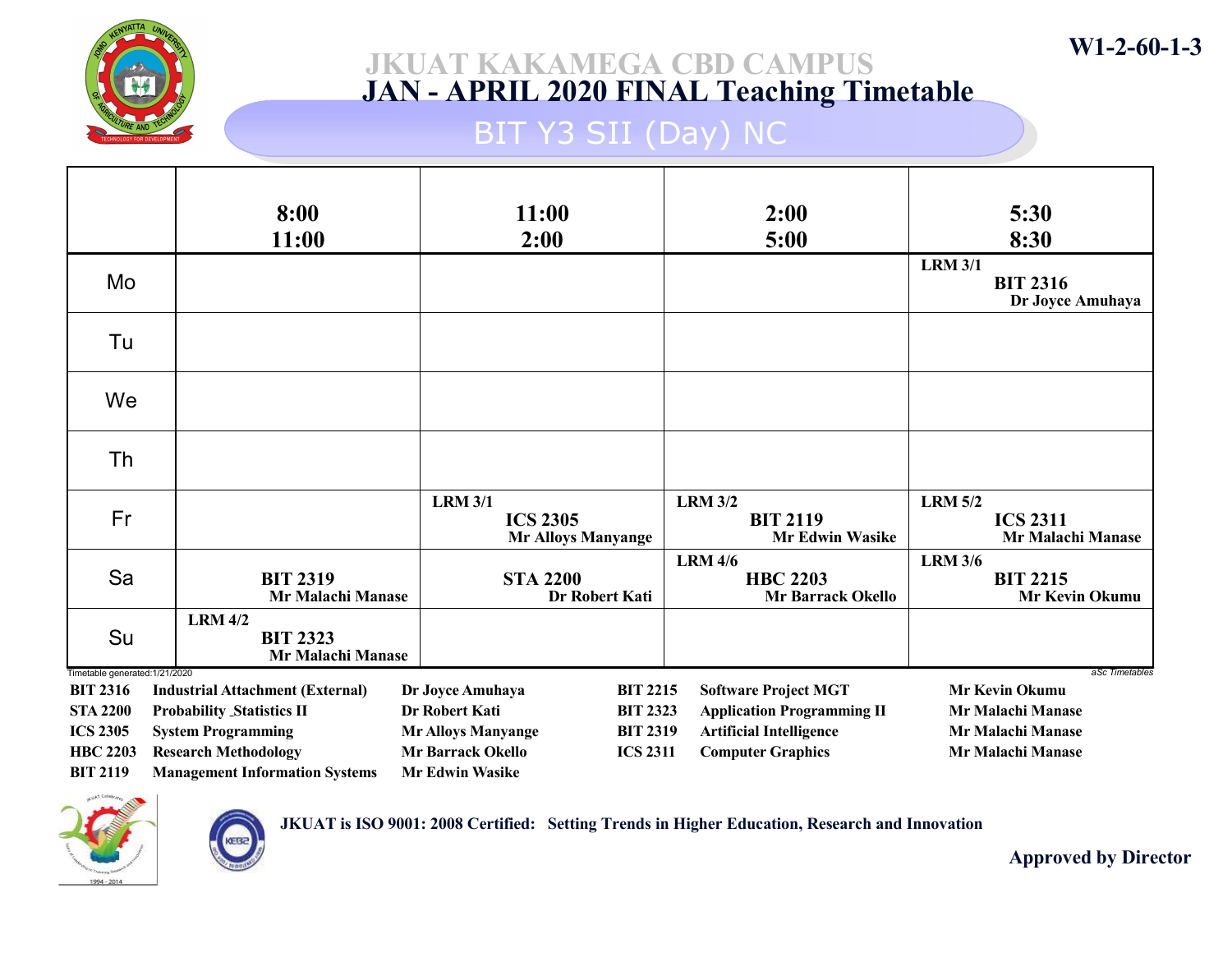

# BIT Y4 SII (Day)

|                                                  | 8:00<br>11:00                                                 | 11:00<br>2:00                                                  | 2:00<br>5:00                                          | 5:30<br>8:30                                                  |
|--------------------------------------------------|---------------------------------------------------------------|----------------------------------------------------------------|-------------------------------------------------------|---------------------------------------------------------------|
| Mo                                               |                                                               |                                                                |                                                       |                                                               |
| Tu                                               |                                                               |                                                                |                                                       |                                                               |
| We                                               |                                                               |                                                                | <b>LRM 3/2</b><br><b>BIT 2303</b><br>Mr. Cecil Segero | <b>BR</b><br><b>BIT 2313</b><br><b>Mr Edwin Wasike</b>        |
| Th                                               |                                                               |                                                                |                                                       | <b>LRM 4/9</b><br><b>HRD 2401</b><br>Ms Faina Kidagisa        |
| Fr                                               |                                                               |                                                                |                                                       | <b>LRM 4/8</b><br><b>BIT 2315</b><br>Mr Kevin Okumu           |
| Sa                                               | <b>LRM 3/2</b><br><b>HBC 2112</b><br><b>Mr Barrack Okello</b> | <b>LRM 4/8</b><br><b>BIT 2318</b><br><b>Mr Alloys Manyange</b> | <b>LRM 4/7</b><br><b>ICS 2303</b><br>Ms Rebecca Okaka | <b>LRM 3/9</b><br><b>BIT 2210</b><br><b>Mr Anthony Musabi</b> |
| Su                                               |                                                               |                                                                |                                                       |                                                               |
| Timetable generated:1/21/2020<br><b>BIT 2318</b> | <b>Information Stystem Audit</b>                              | <b>BIT 2315</b><br><b>Mr Alloys Manyange</b>                   | <b>E-Commerce</b>                                     | aSc Timetables<br>Mr Kevin Okumu                              |
| <b>BIT 2210</b>                                  | <b>Business Intelligence</b>                                  | Mr Anthony Musabi<br><b>BIT 2303</b>                           | <b>Project (Project Implementation)</b>               | Mr. Cecil Segero                                              |
| <b>HBC 2112</b>                                  | <b>Principles of Marketing</b>                                | <b>Mr Barrack Okello</b><br><b>HRD 2401</b>                    | <b>Entrepreneurship Skills</b>                        | Ms Faina Kidagisa                                             |
| <b>BIT 2313</b>                                  | <b>Professional Issues in Information TecMr Edwin Wasike</b>  | <b>ICS 2303</b>                                                | <b>Multimedia Systems</b>                             | <b>Ms Rebecca Okaka</b>                                       |



KEBa

JKUAT is ISO 9001: 2008 Certified: Setting Trends in Higher Education, Research and Innovation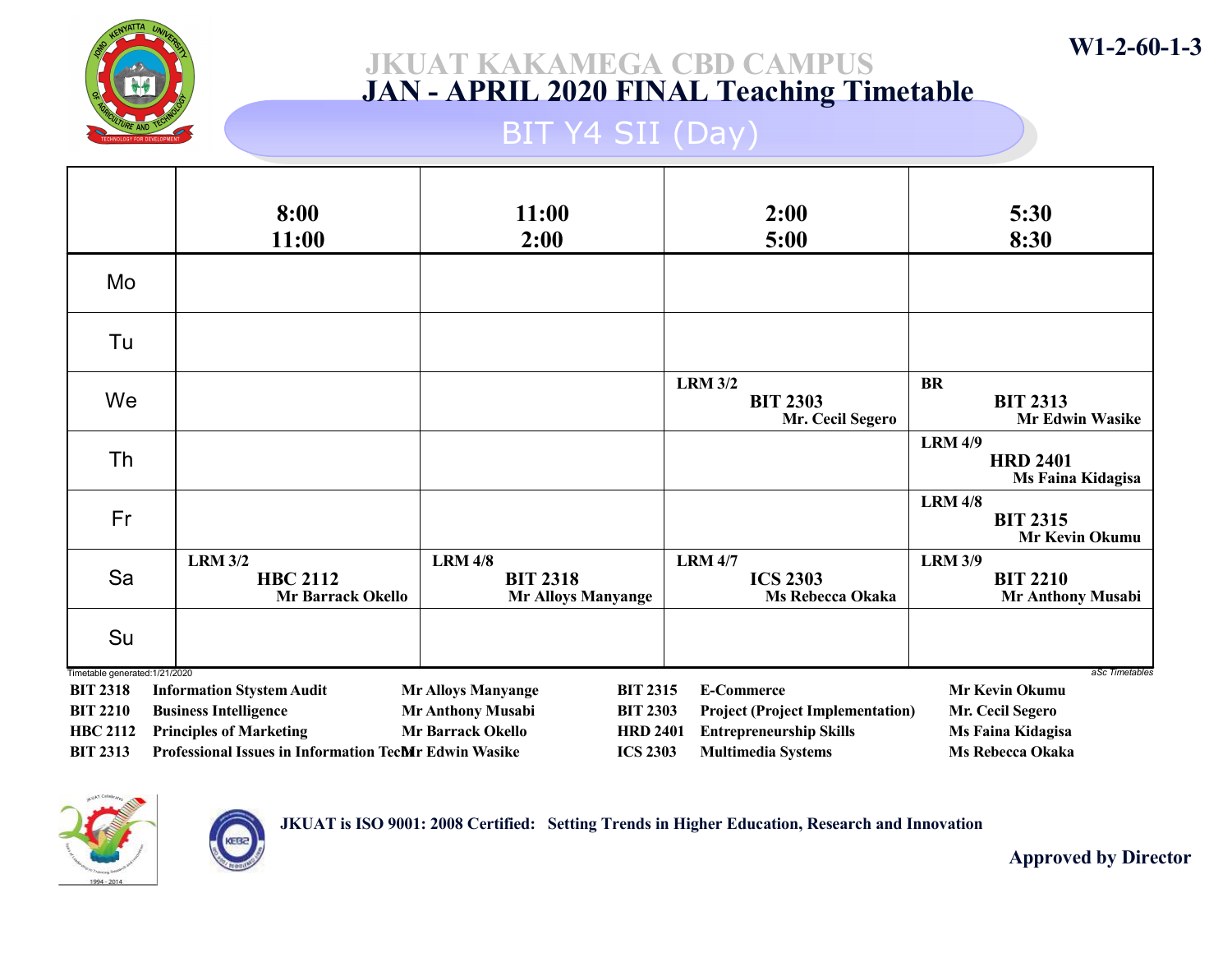

# BPCM Y1 SI (Day) NC

|                                                     | 8:00                                                  | 11:00                                 | 2:00                                                      | 5:30                                                        |
|-----------------------------------------------------|-------------------------------------------------------|---------------------------------------|-----------------------------------------------------------|-------------------------------------------------------------|
|                                                     | 11:00                                                 | 2:00                                  | 5:00                                                      | 8:30                                                        |
| Mo                                                  |                                                       |                                       |                                                           | <b>LRM 3/8</b><br><b>HPS 2104</b><br><b>Ms Mombo Rhodah</b> |
| Tu                                                  |                                                       |                                       |                                                           | <b>LRM 3/1</b><br><b>HBC 2101</b><br>Ms Sheila Mukanzi      |
| We                                                  |                                                       |                                       |                                                           | <b>LRM 3/2</b><br><b>HBC 2212</b><br>Mr. Cecil Segero       |
| Th                                                  |                                                       |                                       |                                                           | <b>HPS 2203</b><br>Mr Airo Cyprian                          |
| Fr                                                  |                                                       |                                       |                                                           | <b>LRM 3/1</b><br><b>HRD 2101</b><br>Mr Benjamin Misigo     |
| Sa                                                  | <b>LRM 3/1</b><br><b>SZL 2111</b><br>Dr Evelyne Osore |                                       |                                                           |                                                             |
| Su                                                  |                                                       |                                       | <b>LRM 3/2</b><br><b>HBC 2108</b><br>Mr Moseti 0723640126 |                                                             |
| Timetable generated: 1/21/2020<br>SZL 2111 HIV/AIDS |                                                       | Dr Evelyne Osore<br><b>HBC 2212</b>   | <b>Computer Application For Business</b>                  | aSc Timetables<br>Mr. Cecil Segero                          |
| <b>HPS 2203</b>                                     | Effective Negotiation in Purchasing Sun Airo Cyprian  | <b>HPS 2104</b>                       | <b>Supplies and Materials Management Ms Mombo Rhodah</b>  |                                                             |
| <b>HRD 2101</b>                                     | <b>Communication Skills</b>                           | Mr Benjamin Misigo<br><b>HBC 2101</b> | <b>Introduction to Accounting I</b>                       | <b>Ms Sheila Mukanzi</b>                                    |
| <b>HBC 2108</b>                                     | <b>Principles of Management</b>                       | <b>Mr Henry Moseti</b>                |                                                           |                                                             |



JKUAT is ISO 9001: 2008 Certified: Setting Trends in Higher Education, Research and Innovation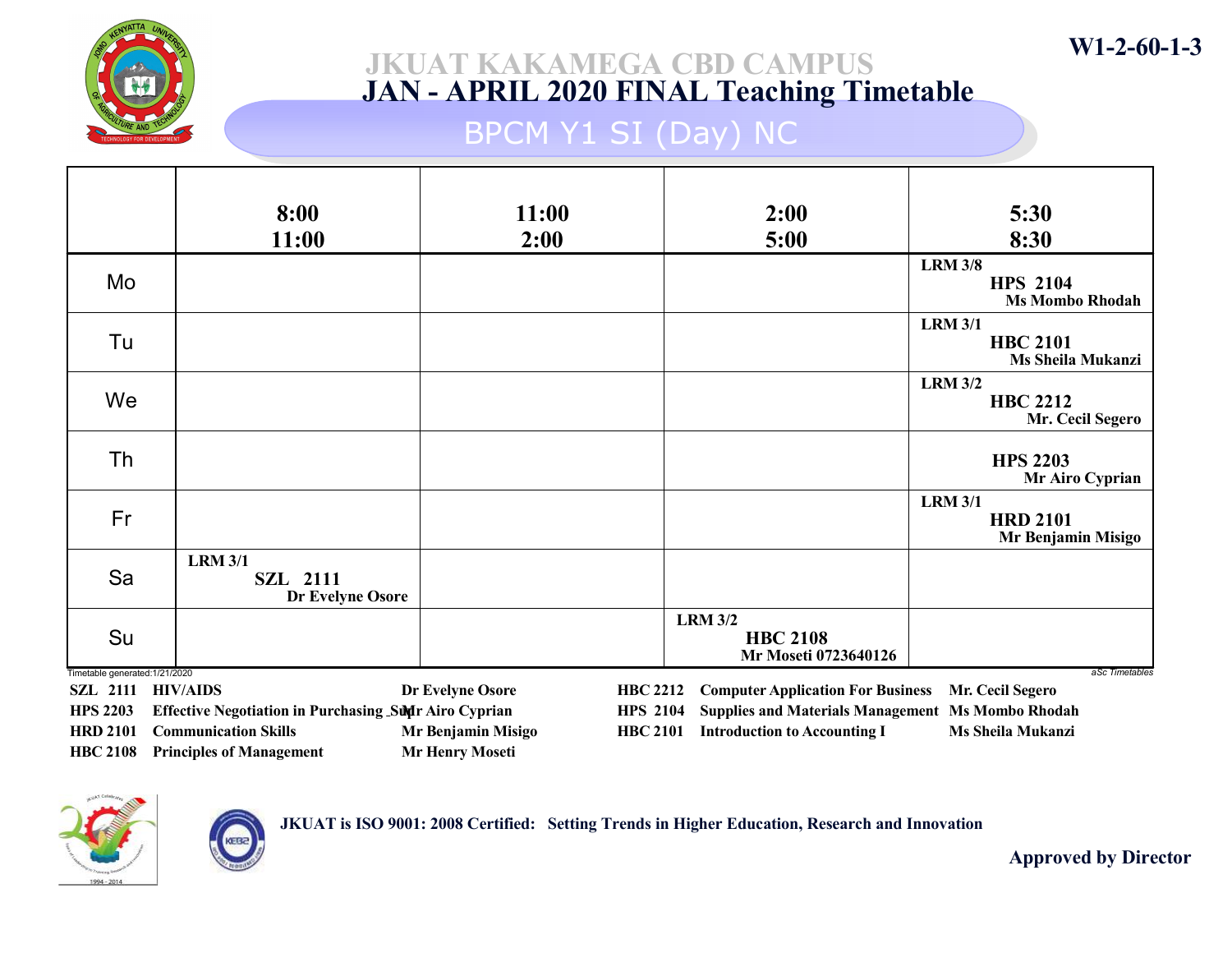

# BPCM Y1 SII (Day) NC

|                                | 8:00<br>11:00                                                                                                                     | 11:00<br>2:00                                | 2:00<br>5:00                                                | 5:30<br>8:30                                                   |  |
|--------------------------------|-----------------------------------------------------------------------------------------------------------------------------------|----------------------------------------------|-------------------------------------------------------------|----------------------------------------------------------------|--|
| Mo                             |                                                                                                                                   |                                              |                                                             |                                                                |  |
| Tu                             |                                                                                                                                   |                                              |                                                             | <b>LRM 3/8</b><br><b>HPS 2206</b><br><b>Ms Kiriza Rose</b>     |  |
| We                             |                                                                                                                                   |                                              |                                                             | <b>LRM 3/9</b><br><b>HPS 2213</b><br><b>Mr Emmanuel Mulati</b> |  |
| Th                             |                                                                                                                                   |                                              |                                                             | <b>LRM 4/4</b><br><b>HPS 2310</b><br><b>Ms Jackline Moraa</b>  |  |
| Fr                             |                                                                                                                                   |                                              |                                                             | <b>LRM 3/4</b><br><b>HPS 2204</b><br>Mr Seth Sumba             |  |
| Sa                             | <b>LRM 3/2</b><br><b>HBC 2112</b><br><b>Mr Barrack Okello</b>                                                                     |                                              | <b>LRM 3/5</b><br><b>HPS 2202</b><br><b>Mr Walter Bwire</b> | <b>LRM 3/1</b><br><b>HBC 2104</b><br>Mr Wanyama Titus          |  |
| Su                             |                                                                                                                                   |                                              |                                                             |                                                                |  |
| Timetable generated: 1/21/2020 |                                                                                                                                   | <b>Mr Barrack Okello</b>                     |                                                             | aSc Timetables                                                 |  |
| <b>HBC 2112</b>                | <b>Principles of Marketing</b>                                                                                                    | <b>HBC 2104</b>                              | <b>Introduction to Micro-economics</b>                      | Mr Wanyama Titus                                               |  |
| <b>HPS 2213</b>                | <b>Material Handling Plant Layout</b>                                                                                             | <b>Mr Emmanuel Mulati</b><br><b>HPS 2310</b> | <b>Procurement Ethics Integrity</b>                         | <b>Ms Jackline Moraa</b>                                       |  |
| <b>HPS 2204</b>                | <b>Legal Aspects of Purchasing Supply</b><br>Managing Purchasing Supply Relations Kiriza Rose<br>Mr Seth Sumba<br><b>HPS 2206</b> |                                              |                                                             |                                                                |  |

HPS 2202 Financial Accounting II Mr Walter Bwire

**CEB** 



Approved by Director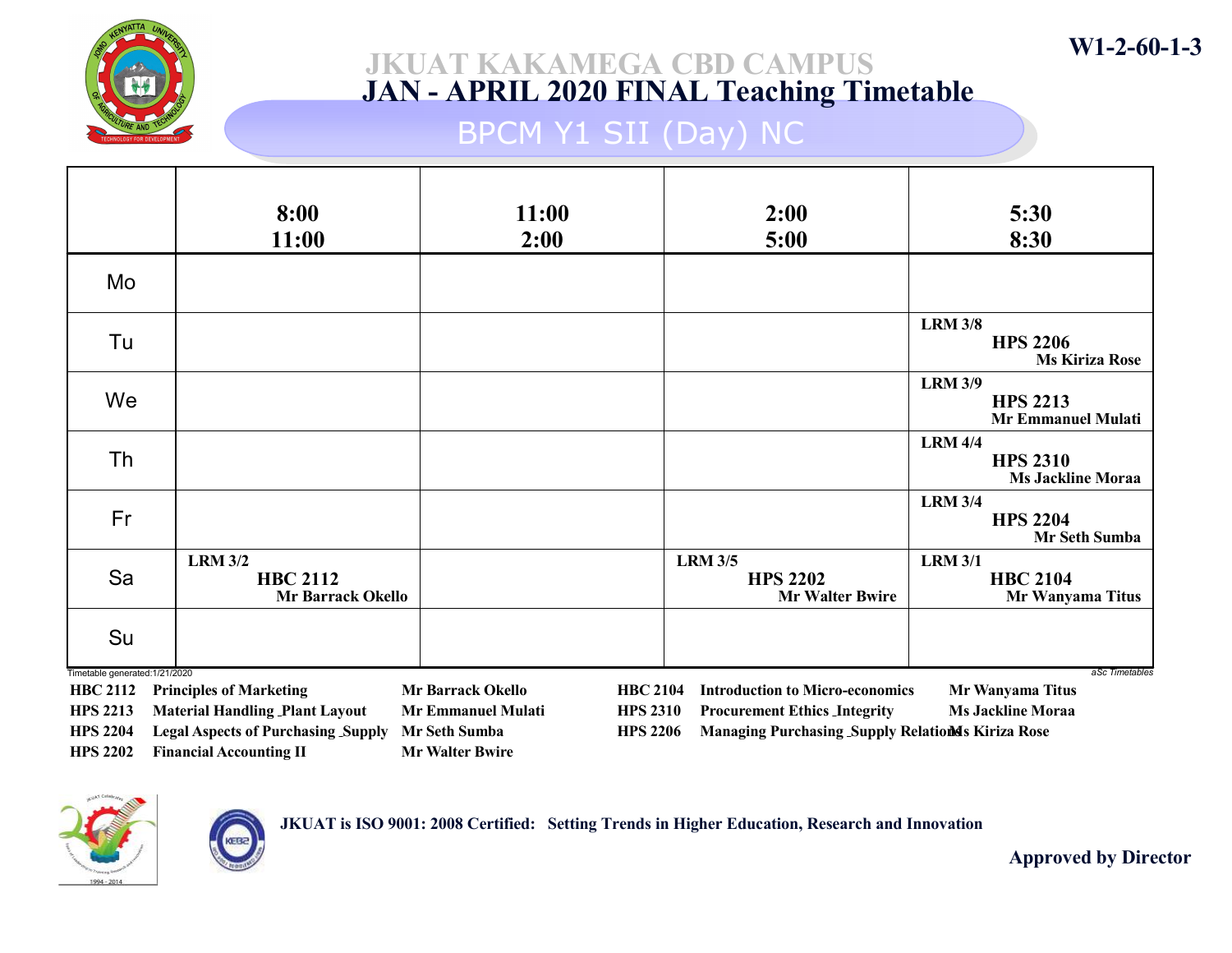

## BPCM Y2 SII (Evening) NC

|                                                   | 8:00<br>11:00                                                          | 11:00<br>2:00                               |                                    | 2:00<br>5:00                                                | 5:30<br>8:30                                                 |
|---------------------------------------------------|------------------------------------------------------------------------|---------------------------------------------|------------------------------------|-------------------------------------------------------------|--------------------------------------------------------------|
| Mo                                                |                                                                        |                                             |                                    |                                                             |                                                              |
| Tu                                                |                                                                        |                                             |                                    |                                                             | <b>LRM 3/3</b><br><b>HBC 2203</b><br>Mr Kadima John Murunga  |
| We                                                |                                                                        |                                             |                                    |                                                             | <b>LRM 3/10</b><br><b>HPS 2303</b><br><b>Ms Mombo Rhodah</b> |
| Th                                                |                                                                        |                                             |                                    |                                                             | <b>LRM 4/5</b><br><b>HPS 2208</b><br>Mr Gedion Sikolia       |
| Fr                                                |                                                                        |                                             |                                    | <b>LRM 3/2</b><br><b>BIT 2119</b><br><b>Mr Edwin Wasike</b> | <b>LRM 4/1</b><br><b>HPS 2105</b><br>Mr Joseph Bushuru       |
| Sa                                                |                                                                        | <b>LRM 3/9</b><br><b>HPS 2210</b>           | Mr Airo Cyprian                    |                                                             |                                                              |
| Su                                                |                                                                        |                                             |                                    |                                                             |                                                              |
| Timetable generated: 1/21/2020<br><b>HPS 2210</b> | <b>Transport Policy Planning</b>                                       | Mr Airo Cyprian                             | <b>HPS 2105</b>                    | <b>Procurement Audit Investigations</b>                     | aSc Timetables<br>Mr Joseph Bushuru                          |
| <b>BIT 2119</b><br><b>HPS 2208</b>                | <b>Management Information Systems</b><br><b>Retail Merchandise Mgt</b> | <b>Mr Edwin Wasike</b><br>Mr Gedion Sikolia | <b>HBC 2203</b><br><b>HPS 2303</b> | <b>Cost Accounting</b><br><b>Procurement Record Mgt</b>     | Mr Kadima John Murunga<br><b>Ms Mombo Rhodah</b>             |



KEBa

JKUAT is ISO 9001: 2008 Certified: Setting Trends in Higher Education, Research and Innovation

Approved by Director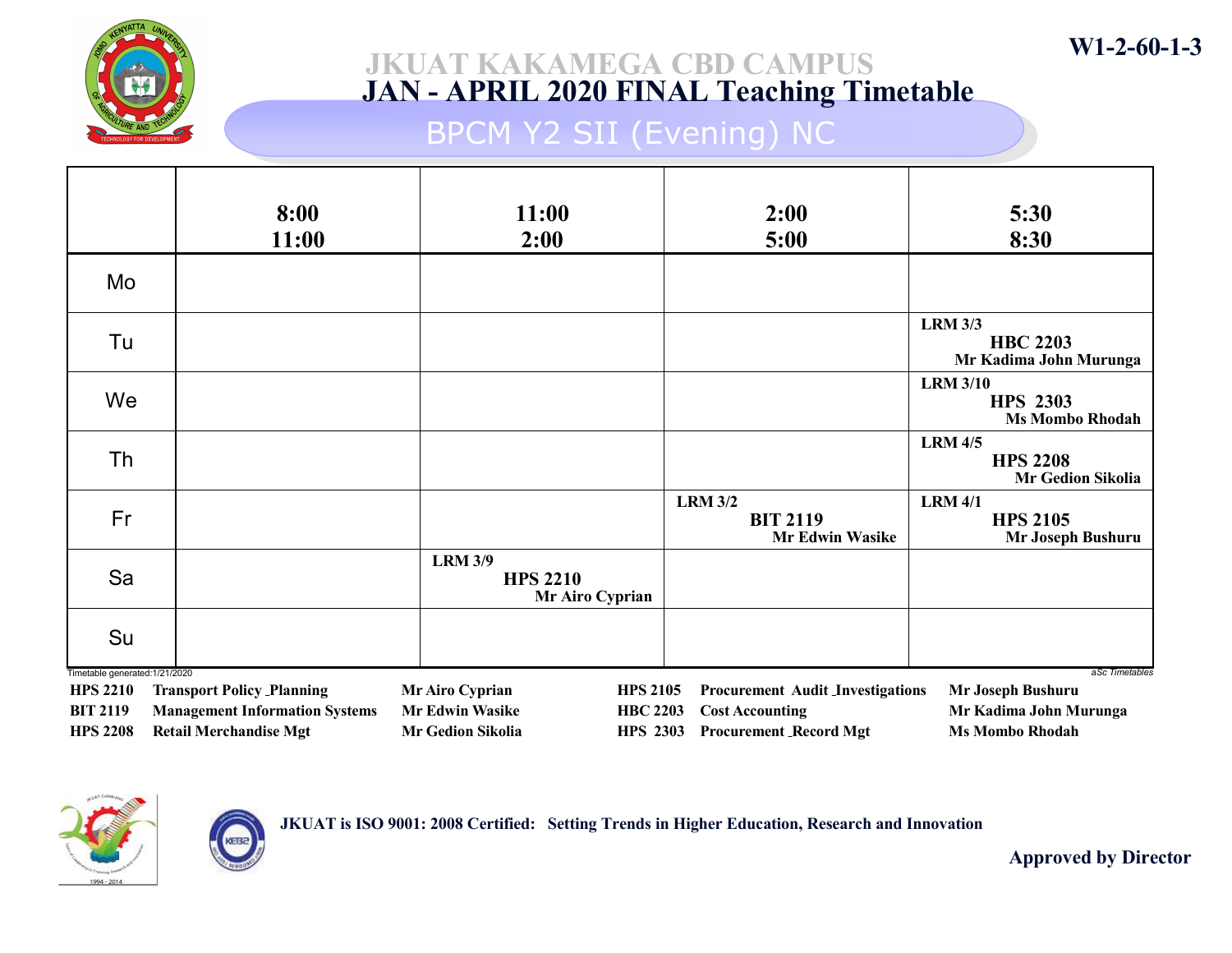

## BPCM Y3 SI (Evening) NC

|                                                   | 8:00<br>11:00                                          | 11:00<br>2:00                               | 2:00<br>5:00                                                  | 5:30<br>8:30                                                   |
|---------------------------------------------------|--------------------------------------------------------|---------------------------------------------|---------------------------------------------------------------|----------------------------------------------------------------|
| Mo                                                |                                                        |                                             |                                                               | <b>LRM 3/9</b><br><b>HPS 2301</b><br>Mr Joseph Bushuru         |
| Tu                                                |                                                        |                                             |                                                               |                                                                |
| We                                                |                                                        |                                             |                                                               |                                                                |
| Th                                                |                                                        |                                             | <b>LRM 3/1</b><br><b>HBC 2202</b><br><b>Mr Anthony Ojwang</b> | <b>LRM 4/6</b><br><b>HPS 2209</b><br><b>Mr Timothy Akali</b>   |
| Fr                                                |                                                        |                                             |                                                               | <b>LRM 4/2</b><br><b>HPS 2306</b><br><b>Mr Francis Bisuche</b> |
| Sa                                                | <b>LRM 4/2</b><br><b>HPS 2242</b><br>Mr Muyekho Joseph | <b>HBC 2303</b><br><b>Mr Barrack Okello</b> | <b>LRM 4/9</b><br><b>HPS 2304</b><br><b>Ms Nancy</b>          |                                                                |
| Su                                                |                                                        |                                             |                                                               |                                                                |
| Timetable generated: 1/21/2020<br><b>HPS 2306</b> | <b>Customer Relationship Mgt</b>                       | <b>Francis Bisuche</b><br><b>HPS 2242</b>   | <b>Business Statistics</b>                                    | aSc Timetables<br>Mr Muyekho Joseph                            |
| <b>HBC 2202</b>                                   | <b>Introduction to Financial Mgt</b>                   | <b>Mr Anthony Ojwang</b><br><b>HPS 2209</b> | <b>Operations Mgt in Supply Chain</b>                         | Mr Timothy Akali                                               |
| <b>HBC 2303</b>                                   | <b>Strategic Management</b>                            | <b>Mr Barrack Okello</b><br><b>HPS 2304</b> | <b>Risk Management in Supply Chain</b>                        | <b>Ms Nancy Mmbusia</b>                                        |
| <b>HPS 2301</b>                                   | <b>Public Procurement I</b>                            | Mr Joseph Bushuru                           |                                                               |                                                                |



JKUAT is ISO 9001: 2008 Certified: Setting Trends in Higher Education, Research and Innovation

Approved by Director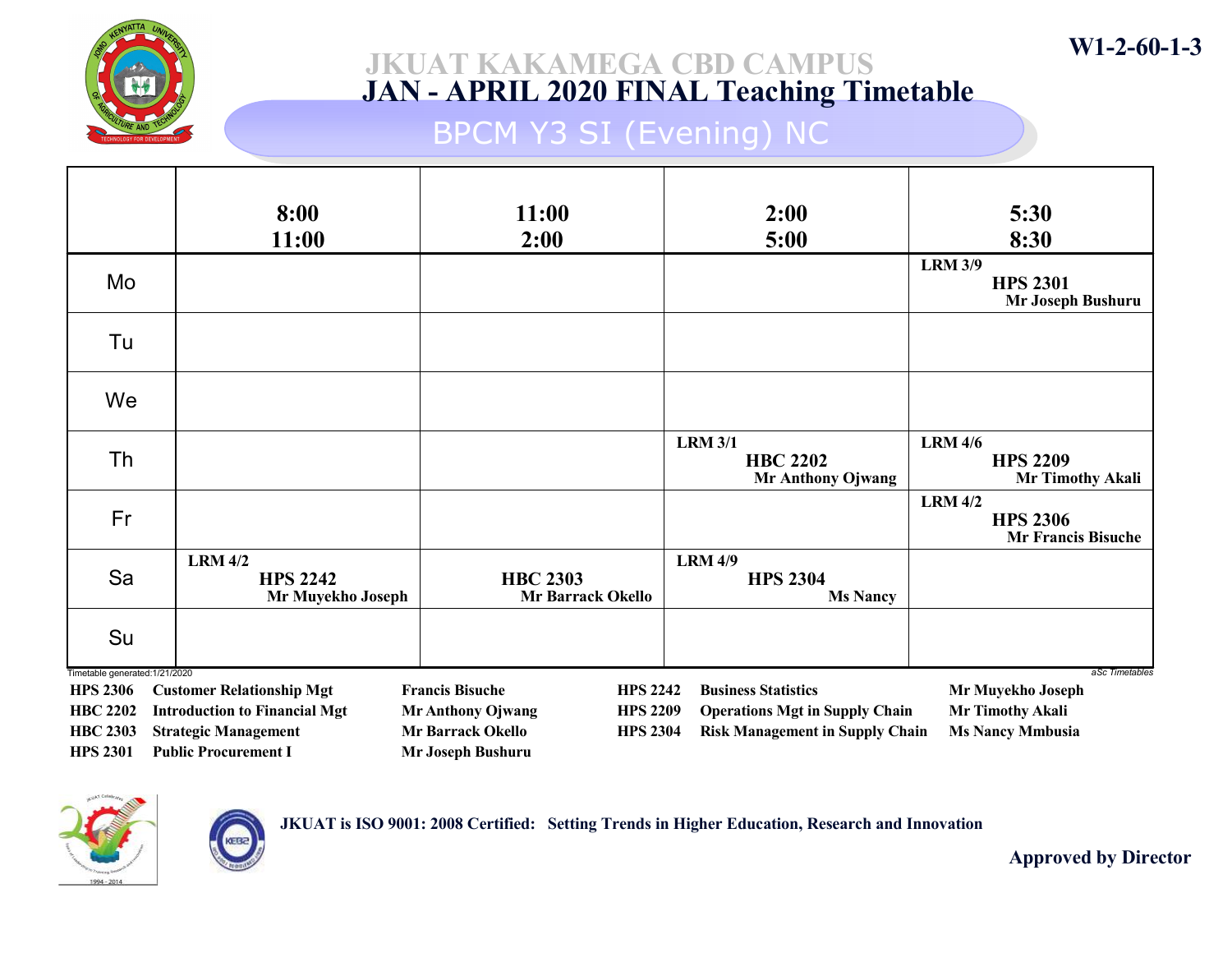

## BPCM Y3 SII (Evening)

|                                                   | 8:00                                                        | 11:00                                                          | 2:00                                                          | 5:30                                                            |
|---------------------------------------------------|-------------------------------------------------------------|----------------------------------------------------------------|---------------------------------------------------------------|-----------------------------------------------------------------|
|                                                   | 11:00                                                       | 2:00                                                           | 5:00                                                          | 8:30                                                            |
| Mo                                                |                                                             |                                                                |                                                               | <b>LRM 3/10</b><br><b>HPS 2212</b><br><b>Mr Francis Bisuche</b> |
| Tu                                                |                                                             |                                                                |                                                               | <b>LRM 3/4</b><br><b>HBC 2211</b><br>Ms Edah Kavwanyiri         |
| We                                                |                                                             |                                                                |                                                               |                                                                 |
| Th                                                |                                                             |                                                                |                                                               | <b>LRM 4/7</b><br><b>HPS 2308</b><br><b>Ms Mombo Rhodah</b>     |
| Fr                                                |                                                             |                                                                |                                                               | <b>LRM 4/3</b><br><b>HPS 2311</b><br>Mr Pascal Mwanje           |
| Sa                                                | <b>HPS 2401</b><br><b>LRM 4/BPCM Y3 SII (Evening)</b>       | <b>LRM 4/1</b><br><b>HPS 2313</b><br><b>Mr Charles Machisu</b> | <b>LRM 4/6</b><br><b>HBC 2203</b><br><b>Mr Barrack Okello</b> |                                                                 |
| Su                                                |                                                             |                                                                |                                                               |                                                                 |
| Timetable generated: 1/21/2020<br><b>HPS 2212</b> | <b>Policy Environmental Issues in Purchasrancis Bisuche</b> | <b>HBC 2211</b>                                                | <b>Introduction to Taxation</b>                               | aSc Timetables<br>Ms Edah Kavwanyiri                            |
| <b>HBC 2203</b>                                   | <b>Research Methodology</b>                                 | <b>Mr Barrack Okello</b><br><b>HPS 2308</b>                    | <b>Strategic Procurement Mgt</b>                              | <b>Ms Mombo Rhodah</b>                                          |
| <b>HPS 2313</b>                                   | <b>Public Procurement II</b>                                | <b>Mr Charles Selebwa</b><br><b>HPS 2401</b>                   | <b>International Purchasing</b>                               | Without teacher                                                 |
| <b>HPS 2311</b>                                   | <b>Public Finance Mgt</b>                                   | Mr Pascal Mwanje                                               |                                                               |                                                                 |



**CEB** 

JKUAT is ISO 9001: 2008 Certified: Setting Trends in Higher Education, Research and Innovation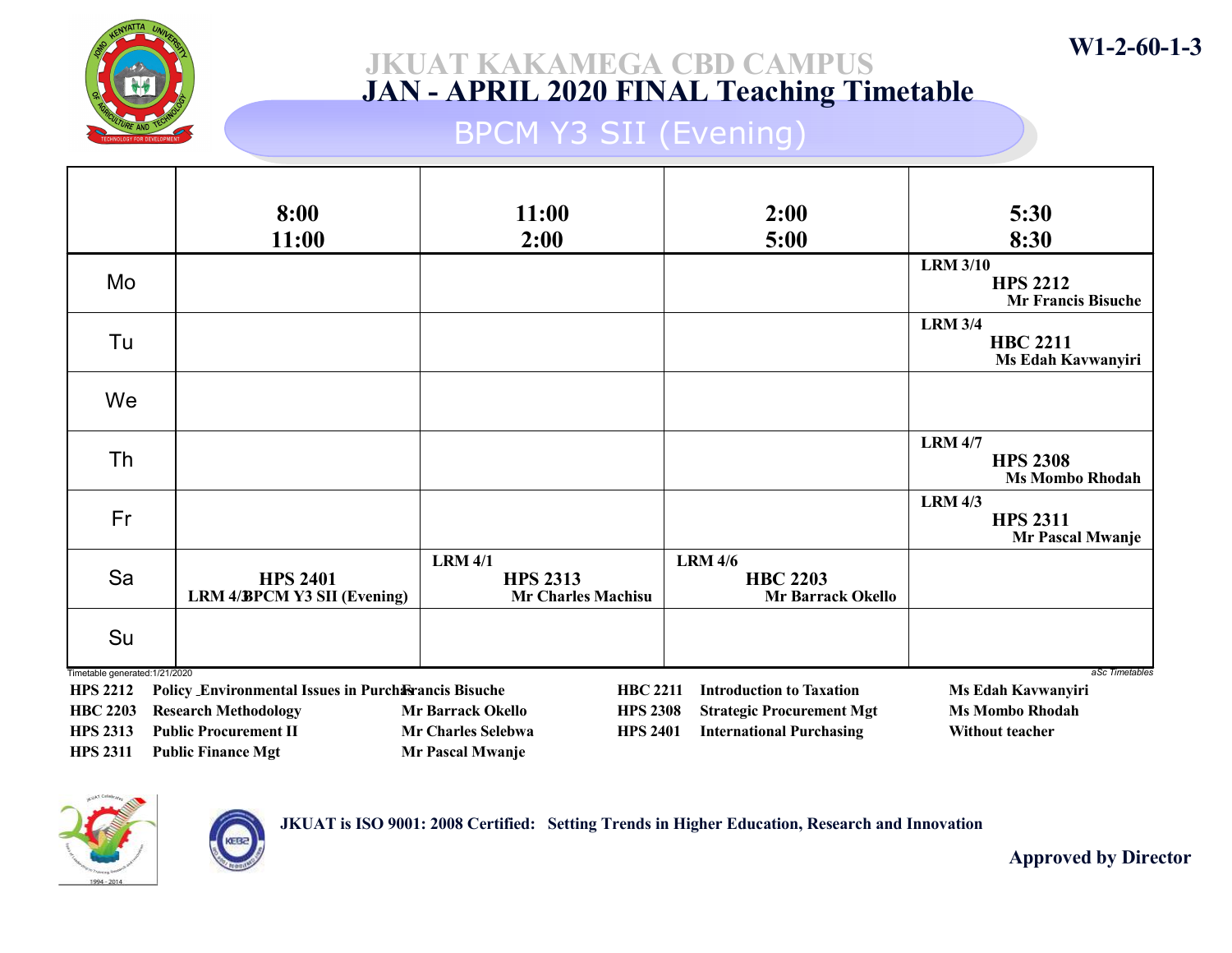

## BPCM Y4 SI (Evening) NC

|                                                   | 8:00                                                       | 11:00                                                        | 2:00                                                     | 5:30                                                        |
|---------------------------------------------------|------------------------------------------------------------|--------------------------------------------------------------|----------------------------------------------------------|-------------------------------------------------------------|
|                                                   | 11:00                                                      | 2:00                                                         | 5:00                                                     | 8:30                                                        |
| Mo                                                |                                                            |                                                              |                                                          |                                                             |
| Tu                                                |                                                            |                                                              |                                                          | <b>LRM 3/9</b><br><b>HPS 2314</b><br>Mr Joseph Bushuru      |
| We                                                |                                                            |                                                              |                                                          |                                                             |
| Th                                                |                                                            |                                                              |                                                          | <b>LRM 4/8</b><br><b>HPS 2407</b><br><b>Mr Racky Adiedo</b> |
| Fr                                                |                                                            |                                                              |                                                          | <b>LRM 4/4</b><br><b>HPS 2116</b><br>Dr Dennis Ouma         |
| Sa                                                | <b>LRM 4/4</b><br><b>HPS 2402</b><br>Mr. Esau Wesa         | <b>LRM 3/2</b><br><b>HPS 2305</b><br><b>Ms Janet Mathias</b> | <b>LRM 3/6</b><br><b>HBC 2403</b><br>Dr Doughlas Musiega |                                                             |
| Su                                                | <b>LRM 4/4</b><br><b>HPS 2305</b><br><b>Ms Kiriza Rose</b> | <b>LRM 4/1</b><br><b>HBC 2404</b><br>Mr Dickson Inyambukhu   |                                                          |                                                             |
| Timetable generated: 1/21/2020<br><b>HPS 2116</b> | <b>Supply Chain Theory</b>                                 | Dr Dennis Ouma<br><b>HPS 2407</b>                            | <b>Fleet Freight Mgt</b>                                 | aSc Timetables<br><b>Mr Racky Adiedo</b>                    |
| <b>HBC 2403</b>                                   | <b>Management Research Project</b>                         | Dr Doughlas Musiega<br><b>HPS 2402</b>                       | <b>Money Banking</b>                                     | Mr. Esau Wesa                                               |
| <b>HBC 2404</b>                                   | <b>Project Management</b>                                  | Mr Dickson Inyambukhu<br><b>HPS 2305</b>                     | <b>Measuring Purchasing Performamce Ms Janet Mathias</b> |                                                             |
| <b>HPS 2314</b>                                   | <b>Clearing and Forwarding</b>                             | Mr Joseph Bushuru<br><b>HPS 2305</b>                         | <b>Procurement Stakeholders County GoMs Kiriza Rose</b>  |                                                             |



JKUAT is ISO 9001: 2008 Certified: Setting Trends in Higher Education, Research and Innovation

Approved by Director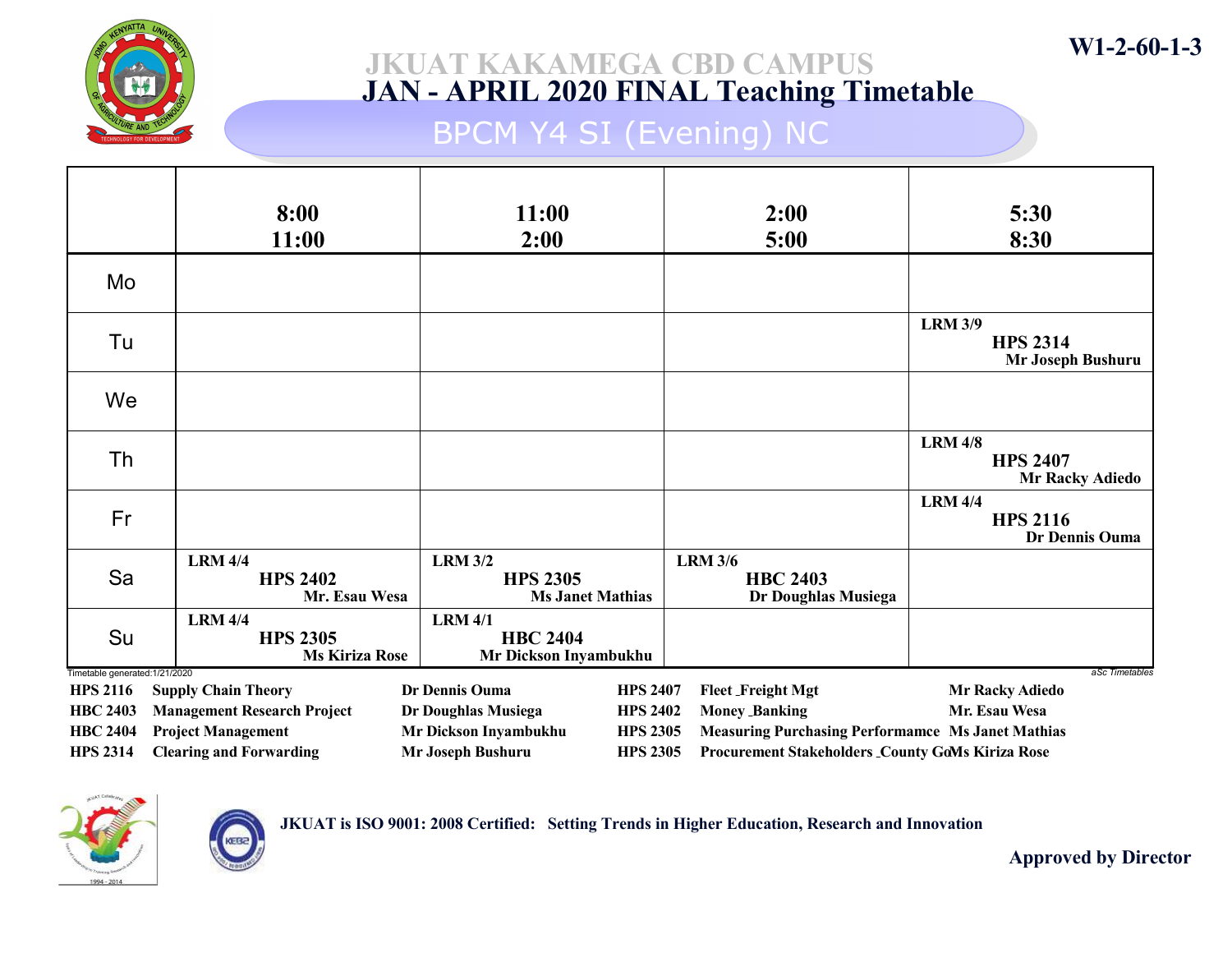

## BPCM Y4 SII (Evening)

|                                                   | 8:00                                                   | 11:00                                                 |                 | 2:00                                 | 5:30                                                           |
|---------------------------------------------------|--------------------------------------------------------|-------------------------------------------------------|-----------------|--------------------------------------|----------------------------------------------------------------|
|                                                   | 11:00                                                  | 2:00                                                  |                 | 5:00                                 | 8:30                                                           |
| Mo                                                |                                                        |                                                       |                 |                                      | <b>LRM 3/6</b><br><b>HPS 2403</b><br><b>Dr Clive Mukanzi</b>   |
| Tu                                                |                                                        |                                                       |                 |                                      |                                                                |
| We                                                |                                                        |                                                       |                 |                                      | <b>LRM 4/3</b><br><b>BIT 2315</b><br><b>Mr Charles Machisu</b> |
| Th                                                |                                                        |                                                       |                 |                                      | <b>LRM 4/9</b><br><b>HRD 2401</b><br>Ms Faina Kidagisa         |
| Fr                                                |                                                        |                                                       |                 |                                      | <b>LRM 4/5</b><br><b>HPS 2302</b><br><b>Mr Racky Adiedo</b>    |
| Sa                                                | <b>LRM 4/5</b><br><b>HPS 2406</b><br>Mr Jonathan Ototi |                                                       |                 |                                      | <b>LRM 3/2</b><br><b>HBC 2403</b><br>Dr Doughlas Musiega       |
| Su                                                |                                                        | <b>LRM 3/8</b><br><b>HBC 2401</b><br>Dr Julius Miroga |                 |                                      |                                                                |
| Timetable generated: 1/21/2020<br><b>HPS 2403</b> | <b>Employee Industrial Relations</b>                   | Dr Clive Mukanzi                                      | <b>HPS 2406</b> | Principles of Logistics Mgt.         | aSc Timetables<br>Mr Jonathan Ototi                            |
| <b>HBC 2403</b>                                   | <b>Management Research Project</b>                     | Dr Doughlas Musiega                                   | <b>HPS 2302</b> | <b>Supply Chain Performance Mgt.</b> | <b>Mr Racky Adiedo</b>                                         |
| <b>HBC 2401</b>                                   | <b>Management Accounting</b>                           | Dr Julius Miroga                                      | <b>HRD 2401</b> | <b>Entrepreneurship Skills</b>       | Ms Faina Kidagisa                                              |
| <b>BIT 2315</b>                                   | <b>E-Procurement Mgt.</b>                              | <b>Mr Charles Selebwa</b>                             |                 |                                      |                                                                |



JKUAT is ISO 9001: 2008 Certified: Setting Trends in Higher Education, Research and Innovation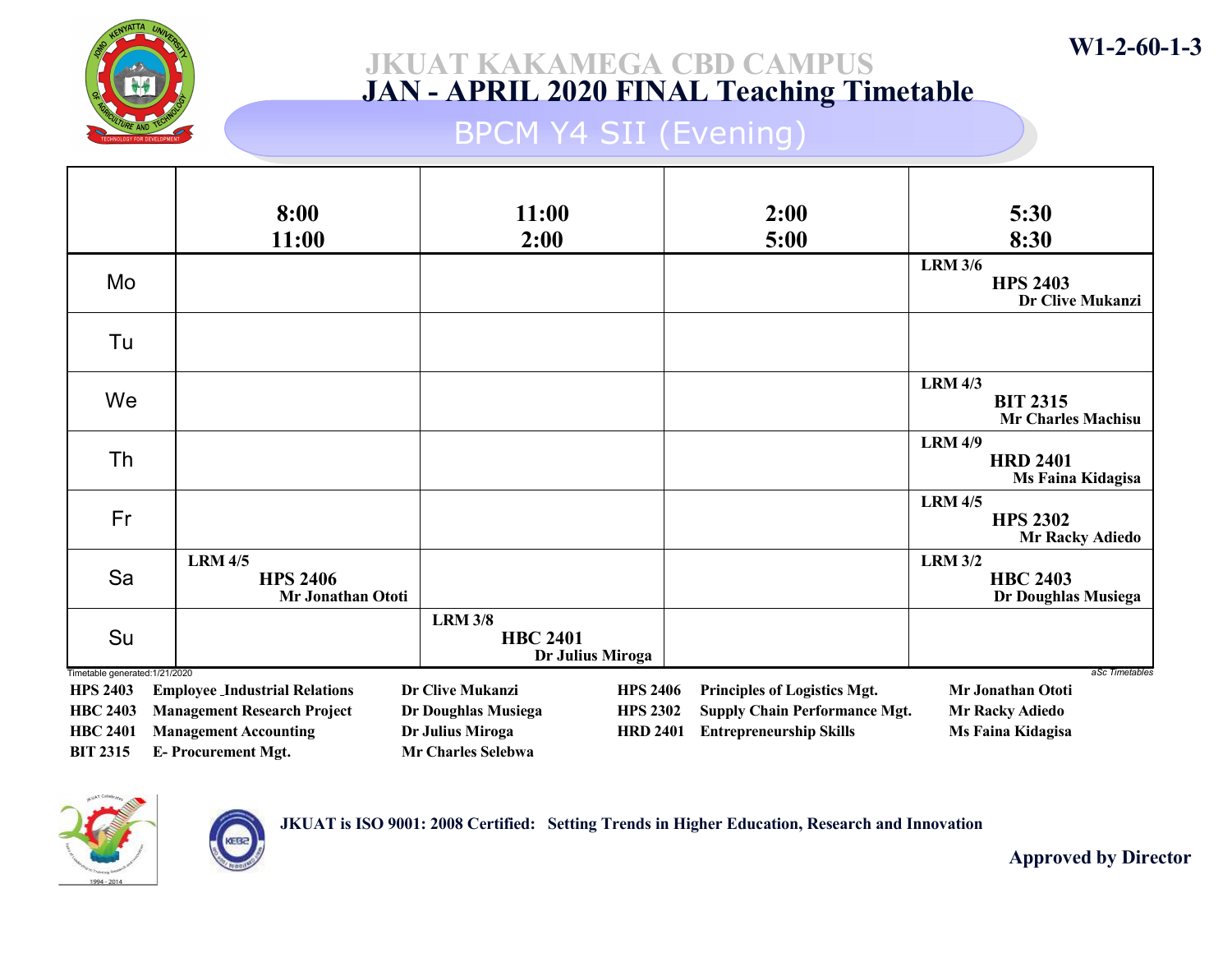

### JKUAT KAKAMEGA CBD CAMPUS JAN - APRIL 2020 FINAL Teaching Timetable

### BDS Y1 SI

|                                                   | 8:00<br>11:00                                         | 11:00<br>2:00                                                | 2:00<br>5:00                                           | 5:30<br>8:30                                                   |
|---------------------------------------------------|-------------------------------------------------------|--------------------------------------------------------------|--------------------------------------------------------|----------------------------------------------------------------|
| Mo                                                |                                                       |                                                              |                                                        |                                                                |
| Tu                                                |                                                       |                                                              |                                                        | <b>LRM 3/7</b><br><b>HDS 2101</b><br><b>Mr Francis Bisuche</b> |
| We                                                |                                                       |                                                              |                                                        |                                                                |
| Th                                                |                                                       |                                                              |                                                        | <b>HDS 2104</b><br><b>LRM 4/10</b><br><b>BDS Y1 SI</b>         |
| Fr                                                |                                                       |                                                              |                                                        | <b>LRM 3/1</b><br><b>HRD 2101</b><br>Mr Benjamin Misigo        |
| Sa                                                | <b>LRM 3/1</b><br><b>SZL 2111</b><br>Dr Evelyne Osore | <b>LRM 3/1</b><br><b>HBC 2109</b><br><b>Ms Rebecca Okaka</b> | <b>LRM 3/7</b><br><b>HDS 2103</b><br>Dr Purity Anyanje | <b>LRM 3/5</b><br><b>HDS 2102</b><br>Mr Namwamba Simon Obura   |
| Su                                                | <b>LRM 4/3</b><br><b>HBC 2208</b><br>Ms Laura Khanifa |                                                              |                                                        |                                                                |
| Timetable generated: 1/21/2020<br><b>SZL 2111</b> | <b>HIV/AIDS</b>                                       | Dr Evelyne Osore<br><b>HDS 2102</b>                          | <b>Ethics and Development</b>                          | aSc Timetables<br>Mr Namwamba Simon Obura                      |
| <b>HDS 2103</b>                                   | <b>Education and Development</b>                      | Dr Purity Anyanje<br><b>HBC 2208</b>                         | Sociology                                              | Ms Laura Khanifa                                               |
| <b>HDS 2101</b>                                   | <b>Environment and Development</b>                    | <b>Francis Bisuche</b><br><b>HBC 2109</b>                    | <b>Foundations of Computer Systems</b>                 | <b>Ms Rebecca Okaka</b>                                        |
| <b>HRD 2101</b>                                   | <b>Communication Skills</b>                           | Mr Benjamin Misigo<br><b>HDS 2104</b>                        | <b>Health and Development</b>                          | <b>Without teacher</b>                                         |



KEBa

JKUAT is ISO 9001: 2008 Certified: Setting Trends in Higher Education, Research and Innovation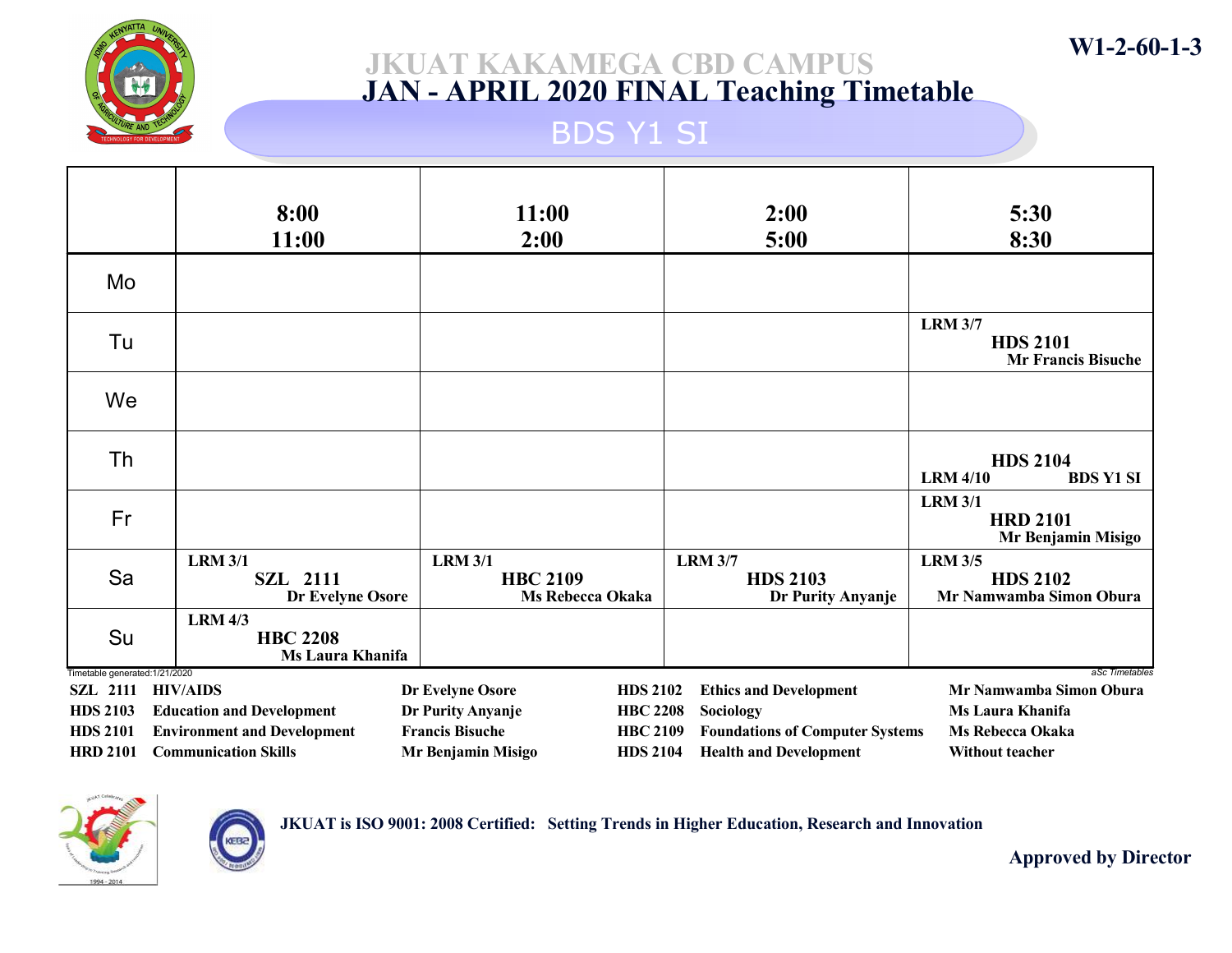

## CIT / DIT Y1 SI (DAY) NC

|                                                 | 8:00                                                          | 11:00                  |                 | 2:00                                      | 5:30                                                        |
|-------------------------------------------------|---------------------------------------------------------------|------------------------|-----------------|-------------------------------------------|-------------------------------------------------------------|
|                                                 | 11:00                                                         | 2:00                   |                 | 5:00                                      | 8:30                                                        |
| Mo                                              |                                                               |                        |                 |                                           | <b>LRM 4/5</b><br><b>TDH 100</b><br>Dr Evelyne Osore        |
| Tu                                              |                                                               |                        |                 |                                           | <b>LRM 4/4</b><br><b>HRD 0223</b><br>Mr Benjamin Misigo     |
| We                                              |                                                               |                        | <b>LRM 3/3</b>  | <b>DIT 0103</b><br><b>Mr Ikoha Thomas</b> | <b>LRM 4/9</b><br><b>DIT 0102</b><br><b>Mr Ikoha Thomas</b> |
| Th                                              |                                                               |                        |                 |                                           | <b>LRM 5/4</b><br><b>SMA 2174</b><br>Mr. Erick Okeno        |
| Fr                                              |                                                               |                        |                 |                                           |                                                             |
| Sa                                              | <b>LRM 4/1</b><br><b>DIT 0104</b><br><b>Mr Anthony Musabi</b> |                        | <b>LRM 4/8</b>  | <b>SMA 1150</b><br>Mr Muyekho Joseph      |                                                             |
| Su                                              |                                                               |                        |                 |                                           |                                                             |
| Timetable generated:1/21/2020<br><b>TDH 100</b> | <b>Introduction to HIV/AIDS</b>                               | Dr Evelyne Osore       | <b>DIT 0102</b> | <b>Intro to Computer Applications</b>     | aSc Timetables<br><b>Mr Ikoha Thomas</b>                    |
| <b>DIT 0104</b>                                 | <b>Desktop publishing</b>                                     | Mr Anthony Musabi      | <b>SMA1150</b>  | <b>Basic Mathematics</b>                  | Mr Muyekho Joseph                                           |
| <b>HRD 0223</b>                                 | <b>Communication Skills</b>                                   | Mr Benjamin Misigo     | <b>SMA 2174</b> | <b>Introduction to Computers</b>          | Mr. Erick Okeno                                             |
| <b>DIT 0103</b>                                 | <b>Computer Operating Systems</b>                             | <b>Mr Ikoha Thomas</b> |                 |                                           |                                                             |



KEBa

JKUAT is ISO 9001: 2008 Certified: Setting Trends in Higher Education, Research and Innovation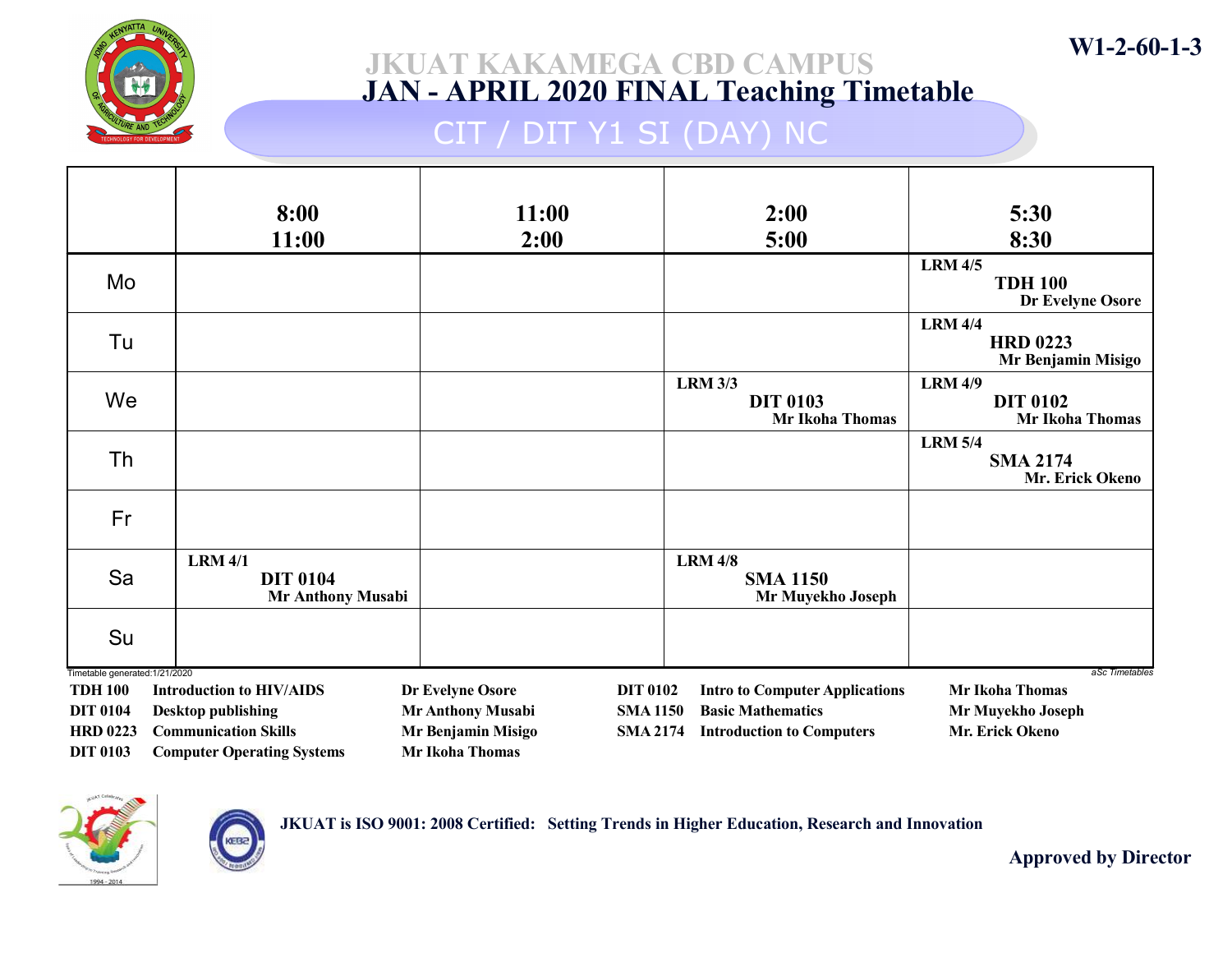

### JKUAT KAKAMEGA CBD CAMPUS JAN - APRIL 2020 FINAL Teaching Timetable

## DBA Y1 SII (Evening)

|                                                                      | 8:00<br>11:00                                                                                                             | 11:00<br>2:00                                              | 2:00<br>5:00                                                                                                                                                                                        | 5:30<br>8:30                                                   |
|----------------------------------------------------------------------|---------------------------------------------------------------------------------------------------------------------------|------------------------------------------------------------|-----------------------------------------------------------------------------------------------------------------------------------------------------------------------------------------------------|----------------------------------------------------------------|
| Mo                                                                   |                                                                                                                           |                                                            |                                                                                                                                                                                                     | <b>LRM 4/9</b><br><b>HCB 0105</b><br>Mr. Erick Okeno           |
| Tu                                                                   |                                                                                                                           |                                                            |                                                                                                                                                                                                     | <b>LRM 4/8</b><br><b>HCB 0107</b><br><b>Ms Margaret Kanini</b> |
| We                                                                   |                                                                                                                           |                                                            |                                                                                                                                                                                                     | <b>LRM 5/4</b><br><b>HCB 0105</b><br>Mr Mudaki Abissay         |
| Th                                                                   |                                                                                                                           |                                                            |                                                                                                                                                                                                     | CLB <sub>2</sub><br><b>HCB 0106</b><br>Mr Wanyama Titus        |
| Fr                                                                   |                                                                                                                           |                                                            |                                                                                                                                                                                                     |                                                                |
| Sa                                                                   |                                                                                                                           |                                                            | <b>LRM 3/9</b><br><b>HCB 0108</b><br>Mr George Shinali                                                                                                                                              | <b>LRM 3/4</b><br><b>HRD 0102</b><br><b>Ms Laura Khanifa</b>   |
| Su                                                                   |                                                                                                                           |                                                            |                                                                                                                                                                                                     |                                                                |
| Timetable generated: 1/21/2020<br><b>HCB 0108</b><br><b>HCB 0105</b> | <b>Introduction to Accounting II</b><br><b>Mathematics for Business</b><br><b>HCB 0106</b> Introduction to Macroeconomics | Mr George Shinali<br>Mr Mudaki Abissay<br>Mr Wanyama Titus | <b>HCB 0105</b><br><b>Foundations of Computer Systems</b><br><b>Development Studies Ethics</b><br><b>HRD 0102</b><br><b>HCB 0107</b><br><b>Organizational Theory Development Ms Margaret Kanini</b> | aSc Timetables<br>Mr. Erick Okeno<br><b>Ms Laura Khanifa</b>   |



**KEB** 

JKUAT is ISO 9001: 2008 Certified: Setting Trends in Higher Education, Research and Innovation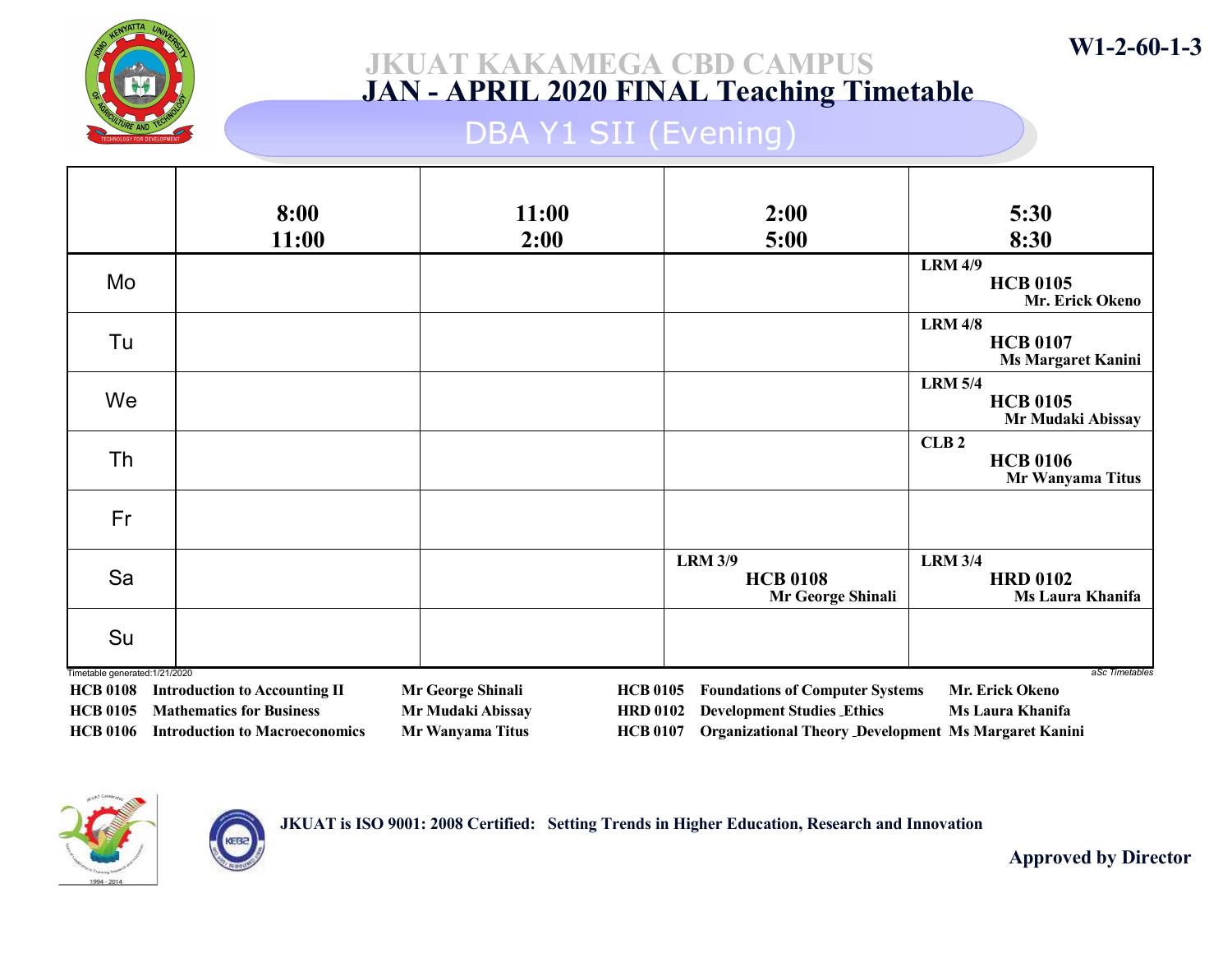

### JKUAT KAKAMEGA CBD CAMPUS JAN - APRIL 2020 FINAL Teaching Timetable

### DBA Y2 SII

|                                           | 8:00<br>11:00                                           | 11:00<br>2:00                | 2:00<br>5:00                                                    | 5:30<br>8:30                                                  |
|-------------------------------------------|---------------------------------------------------------|------------------------------|-----------------------------------------------------------------|---------------------------------------------------------------|
| Mo                                        |                                                         |                              |                                                                 | <b>LRM 4/7</b><br><b>CED 0217</b><br>Ms Faina Kidagisa        |
| Tu                                        |                                                         |                              |                                                                 | <b>LRM 4/9</b><br><b>HEP 0210</b><br>Mr Crispus Mang'oli      |
| We                                        |                                                         |                              | <b>LRM 3/1</b><br><b>HCB 0207</b><br><b>Mr Calistus Luhombo</b> | <b>LRM 5/2</b><br><b>HRD 0205</b><br><b>Ms Esther Nzilani</b> |
| <b>Th</b>                                 |                                                         |                              |                                                                 |                                                               |
| Fr                                        |                                                         |                              |                                                                 | <b>LRM 5/4</b><br><b>HCB 0206</b><br>Mr Crispus Mang'oli      |
| Sa                                        | <b>LRM 5/3</b><br><b>HCB 0208</b><br>Ms Edah Kavwanyiri |                              |                                                                 |                                                               |
| Su                                        |                                                         |                              |                                                                 |                                                               |
| Timetable generated:1/21/2020<br>TICDAAAB | $\mathbf{D}$ as $\mathbf{D}$                            | $\mathbf{M} \cap \mathbf{N}$ | $\mathbf{H} \cap \mathbf{A}$                                    | aSc Timetables<br>$\cdot$ .<br>$\mathbf{M}$ DIIT              |

HCB 0207 Insurance Risk Management Mr Calistus Luhombo HCB 0206 Contemporary Issues in Business Mgt Mr Crispus Mang'oli HEP 0210 Purchasing Supplies Management Mr Crispus Mang'oli

HCB 0208 Theory of Taxation Ms Edah Kavwanyiri HRD 0205 Research Methods Ms Esther Nzilani CED 0217 Entrepreneurship Ms Faina Kidagisa



JKUAT is ISO 9001: 2008 Certified: Setting Trends in Higher Education, Research and Innovation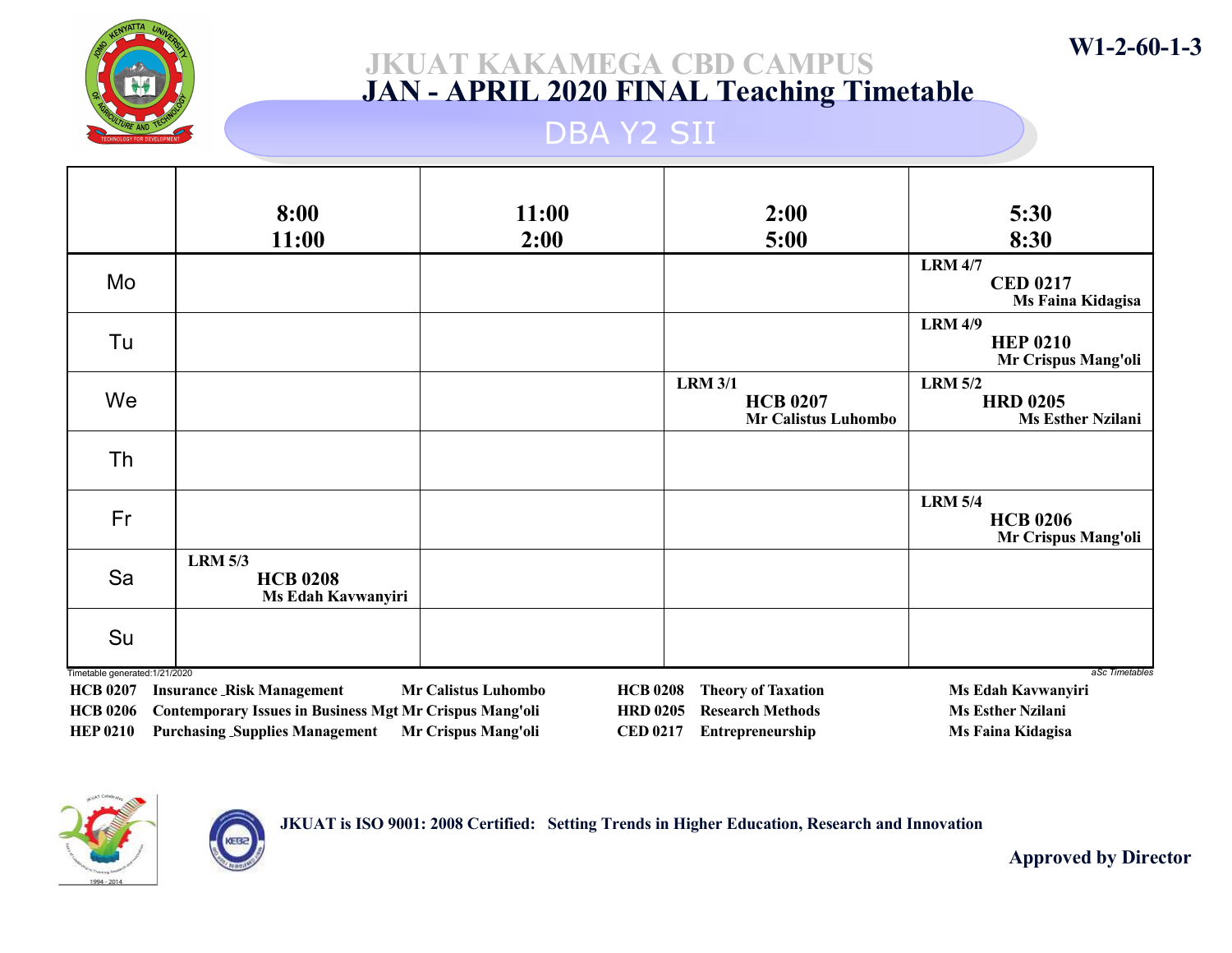

### JKUAT KAKAMEGA CBD CAMPUS JAN - APRIL 2020 FINAL Teaching Timetable

## DBA Y1 SI (Evening)

|                                                  | 8:00<br>11:00                       | 11:00<br>2:00                                          | 2:00<br>5:00                          | 5:30<br>8:30                                                    |
|--------------------------------------------------|-------------------------------------|--------------------------------------------------------|---------------------------------------|-----------------------------------------------------------------|
| Mo                                               |                                     |                                                        |                                       | <b>LRM 4/5</b><br><b>TDH 100</b><br>Dr Evelyne Osore            |
| Tu                                               |                                     |                                                        |                                       | <b>LRM 4/4</b><br><b>HRD 0223</b><br>Mr Benjamin Misigo         |
| We                                               |                                     |                                                        |                                       | <b>LRM 5/3</b><br><b>HCB 0101</b><br><b>Ms. Mercy Mwaura</b>    |
| Th                                               |                                     |                                                        |                                       | CLB <sub>1</sub><br><b>HCB 0102</b><br><b>Ms Esther Nzilani</b> |
| Fr                                               |                                     |                                                        |                                       | <b>LRM 4/9</b><br><b>HCD 0102</b><br><b>Ms Buhasio Sheila</b>   |
| Sa                                               |                                     | <b>LRM 4/5</b><br><b>HCB 0102</b><br>Mr George Shinali |                                       |                                                                 |
| Su                                               |                                     |                                                        |                                       |                                                                 |
| Timetable generated: 1/21/2020<br><b>TDH 100</b> | <b>Introduction to HIV/AIDS</b>     | Dr Evelyne Osore<br><b>HCD 0102</b>                    | <b>Principles of Management</b>       | aSc Timetables<br><b>Ms Buhasio Sheila</b>                      |
| <b>HRD 0223</b>                                  | <b>Communication Skills</b>         | Mr Benjamin Misigo<br><b>HCB 0102</b>                  | <b>Introduction to Business</b>       | <b>Ms Esther Nzilani</b>                                        |
| <b>HCB 0102</b>                                  | <b>Introduction to Accounting I</b> | Mr George Shinali<br><b>HCB 0101</b>                   | <b>Introduction to Microeconomics</b> | <b>Ms. Mercy Mwaura</b>                                         |



**KEB** 

JKUAT is ISO 9001: 2008 Certified: Setting Trends in Higher Education, Research and Innovation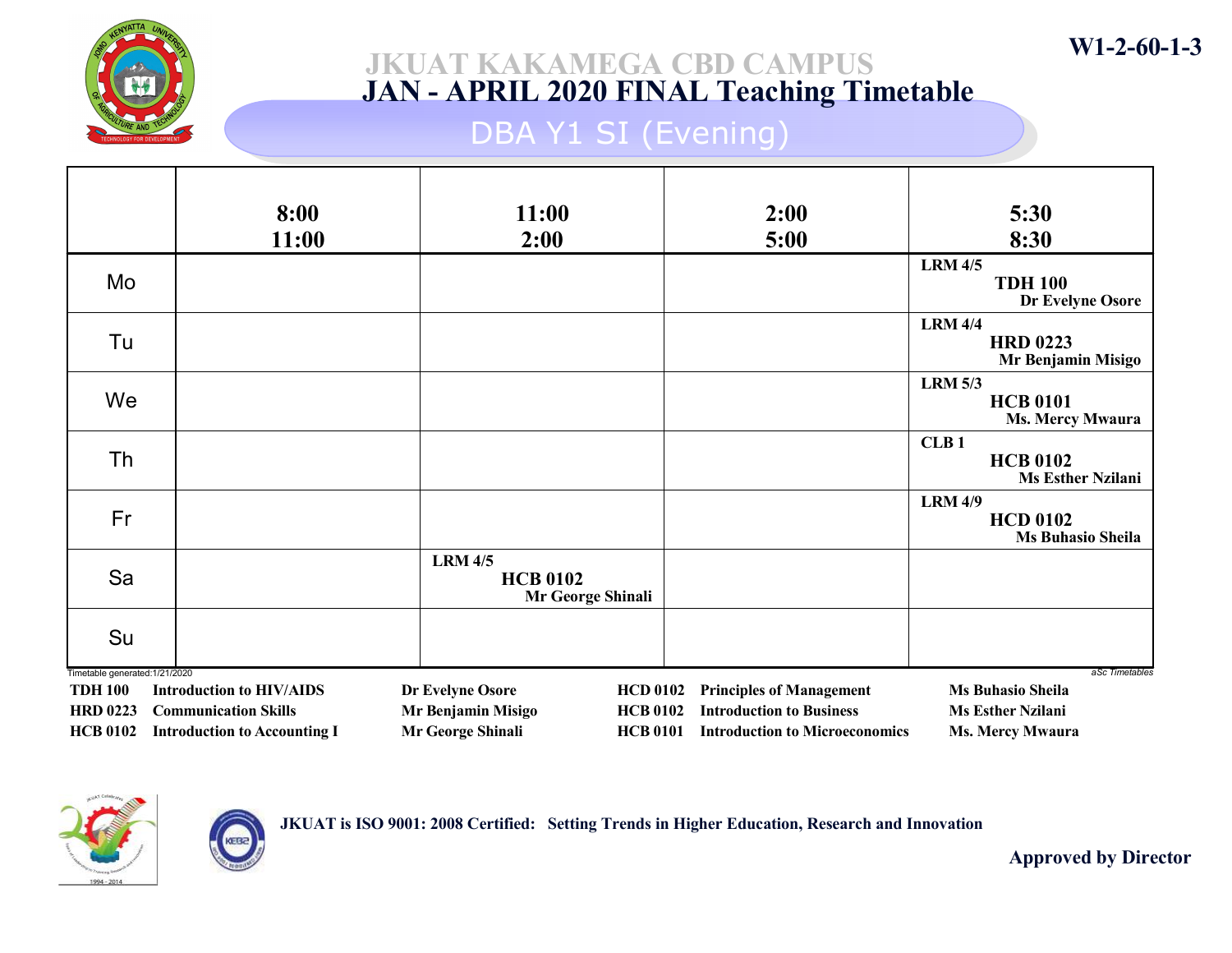

## DIT Y2 SII (DAY) NC

|                                                   | 8:00                                                    | 11:00                                       | 2:00                                                  | 5:30                                                          |
|---------------------------------------------------|---------------------------------------------------------|---------------------------------------------|-------------------------------------------------------|---------------------------------------------------------------|
|                                                   | 11:00                                                   | 2:00                                        | 5:00                                                  | 8:30                                                          |
| Mo                                                |                                                         |                                             |                                                       | <b>LRM 4/7</b><br><b>CED 0217</b><br>Ms Faina Kidagisa        |
| Tu                                                |                                                         |                                             | <b>LRM 3/1</b><br><b>DIT 0402</b><br>Mr. Cecil Segero | <b>LRM 5/5</b><br><b>DIT 0401</b><br>Mr. Erick Okeno          |
| We                                                |                                                         |                                             |                                                       | <b>LRM 3/3</b><br><b>DIT 0409</b><br>Mr. Erick Okeno          |
| Th                                                |                                                         |                                             |                                                       |                                                               |
| Fr                                                |                                                         |                                             |                                                       | CLB <sub>2</sub><br><b>DIT 0410</b><br><b>Mr Ikoha Thomas</b> |
| Sa                                                |                                                         | <b>DIT 0408</b><br><b>Mr Anthony Musabi</b> |                                                       |                                                               |
| Su                                                |                                                         |                                             |                                                       |                                                               |
| Timetable generated: 1/21/2020<br><b>DIT 0408</b> | Network Design and Administration Mr Anthony Musabi     | <b>DIT 0409</b>                             | <b>Computer System Security</b>                       | aSc Timetables<br>Mr. Erick Okeno                             |
| <b>DIT 0410</b>                                   | <b>Advanced Computer Support and UpgMr Ikoha Thomas</b> | <b>DIT 0401</b>                             | <b>Software Engineering</b>                           | Mr. Erick Okeno                                               |
| <b>DIT 0402</b>                                   | <b>ICT Project II</b>                                   | Mr. Cecil Segero<br><b>CED 0217</b>         | Entrepreneurship                                      | <b>Ms Faina Kidagisa</b>                                      |



**KEB** 

JKUAT is ISO 9001: 2008 Certified: Setting Trends in Higher Education, Research and Innovation

Approved by Director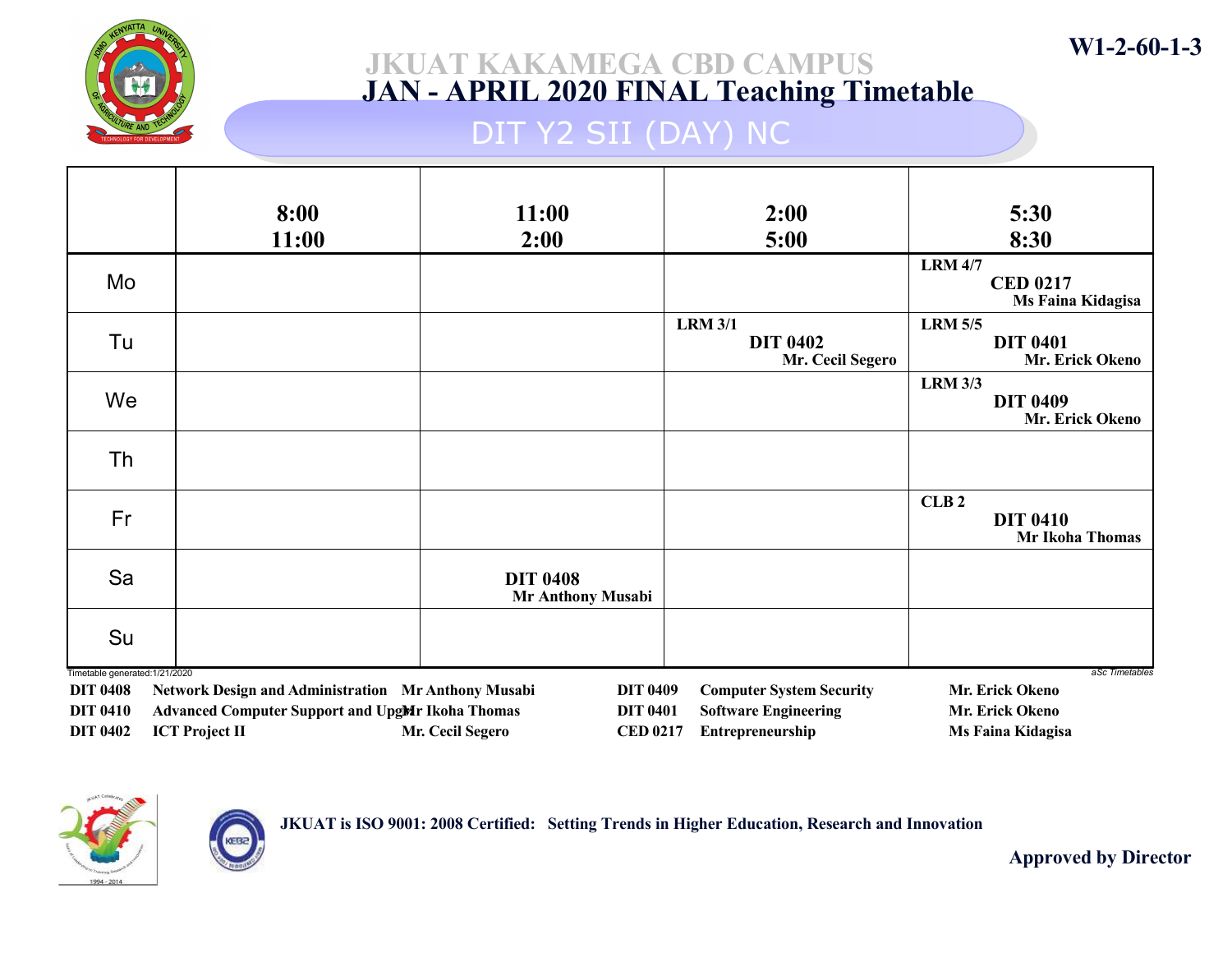

## MBA Y1 SI (Weekend)

|                                | 8:00<br>11:00                                                                                                              | 11:00<br>2:00                                                     | 2:00<br>5:00                                                                                                                         | 5:30<br>8:30                                                      |
|--------------------------------|----------------------------------------------------------------------------------------------------------------------------|-------------------------------------------------------------------|--------------------------------------------------------------------------------------------------------------------------------------|-------------------------------------------------------------------|
| Mo                             |                                                                                                                            |                                                                   |                                                                                                                                      |                                                                   |
| Tu                             |                                                                                                                            |                                                                   |                                                                                                                                      |                                                                   |
| We                             |                                                                                                                            |                                                                   |                                                                                                                                      |                                                                   |
| Th                             |                                                                                                                            |                                                                   |                                                                                                                                      |                                                                   |
| Fr                             |                                                                                                                            |                                                                   |                                                                                                                                      | CLB <sub>1</sub><br><b>HCBA 3102</b><br>Dr Robert Kati            |
| Sa                             | <b>LRM 5/5</b><br><b>HCBA 3101</b><br>Dr Clive Mukanzi                                                                     | <b>LRM 4/7</b><br><b>HCBA 3105</b><br>Dr Rapando                  | <b>LRM 5/2</b><br><b>HCBA 3103</b><br>Dr Julius Miroga                                                                               |                                                                   |
| Su                             | <b>LRM 3/1</b><br><b>HCBA 3106</b><br>Dr Abraham Malenya                                                                   | <b>HCBA 3104</b><br>LRM 3/1 MBA Y1 SI (Weekend)                   |                                                                                                                                      |                                                                   |
| Timetable generated: 1/21/2020 | <b>HCBA 3106 Managerial Economics</b><br><b>HCBA 3101 Contemporary Management</b><br><b>HCBA 3103 Financial Accounting</b> | Dr Abraham Malenya<br><b>Dr Clive Mukanzi</b><br>Dr Julius Miroga | <b>HCBA 3105 Management Information Systems</b><br><b>HCBA 3102 Statistics for Business</b><br><b>HCBA 3104 Marketing Management</b> | aSc Timetables<br>Dr Rapando<br>Dr Robert Kati<br>Without teacher |



KEBa



Approved by Director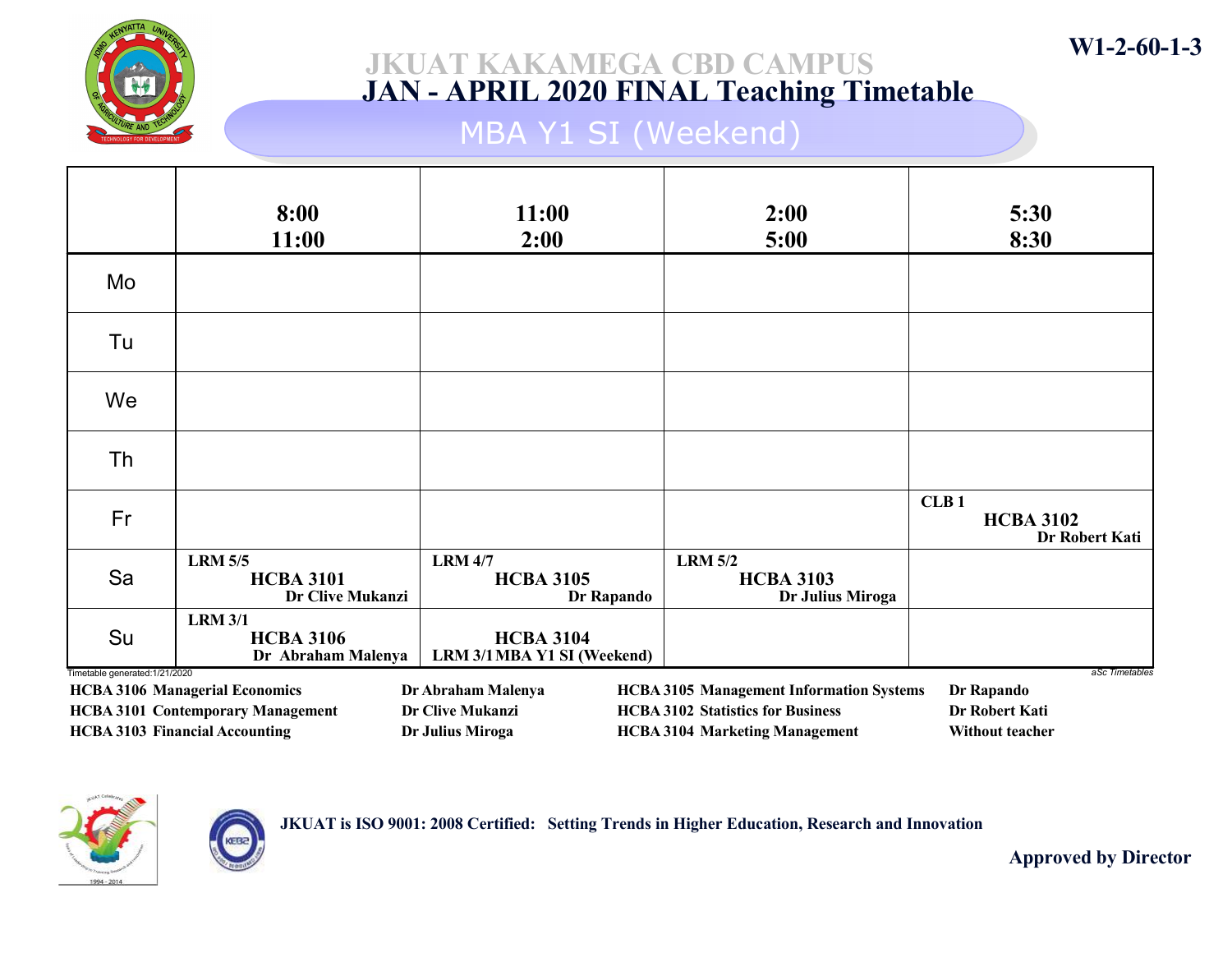

## MBA Y1 SII (Weekend)

|                               | 8:00<br>11:00                                                                                                                     | 11:00<br>2:00                                           | 2:00<br>5:00                                                                                                                                          | 5:30<br>8:30                                            |
|-------------------------------|-----------------------------------------------------------------------------------------------------------------------------------|---------------------------------------------------------|-------------------------------------------------------------------------------------------------------------------------------------------------------|---------------------------------------------------------|
| Mo                            |                                                                                                                                   |                                                         |                                                                                                                                                       |                                                         |
| Tu                            |                                                                                                                                   |                                                         |                                                                                                                                                       |                                                         |
| We                            |                                                                                                                                   |                                                         |                                                                                                                                                       |                                                         |
| Th                            |                                                                                                                                   |                                                         |                                                                                                                                                       |                                                         |
| Fr                            |                                                                                                                                   |                                                         |                                                                                                                                                       |                                                         |
| Sa                            | <b>LRM 5/6</b><br><b>HCBA 3107</b><br>Dr Julius Miroga                                                                            |                                                         | <b>LRM 4/1</b><br><b>HCBA 3108</b><br>Dr Nelima                                                                                                       | <b>LRM 3/3</b><br><b>HCBA 3109</b><br>Dr Joyce Amuhaya  |
| Su                            | <b>LRM 3/2</b><br><b>HCBA 3111</b><br>Dr Thomas Senaji                                                                            | <b>LRM 3/2</b><br><b>HCBA 3112</b><br>Dr Dennis Juma    |                                                                                                                                                       | <b>LRM 3/1</b><br><b>HCBA 3110</b><br>Dr Evans Nyamboga |
| Timetable generated:1/21/2020 | <b>HCBA 3112 Business Research Methods</b><br><b>HCBA 3110 Strategic Management</b><br><b>HCBA 3109 Human Resource Management</b> | Dr Dennis Juma<br>Dr Evans Nyamboga<br>Dr Joyce Amuhaya | <b>HCBA 3107 Management Accounting</b><br><b>HCBA 3108 Financial Management</b><br><b>HCBA 3111 Innovation and Change Management Dr Thomas Senaji</b> | aSc Timetables<br>Dr Julius Miroga<br>Dr Nelima         |



JKUAT is ISO 9001: 2008 Certified: Setting Trends in Higher Education, Research and Innovation

Approved by Director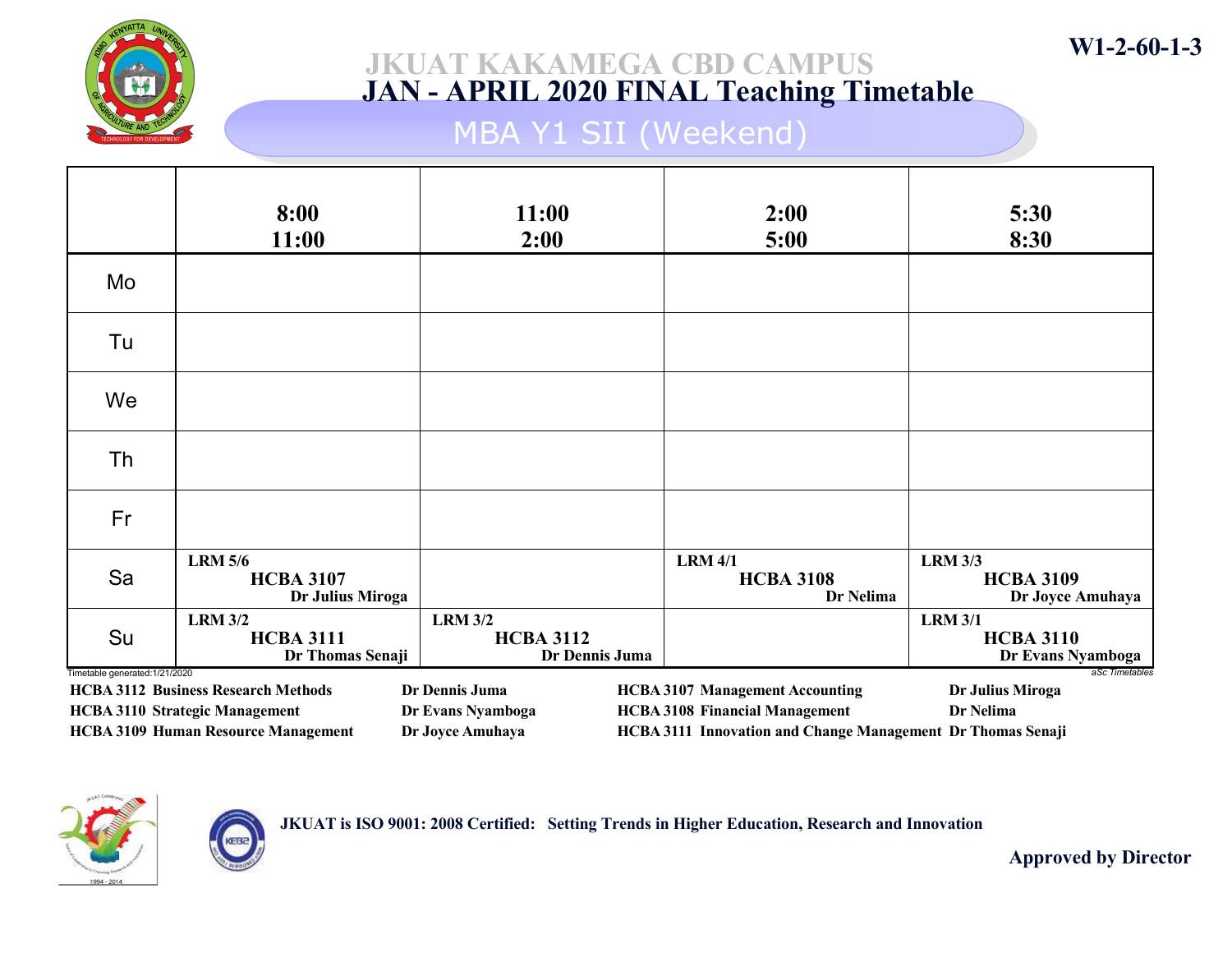

## MBA Y2 SI (FIN) Evening

|                                | 8:00<br>11:00                                                  | 11:00<br>2:00                                          | 2:00<br>5:00                                                                           | 5:30<br>8:30                                           |
|--------------------------------|----------------------------------------------------------------|--------------------------------------------------------|----------------------------------------------------------------------------------------|--------------------------------------------------------|
| Mo                             |                                                                |                                                        |                                                                                        |                                                        |
| Tu                             |                                                                |                                                        |                                                                                        |                                                        |
| We                             |                                                                |                                                        |                                                                                        |                                                        |
| Th                             |                                                                |                                                        |                                                                                        |                                                        |
| Fr                             |                                                                |                                                        |                                                                                        |                                                        |
| Sa                             | <b>BR</b><br><b>HCBA 3205</b><br>Dr Maniagi Musiega            | <b>LRM 4/9</b><br><b>HCBA 3224</b><br>Dr Clive Mukanzi | <b>LRM 4/2</b><br><b>HCBA 3216</b><br>Dr Dennis Juma                                   | <b>LRM 4/1</b><br><b>HCBA 3206</b><br>Dr Julius Miroga |
| Su                             |                                                                | <b>LRM 3/3</b><br><b>HCBA 3207</b><br>Dr Otinga Hesbon | <b>LRM 3/3</b><br><b>HCBA 3221</b><br>Dr Joseph Otsyulah                               |                                                        |
| Timetable generated: 1/21/2020 | HCBA 3224 Organizational Behaviour                             | Dr Clive Mukanzi                                       | <b>HCBA 3206 Financial Markets Intermediaries</b>                                      | aSc Timetables<br>Dr Julius Miroga                     |
| HCBA 3216 Seminar              | HCBA 3221 International Business Management Dr Joseph Otsyulah | Dr Dennis Juma                                         | <b>HCBA 3205 Investment Portfolio Management</b><br><b>HCBA 3207 Corporate Finance</b> | Dr Maniagi Musiega<br>Dr Otinga Hesbon                 |



KEBa

JKUAT is ISO 9001: 2008 Certified: Setting Trends in Higher Education, Research and Innovation

Approved by Director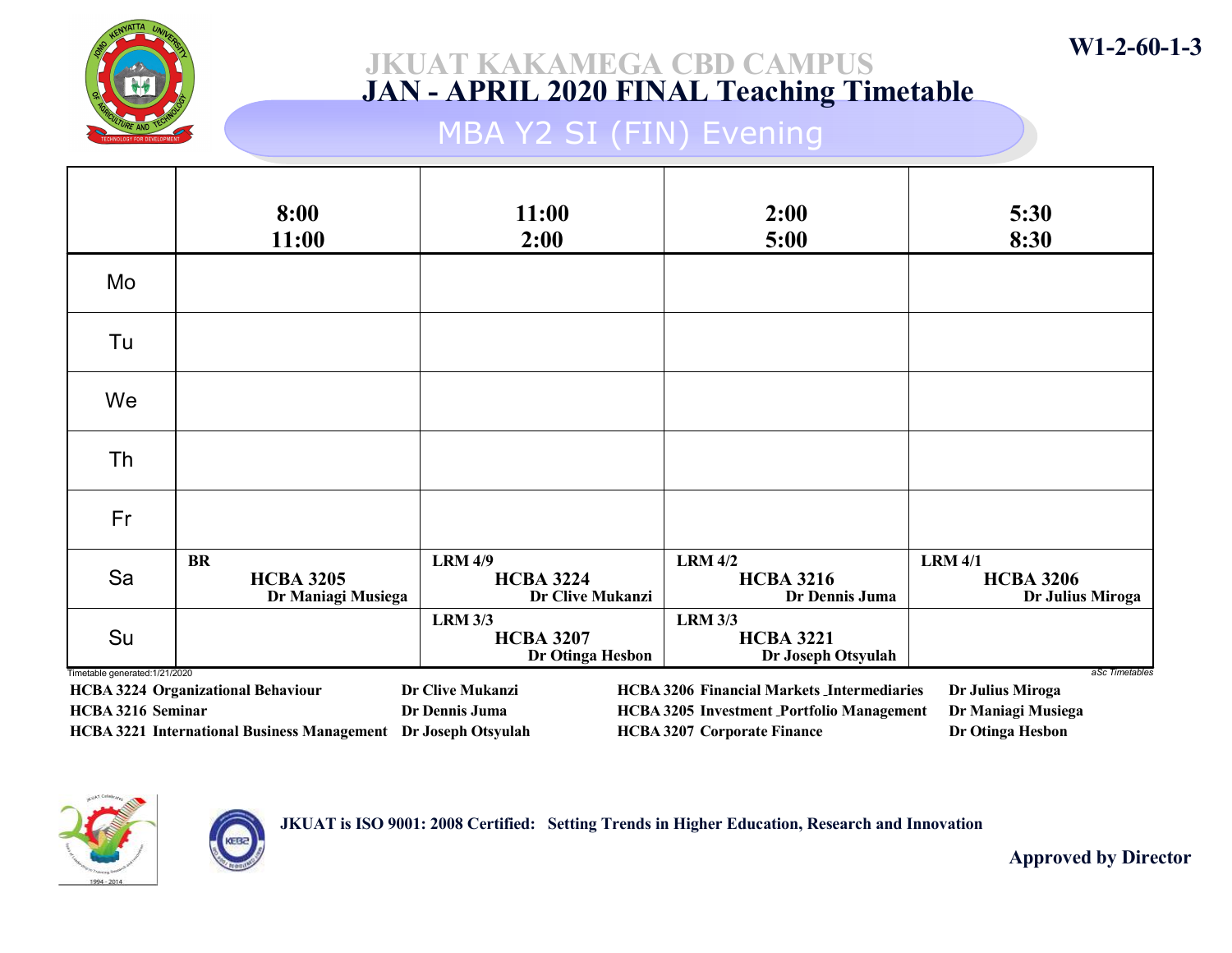

## MBA Y2 SI Strategic (Weekend)

|                                | 8:00<br>11:00                                                                                                                      | 11:00<br>2:00                                          | 2:00<br>5:00                                             | 5:30<br>8:30                         |
|--------------------------------|------------------------------------------------------------------------------------------------------------------------------------|--------------------------------------------------------|----------------------------------------------------------|--------------------------------------|
| Mo                             |                                                                                                                                    |                                                        |                                                          |                                      |
| Tu                             |                                                                                                                                    |                                                        |                                                          |                                      |
| We                             |                                                                                                                                    |                                                        |                                                          |                                      |
| Th                             |                                                                                                                                    |                                                        |                                                          |                                      |
| Fr                             |                                                                                                                                    |                                                        |                                                          |                                      |
| Sa                             | <b>LRM 3/6</b><br><b>HCBA 3215</b><br>Dr Joyce Amuhaya                                                                             | <b>LRM 4/9</b><br><b>HCBA 3224</b><br>Dr Clive Mukanzi | <b>LRM 4/2</b><br><b>HCBA 3216</b><br>Dr Dennis Juma     |                                      |
| Su                             | <b>LRM 3/4</b><br><b>HCBA 3213</b><br>Dr Evans Nyamboga                                                                            | <b>LRM 3/4</b><br><b>HCBA 3214</b><br>Dr Thomas Senaji | <b>LRM 3/3</b><br><b>HCBA 3221</b><br>Dr Joseph Otsyulah |                                      |
| Timetable generated: 1/21/2020 | <b>HCBA 3224 Organizational Behaviour</b>                                                                                          | Dr Clive Mukanzi                                       | <b>HCBA 3221 International Business Management</b>       | aSc Timetables<br>Dr Joseph Otsyulah |
| HCBA 3216 Seminar              |                                                                                                                                    | Dr Dennis Juma                                         | <b>HCBA 3215 Negotiation Skills</b>                      | Dr Joyce Amuhaya                     |
|                                | <b>HCBA 3213 Global Strategic Management</b><br>HCBA 3214 Corporate Strategy and System Dynambr Thomas Senaji<br>Dr Evans Nyamboga |                                                        |                                                          |                                      |



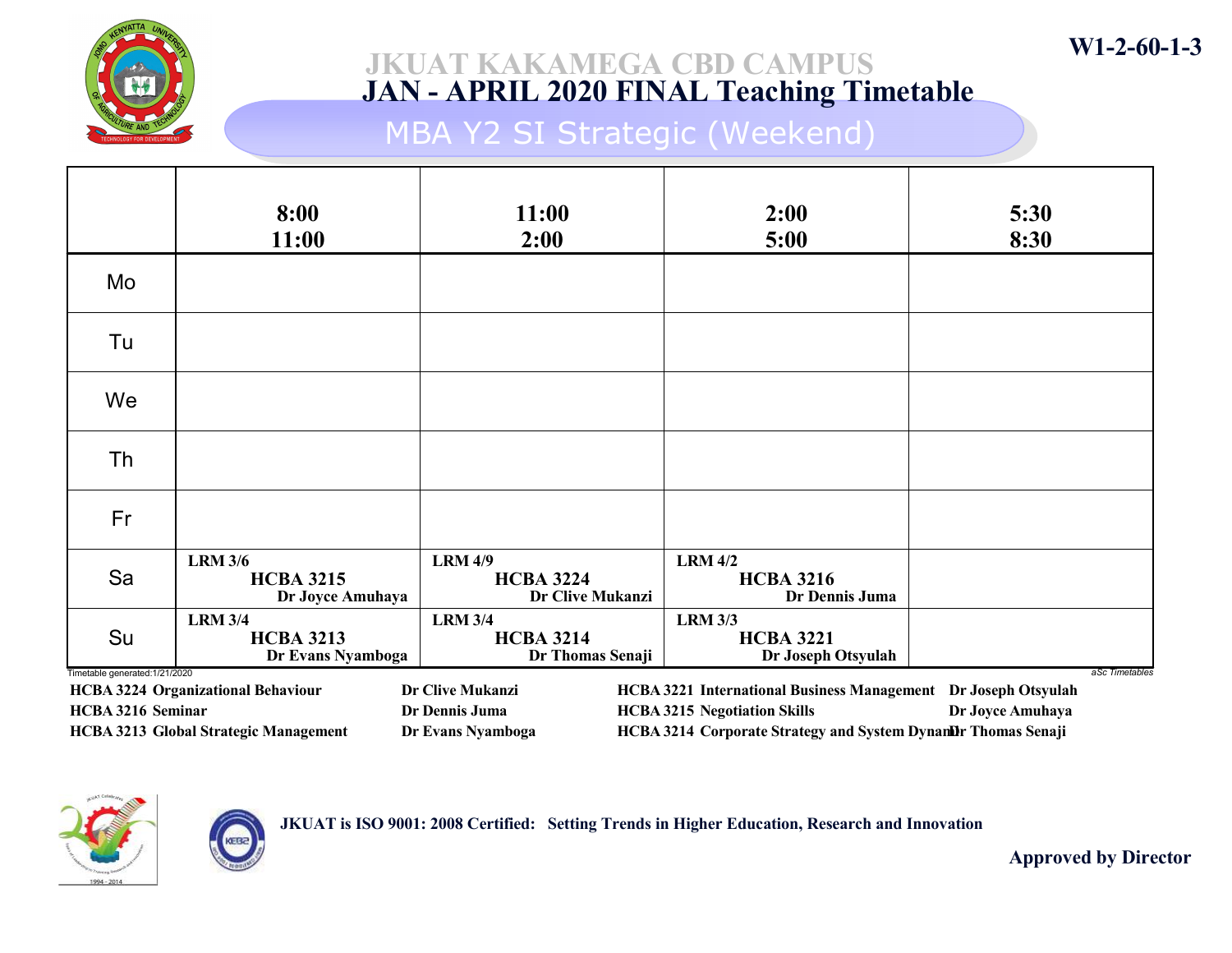

## MSc PM Y1 SI (Weekend)

|                                     | 8:00<br>11:00                          | 11:00<br>2:00                                           | 2:00<br>5:00                                                | 5:30<br>8:30                               |
|-------------------------------------|----------------------------------------|---------------------------------------------------------|-------------------------------------------------------------|--------------------------------------------|
| Mo                                  |                                        |                                                         |                                                             |                                            |
| Tu                                  |                                        |                                                         |                                                             |                                            |
| We                                  |                                        |                                                         |                                                             |                                            |
| Th                                  |                                        |                                                         |                                                             |                                            |
| Fr                                  |                                        |                                                         |                                                             | CLB1<br><b>HCBA 3102</b><br>Dr Robert Kati |
| Sa                                  | CLB2<br><b>HEPM 3104</b><br>Dr Rapando | <b>LRM 4/10</b><br><b>HEPM 3103</b><br>Dr Stephen Warui | <b>LRM 3/10</b><br><b>HEPM 3112</b><br><b>DrJane Alunga</b> |                                            |
| Su<br>Timetable generated:1/21/2020 |                                        | <b>LRM 3/2</b><br><b>HCBA 3112</b><br>Dr Dennis Juma    | <b>LRM 3/4</b><br><b>HEPM 3101</b><br>DrJennipher Wangari   | aSc Timetables                             |

HCBA 3112 Business Research Methods Dr Dennis Juma HEPM 3104 Project Mgt Information Systems Dr Rapando HCBA 3102 Statistics for Business Dr Robert Kati

HEPM 3103 Strategic Management in Project Mgt Dr Stephen Warui HEPM 3112 Project Leadership Comm DrJane Alunga HEPM 3101 Fundamentals of Project ManagementDrJennipher Wangari



JKUAT is ISO 9001: 2008 Certified: Setting Trends in Higher Education, Research and Innovation

Approved by Director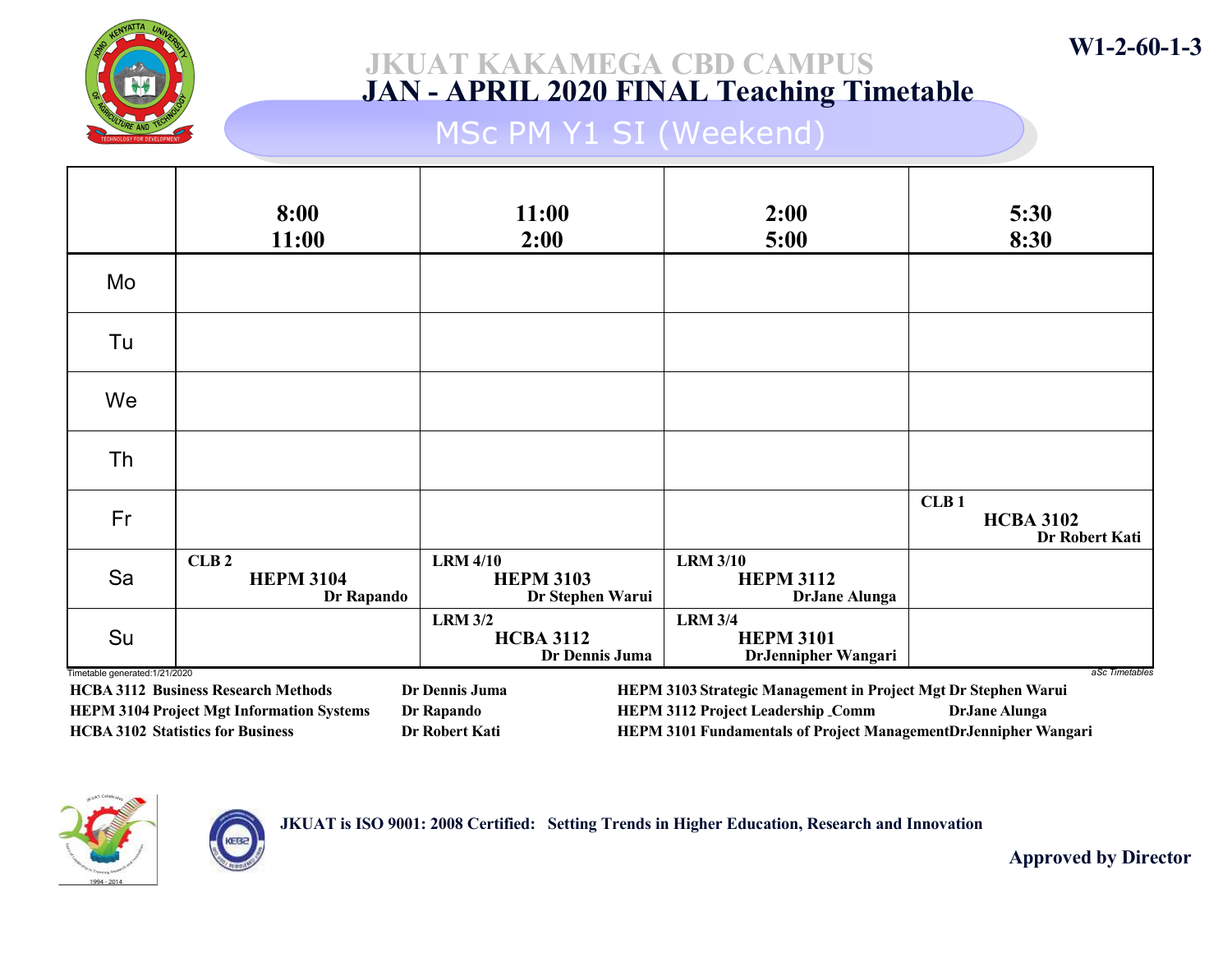

## MSc PM Y1 SII (Weekend)

|    | 8:00<br>11:00                                                                                                                                                              | 11:00<br>2:00                                            | 2:00<br>5:00                                    | 5:30<br>8:30                                           |  |  |
|----|----------------------------------------------------------------------------------------------------------------------------------------------------------------------------|----------------------------------------------------------|-------------------------------------------------|--------------------------------------------------------|--|--|
| Mo |                                                                                                                                                                            |                                                          |                                                 |                                                        |  |  |
| Tu |                                                                                                                                                                            |                                                          |                                                 |                                                        |  |  |
| We |                                                                                                                                                                            |                                                          |                                                 |                                                        |  |  |
| Th |                                                                                                                                                                            |                                                          |                                                 |                                                        |  |  |
| Fr |                                                                                                                                                                            |                                                          |                                                 |                                                        |  |  |
| Sa | <b>LRM 5/2</b><br><b>HEPM 3107</b><br>Dr Dennis Ouma                                                                                                                       | <b>LRM 5/2</b><br><b>HEPM 3111</b><br>Dr Abraham Malenya | <b>LRM 4/1</b><br><b>HCBA 3108</b><br>Dr Nelima | <b>LRM 3/3</b><br><b>HCBA 3109</b><br>Dr Joyce Amuhaya |  |  |
| Su | <b>LRM 3/6</b><br><b>HEPM 3110</b><br>Dr Joannes Ofwa                                                                                                                      | <b>LRM 3/5</b><br><b>HEPM 3112</b><br>Dr Jennipher       |                                                 |                                                        |  |  |
|    | Timetable generated: 1/21/2020<br>aSc Timetables<br><b>HEPM 3111 Project Quality _Risk Mgt</b><br>Dr Abraham Malenya<br>Dr Joannes Ofwa<br>HEPM 3110 Project Time_Cost Mgt |                                                          |                                                 |                                                        |  |  |
|    | <b>HEPM 3107 Project Proc_Supply C Mgt</b>                                                                                                                                 | Dr Dennis Ouma                                           | <b>HCBA 3109 Human Resource Management</b>      | Dr Joyce Amuhaya                                       |  |  |

HEPM 3112 Project Planning and Design Dr Jennipher

HCBA 3108 Financial Management Dr Nelima



JKUAT is ISO 9001: 2008 Certified: Setting Trends in Higher Education, Research and Innovation

Approved by Director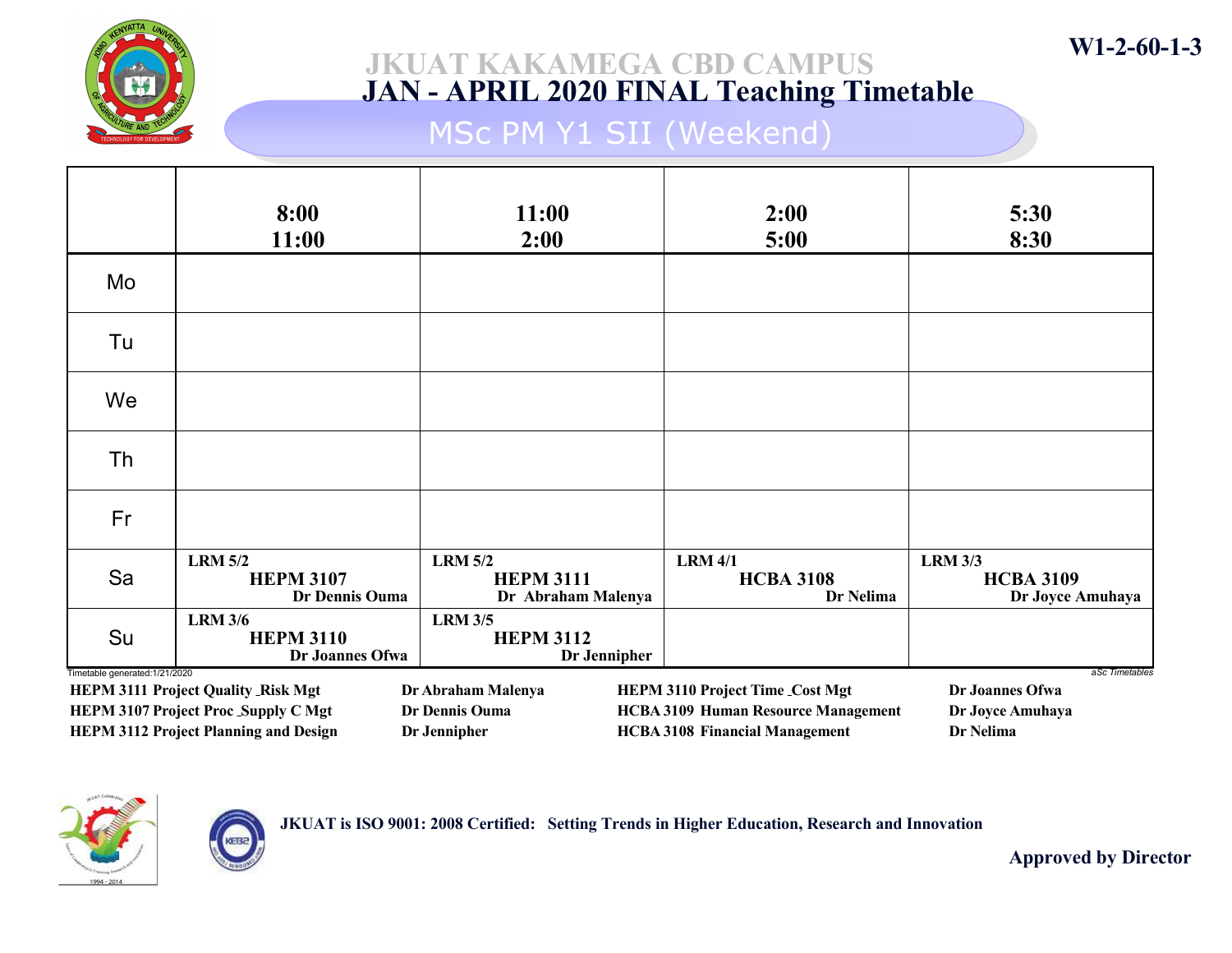

# PhD BA Y1 SI (Weekend)

|                                                   | 8:00<br>11:00                                                   | 11:00<br>2:00                             | 2:00<br>5:00                   | 5:30<br>8:30                  |
|---------------------------------------------------|-----------------------------------------------------------------|-------------------------------------------|--------------------------------|-------------------------------|
| Mo                                                |                                                                 |                                           |                                |                               |
| Tu                                                |                                                                 |                                           |                                |                               |
| We                                                |                                                                 |                                           |                                |                               |
| Th                                                |                                                                 |                                           |                                |                               |
| Fr                                                |                                                                 |                                           |                                |                               |
| Sa                                                | <b>HHE 4101</b><br>Dr Dennis Juma                               | CLB1<br><b>DBA 4103</b><br>Dr Dennis Juma | <b>HHE 4102</b><br>Prof. Oyugi |                               |
| Su                                                |                                                                 |                                           |                                |                               |
| Timetable generated: 1/21/2020<br><b>DBA 4103</b> | <b>Corporate Management</b><br><b>HHE 4101 Research Methods</b> | Dr Dennis Juma<br>Dr Dennis Juma          | HHE 4102 Statistics            | aSc Timetables<br>Prof. Oyugi |



KEBE

JKUAT is ISO 9001: 2008 Certified: Setting Trends in Higher Education, Research and Innovation

Approved by Director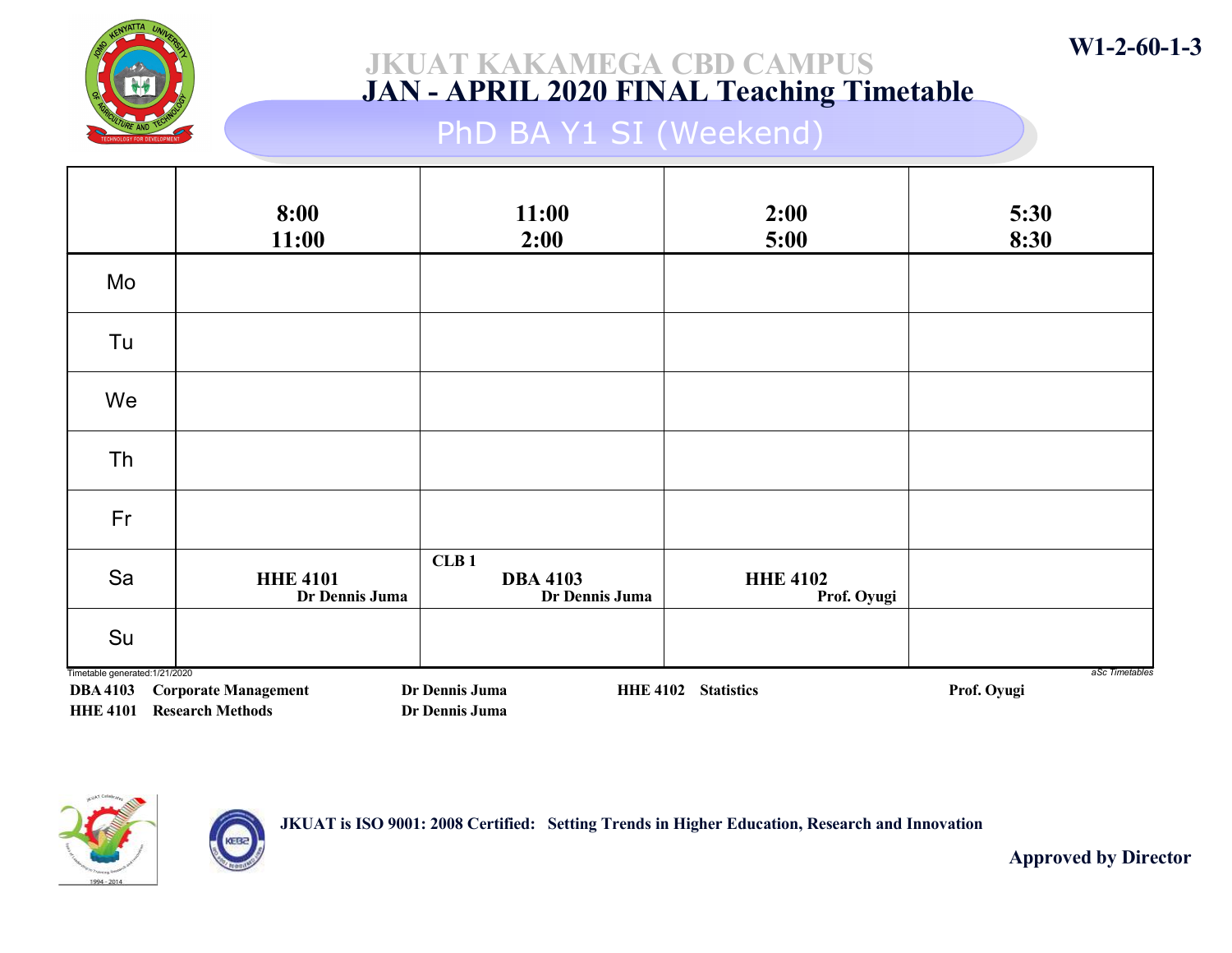

## Msc P& L YI SI (Weekend)

|                                | 8:00<br>11:00                                  | 11:00<br>2:00                                        | 2:00<br>5:00                                                  | 5:30<br>8:30                                           |
|--------------------------------|------------------------------------------------|------------------------------------------------------|---------------------------------------------------------------|--------------------------------------------------------|
| Mo                             |                                                |                                                      |                                                               |                                                        |
| Tu                             |                                                |                                                      |                                                               |                                                        |
| We                             |                                                |                                                      |                                                               |                                                        |
| Th                             |                                                |                                                      |                                                               |                                                        |
| Fr                             |                                                |                                                      |                                                               |                                                        |
| Sa                             | <b>HEPL 3106</b><br>Msc P& L YI SI (Weekend)   | <b>HEPL 3102</b><br>LRMS6 P& L YI SI (Weekend)       | <b>LRM 4/1</b><br><b>HCBA 3108</b><br>Dr Nelima               | <b>LRM 3/3</b><br><b>HCBA 3109</b><br>Dr Joyce Amuhaya |
| Su                             | <b>HEPL 3103</b><br>LRMS7 P& L YI SI (Weekend) | <b>LRM 3/6</b><br><b>HEPL 3101</b><br>Dr Dennis Ouma |                                                               |                                                        |
| Timetable generated: 1/21/2020 | HEPL 3101 Strategic Purchasing Supply          | Dr Dennis Ouma                                       | <b>HEPL 3102 Global Procurement</b>                           | aSc Timetables<br>Without teacher                      |
|                                | <b>HCBA 3109 Human Resource Management</b>     | Dr Joyce Amuhaya                                     | HEPL 3106 Legal Issues in Purchasing Supply MgWithout teacher |                                                        |

HCBA 3108 Financial Management Dr Nelima

HEPL 3106 Legal Issues in Purchasing Supply MgWithout teacher HEPL 3103 Strategic Inventory Management Without teacher



JKUAT is ISO 9001: 2008 Certified: Setting Trends in Higher Education, Research and Innovation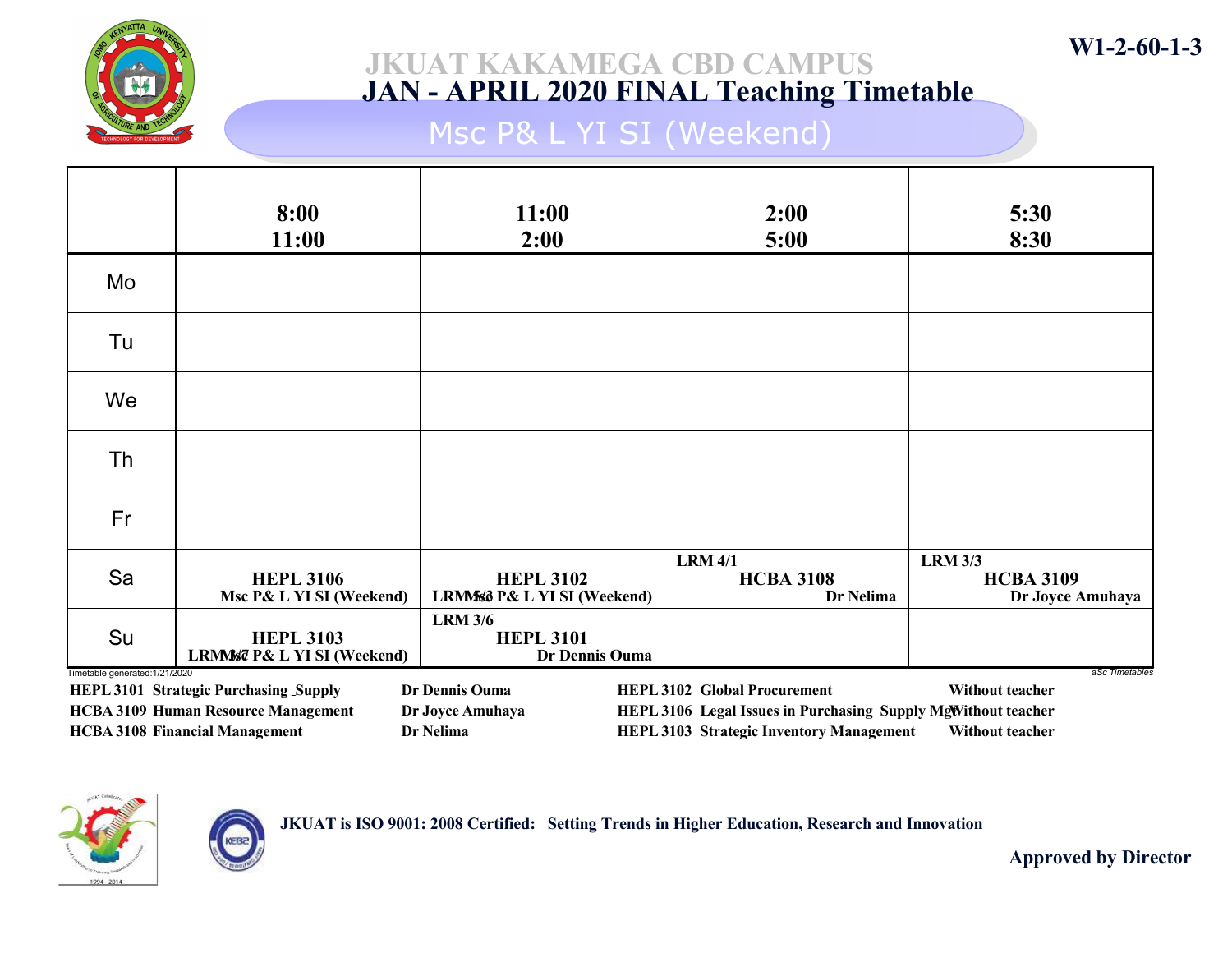

## Msc P & L YI SII (Weekend)

|    | 8:00<br>11:00                                                                                                                                                                                                                                                                                                                                                                                                                                            | 11:00<br>2:00                                        | 2:00<br>5:00                                         | 5:30<br>8:30                                            |  |
|----|----------------------------------------------------------------------------------------------------------------------------------------------------------------------------------------------------------------------------------------------------------------------------------------------------------------------------------------------------------------------------------------------------------------------------------------------------------|------------------------------------------------------|------------------------------------------------------|---------------------------------------------------------|--|
| Mo |                                                                                                                                                                                                                                                                                                                                                                                                                                                          |                                                      |                                                      |                                                         |  |
| Tu |                                                                                                                                                                                                                                                                                                                                                                                                                                                          |                                                      |                                                      |                                                         |  |
| We |                                                                                                                                                                                                                                                                                                                                                                                                                                                          |                                                      |                                                      |                                                         |  |
| Th |                                                                                                                                                                                                                                                                                                                                                                                                                                                          |                                                      |                                                      |                                                         |  |
| Fr |                                                                                                                                                                                                                                                                                                                                                                                                                                                          |                                                      |                                                      |                                                         |  |
| Sa | <b>HEPL 3112</b><br>Msc P & L YI SII (Weekend)                                                                                                                                                                                                                                                                                                                                                                                                           |                                                      | <b>LRM 4/4</b><br><b>HEPL 3110</b><br>Dr Rapando     |                                                         |  |
| Su | <b>HEPL 3113</b><br><b>LRMsd/P &amp; L YI SII (Weekend)</b>                                                                                                                                                                                                                                                                                                                                                                                              | <b>LRM 3/2</b><br><b>HCBA 3112</b><br>Dr Dennis Juma | <b>LRM 3/5</b><br><b>HEPL 3109</b><br>Dr Robert Kati | <b>LRM 3/1</b><br><b>HCBA 3110</b><br>Dr Evans Nyamboga |  |
|    | Timetable generated: 1/21/2020<br>aSc Timetables<br>Dr Dennis Juma<br>Dr Robert Kati<br><b>HCBA 3112 Business Research Methods</b><br><b>HEPL 3109 Quantitative Modeling</b><br>HEPL 3112 National Interanational Logistics<br><b>HCBA 3110 Strategic Management</b><br>Dr Evans Nyamboga<br><b>Without teacher</b><br>HEPL 3110 Computer Applications to Purchasing <b>B</b> r Rapando<br><b>HEPL 3113 Public Procurement</b><br><b>Without teacher</b> |                                                      |                                                      |                                                         |  |



JKUAT is ISO 9001: 2008 Certified: Setting Trends in Higher Education, Research and Innovation

Approved by Director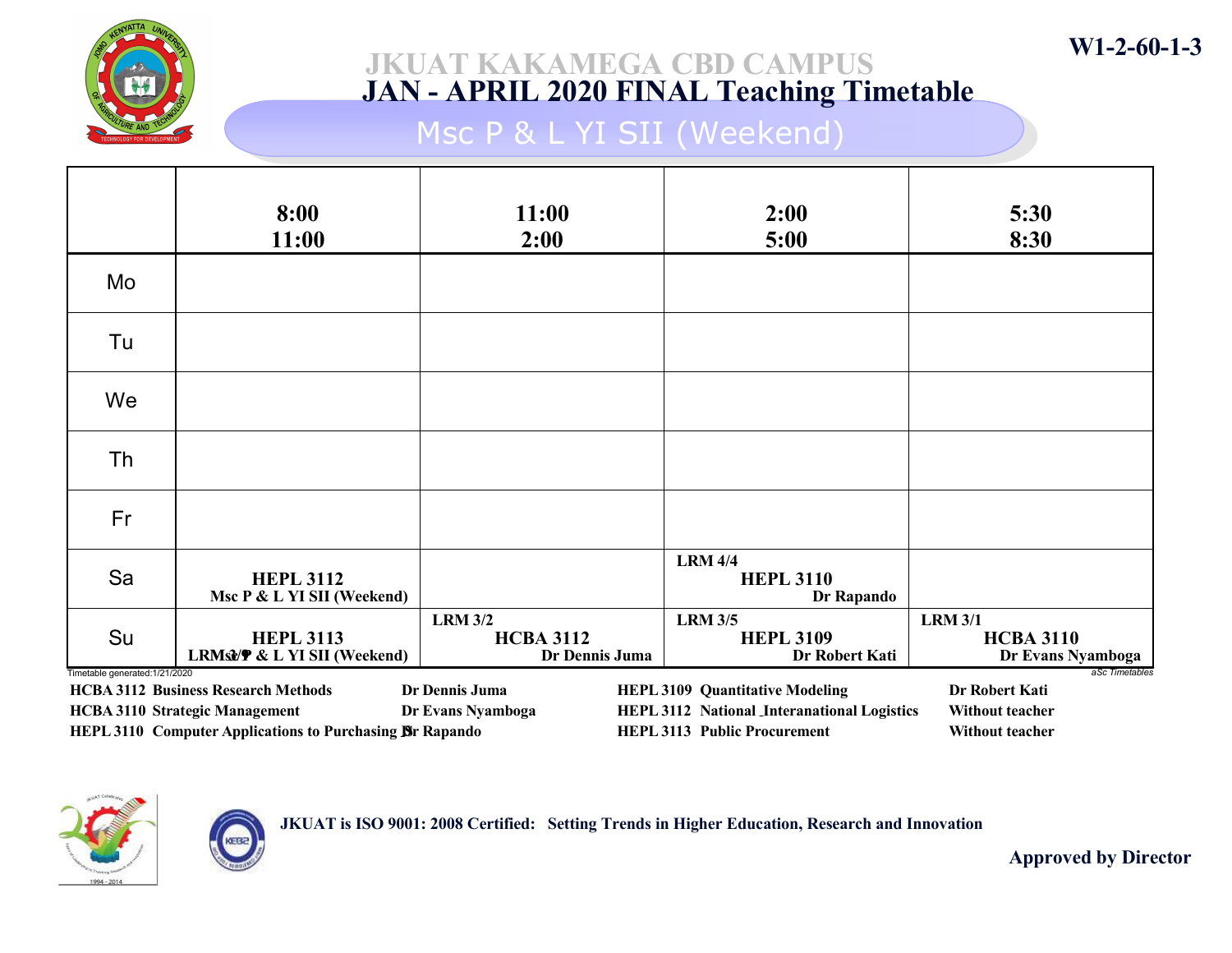

# Msc P & L YII SI (Weekend)

|                                                         | 8:00<br>11:00                                                                                                            | 11:00<br>2:00                                    | 2:00<br>5:00                                                                                                                                              | 5:30<br>8:30                                                |
|---------------------------------------------------------|--------------------------------------------------------------------------------------------------------------------------|--------------------------------------------------|-----------------------------------------------------------------------------------------------------------------------------------------------------------|-------------------------------------------------------------|
| Mo                                                      |                                                                                                                          |                                                  |                                                                                                                                                           |                                                             |
| Tu                                                      |                                                                                                                          |                                                  |                                                                                                                                                           |                                                             |
| We                                                      |                                                                                                                          |                                                  |                                                                                                                                                           |                                                             |
| Th                                                      |                                                                                                                          |                                                  |                                                                                                                                                           |                                                             |
| Fr                                                      |                                                                                                                          |                                                  |                                                                                                                                                           |                                                             |
| Sa                                                      | <b>HEPL 3201</b><br>Msc P & L YII SI (Weekend)                                                                           | <b>HEPL 3202</b><br>LRMs / & L YII SI (Weekend)  | <b>LRM 4/3</b><br><b>HEPL 3205</b><br>Dr Joannes Ofwa                                                                                                     |                                                             |
| Su                                                      | <b>LRM 3/8</b><br><b>HEPL 3105</b><br><b>Dr Dennis Ouma</b>                                                              | <b>HEPL 3203</b><br>LRMst/P & L YII SI (Weekend) | <b>LRM 3/3</b><br><b>HCBA 3221</b><br>Dr Joseph Otsyulah                                                                                                  |                                                             |
| Timetable generated: 1/21/2020<br>HEPL 3205 E- Commerce | <b>HEPL 3105 Operations Mgt in Supply Chain</b><br><b>HCBA 3221 International Business Management Dr Joseph Otsyulah</b> | Dr Dennis Ouma<br>Dr Joannes Ofwa                | <b>HEPL 3201 Global Supply Chain Management</b><br><b>HEPL 3203 Procurement Management</b><br>HEPL 3202 Procurement Research and PerformanWithout teacher | aSc Timetables<br>Without teacher<br><b>Without teacher</b> |



JKUAT is ISO 9001: 2008 Certified: Setting Trends in Higher Education, Research and Innovation

Approved by Director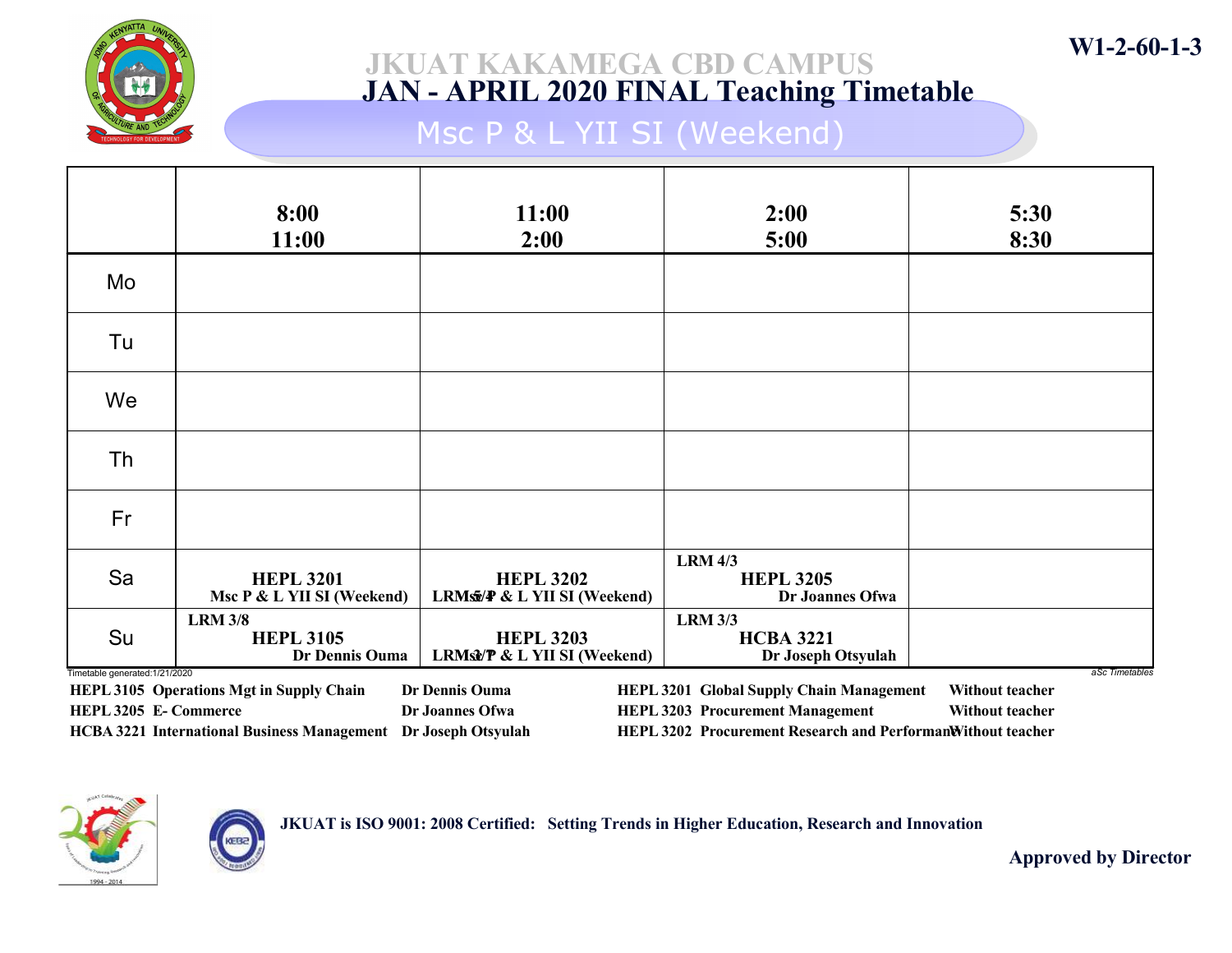

Msc Dev. Studies YI SI(Weekend)

|                                | 8:00<br>11:00                                                                                                      | 11:00<br>2:00                                                                                  | 2:00<br>5:00                                                                                                          | 5:30<br>8:30                                   |
|--------------------------------|--------------------------------------------------------------------------------------------------------------------|------------------------------------------------------------------------------------------------|-----------------------------------------------------------------------------------------------------------------------|------------------------------------------------|
| Mo                             |                                                                                                                    |                                                                                                |                                                                                                                       |                                                |
| Tu                             |                                                                                                                    |                                                                                                |                                                                                                                       |                                                |
| We                             |                                                                                                                    |                                                                                                |                                                                                                                       |                                                |
| Th                             |                                                                                                                    |                                                                                                |                                                                                                                       |                                                |
| Fr                             |                                                                                                                    |                                                                                                |                                                                                                                       |                                                |
| Sa                             | CLB <sub>1</sub><br><b>HSD 3106</b><br>Dr Mudi                                                                     | <b>LRM 5/6</b><br><b>HSD 3105</b><br>Dr Purity Anyanje                                         | <b>LRM 4/4</b><br><b>HEPL 3110</b><br>Dr Rapando                                                                      |                                                |
| Su                             | <b>LRM 3/1</b><br><b>HCBA 3106</b><br>Dr Abraham Malenya                                                           | <b>LRM 3/2</b><br><b>HCBA 3112</b><br>Dr Dennis Juma                                           | <b>LRM 3/6</b><br><b>HSD 3101</b><br><b>Dr Clive Mukanzi</b>                                                          |                                                |
| Timetable generated: 1/21/2020 | <b>HCBA 3106 Managerial Economics</b><br>HSD 3101 Development Theory<br><b>HCBA 3112 Business Research Methods</b> | Dr Abraham Malenya<br><b>HSD 3106</b><br>Dr Clive Mukanzi<br><b>HSD 3105</b><br>Dr Dennis Juma | <b>Development Management</b><br><b>Human Development</b><br>HEPL 3110 Computer Applications to Purchasing Br Rapando | aSc Timetables<br>Dr Mudi<br>Dr Purity Anyanje |



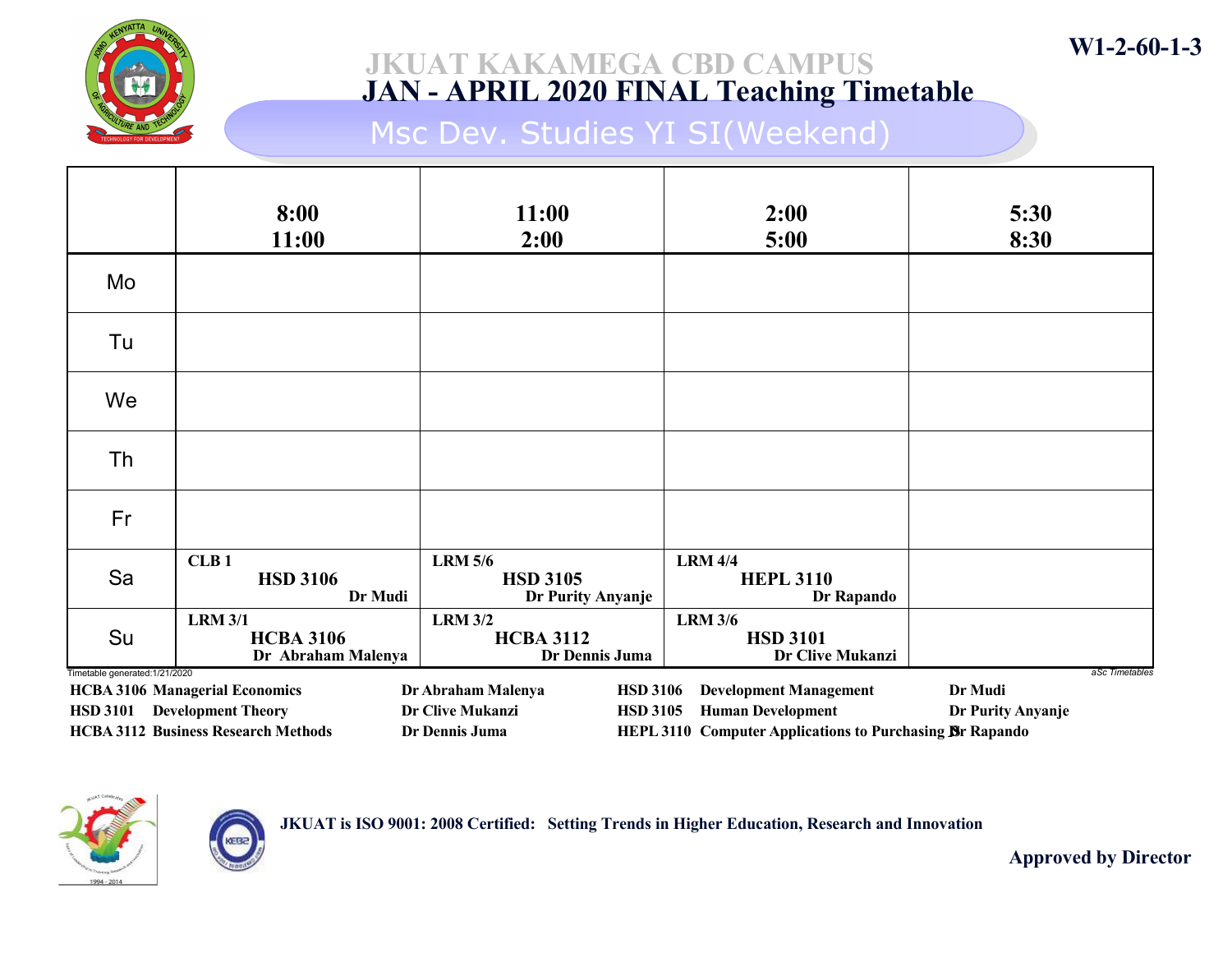

## Msc HRM YI S1 (Weekend)

|                                                                                                                                                                                                                                                                                                                                                                                                                                         | 8:00<br>11:00                                     | 11:00<br>2:00                                             | 2:00<br>5:00                                          | 5:30<br>8:30                                           |
|-----------------------------------------------------------------------------------------------------------------------------------------------------------------------------------------------------------------------------------------------------------------------------------------------------------------------------------------------------------------------------------------------------------------------------------------|---------------------------------------------------|-----------------------------------------------------------|-------------------------------------------------------|--------------------------------------------------------|
| Mo                                                                                                                                                                                                                                                                                                                                                                                                                                      |                                                   |                                                           |                                                       |                                                        |
| Tu                                                                                                                                                                                                                                                                                                                                                                                                                                      |                                                   |                                                           |                                                       |                                                        |
| We                                                                                                                                                                                                                                                                                                                                                                                                                                      |                                                   |                                                           |                                                       |                                                        |
| Th                                                                                                                                                                                                                                                                                                                                                                                                                                      |                                                   |                                                           |                                                       |                                                        |
| Fr                                                                                                                                                                                                                                                                                                                                                                                                                                      |                                                   |                                                           |                                                       | CLB <sub>1</sub><br><b>HCBA 3102</b><br>Dr Robert Kati |
| Sa                                                                                                                                                                                                                                                                                                                                                                                                                                      |                                                   | <b>LRM 5/5</b><br><b>HEMH 3103</b><br>Dr Stephen Eshiteti | <b>LRM 3/8</b><br><b>MHR 3102</b><br>Dr Clive Mukanzi | <b>LRM 3/3</b><br><b>HCBA 3109</b><br>Dr Joyce Amuhaya |
| Su                                                                                                                                                                                                                                                                                                                                                                                                                                      | <b>LRM 3/10</b><br><b>HEMH 3106</b><br>Dr Rapando | <b>LRM 3/2</b><br><b>HCBA 3112</b><br>Dr Dennis Juma      |                                                       |                                                        |
| Timetable generated: 1/21/2020<br>aSc Timetables<br>Dr Clive Mukanzi<br>Dr Rapando<br><b>MHR 3102 Employee Resourcing</b><br><b>HEMH 3106ICT Applications</b><br><b>HCBA 3112 Business Research Methods</b><br><b>HCBA 3102 Statistics for Business</b><br>Dr Robert Kati<br>Dr Dennis Juma<br><b>HCBA 3109 Human Resource Management</b><br><b>HEMH 3103Organizational Theory Behaviour</b><br>Dr Joyce Amuhaya<br>Dr Stephen Eshiteti |                                                   |                                                           |                                                       |                                                        |





Approved by Director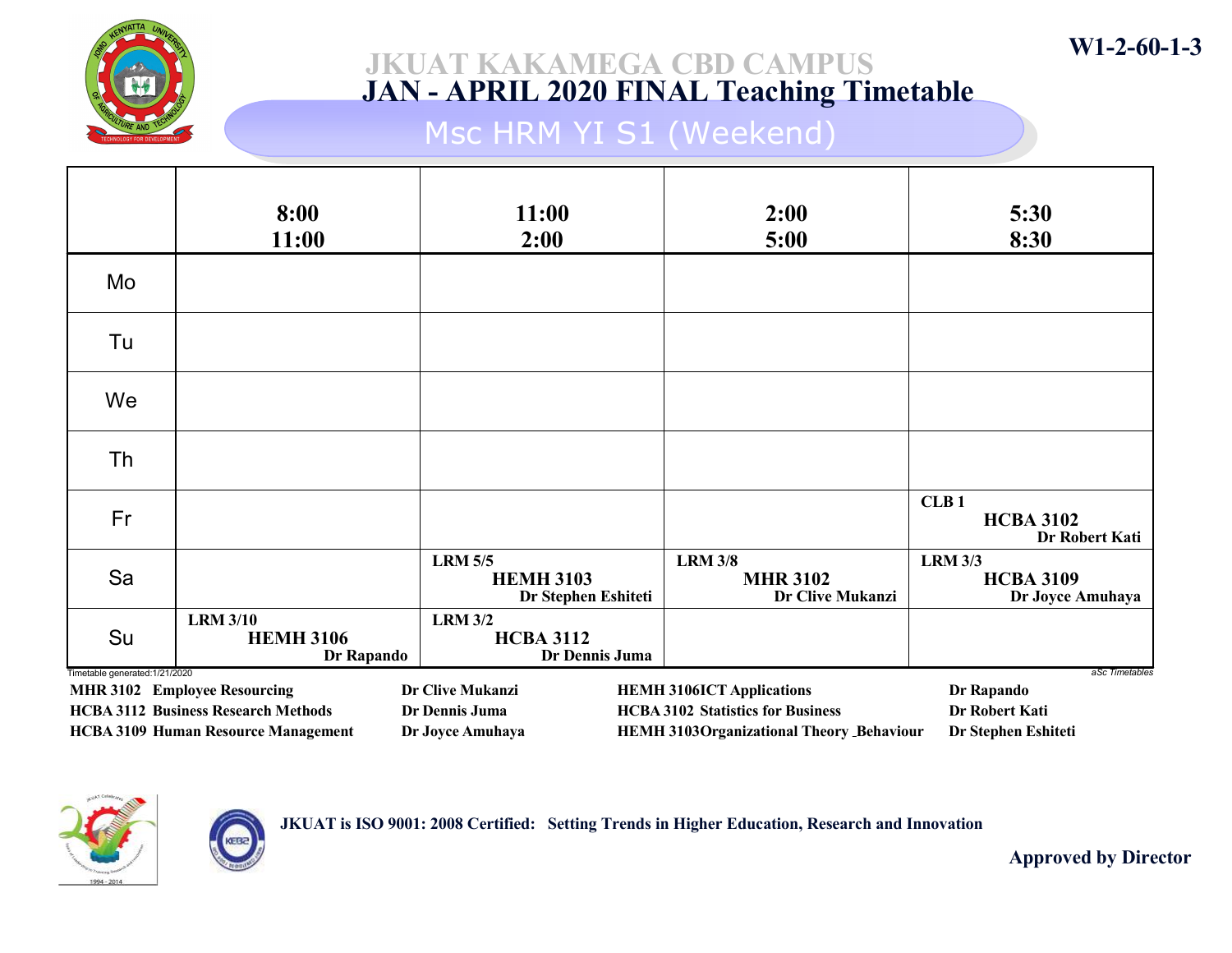

### JKUAT KAKAMEGA CBD CAMPUS JAN - APRIL 2020 FINAL Teaching Timetable

## DCD YI SII (Evening)

|                               | 8:00<br>11:00 | 11:00<br>2:00                                          | 2:00<br>5:00 | 5:30<br>8:30                                                   |
|-------------------------------|---------------|--------------------------------------------------------|--------------|----------------------------------------------------------------|
| Mo                            |               |                                                        |              |                                                                |
| Tu                            |               |                                                        |              | <b>LRM 3/10</b><br><b>HSD 0104</b><br>Mr. Humphrey Rapando     |
| We                            |               |                                                        |              | <b>LRM 4/9</b><br><b>DIT 0102</b><br>Mr Ikoha Thomas           |
| Th                            |               |                                                        |              | <b>HSS 0103</b><br>Mr Benjamin Misigo                          |
| Fr                            |               |                                                        |              | <b>LRM 3/5</b><br><b>HED 0101</b><br><b>Ms Milkah Sitienei</b> |
| Sa                            |               | <b>LRM 4/6</b><br><b>HCD 0201</b><br>Mr Muyekho Joseph |              | <b>LRM 3/4</b><br><b>HRD 0102</b><br>Ms Laura Khanifa          |
| Su                            |               |                                                        |              |                                                                |
| Timetable generated:1/21/2020 |               |                                                        |              | aSc Timetables                                                 |

HSS 0103 Academic and Professional Writing SkMr Benjamin Misigo DIT 0102 Intro to Computer Applications Mr Ikoha Thomas HCD 0201 Business statistics Mr Muyekho Joseph HSD 0104 Introduction to Rural and Urban SocioMr. Humphrey Rapando HRD 0102 Development Studies Ethics Ms Laura Khanifa HED 0101 Introduction to Human Resource ManMs Milkah Sitienei



JKUAT is ISO 9001: 2008 Certified: Setting Trends in Higher Education, Research and Innovation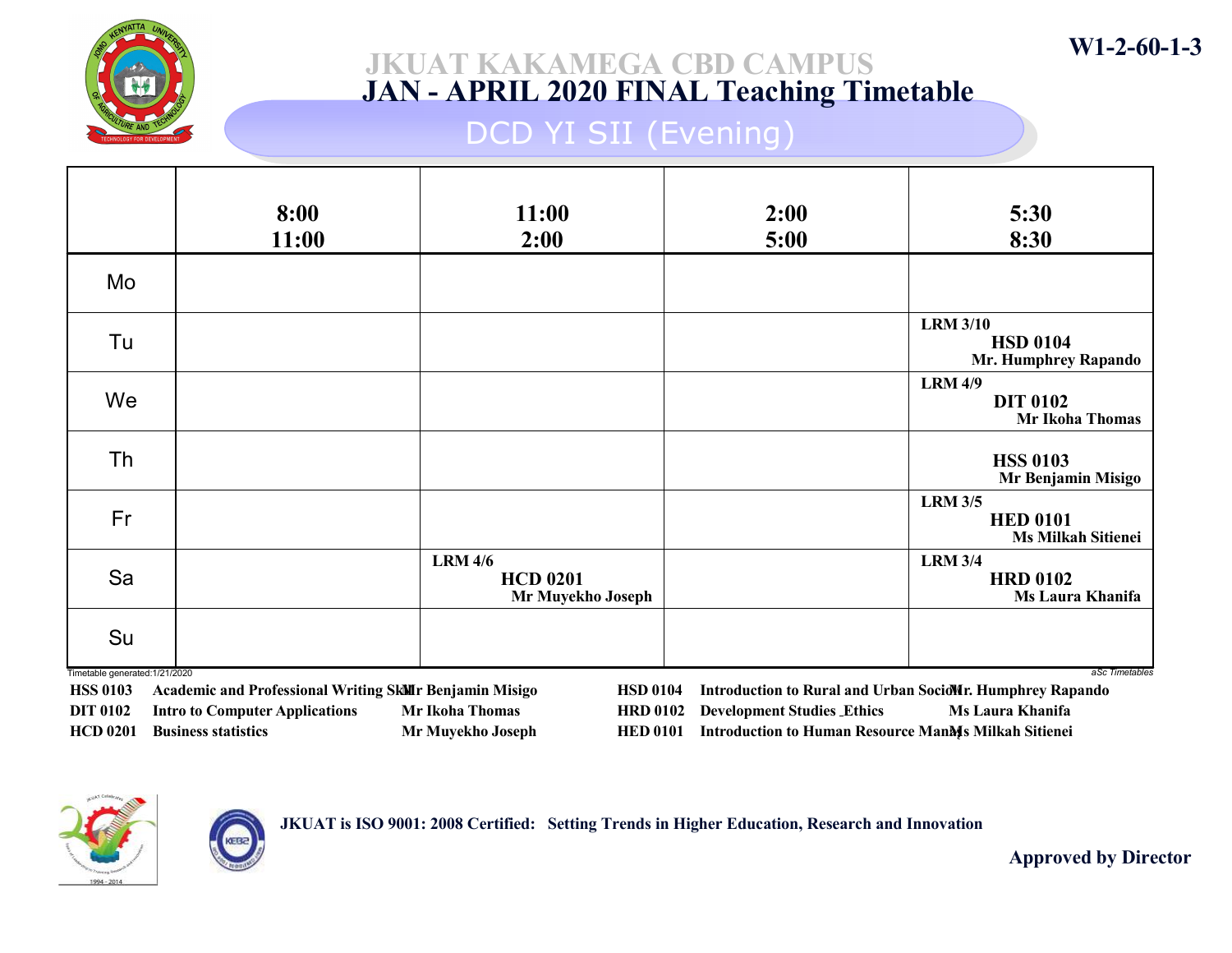

## DPSM YI SI (Evening)

|                                                 | 8:00                                                            | 11:00                                                                             | 2:00                                                              | 5:30                                                          |
|-------------------------------------------------|-----------------------------------------------------------------|-----------------------------------------------------------------------------------|-------------------------------------------------------------------|---------------------------------------------------------------|
|                                                 | 11:00                                                           | 2:00                                                                              | 5:00                                                              | 8:30                                                          |
| Mo                                              |                                                                 |                                                                                   |                                                                   | <b>LRM 4/5</b><br><b>TDH 100</b><br>Dr Evelyne Osore          |
| Tu                                              |                                                                 |                                                                                   |                                                                   | <b>LRM 4/4</b><br><b>HRD 0223</b><br>Mr Benjamin Misigo       |
| We                                              |                                                                 |                                                                                   |                                                                   | <b>LRM 4/8</b><br><b>HEP 0101</b><br>Mr Johnstone Kwalanda    |
| Th                                              |                                                                 |                                                                                   |                                                                   |                                                               |
| Fr                                              |                                                                 |                                                                                   |                                                                   | <b>LRM 4/9</b><br><b>HCD 0102</b><br><b>Ms Buhasio Sheila</b> |
| Sa                                              | <b>LRM 4/8</b><br><b>HCB 0103</b><br>Mr Pascal Mwanje           | <b>HCD 0101</b><br><b>Ms Nancy</b>                                                |                                                                   |                                                               |
| Su                                              |                                                                 |                                                                                   |                                                                   |                                                               |
| Timetable generated:1/21/2020<br><b>TDH 100</b> | <b>Introduction to HIV/AIDS</b>                                 | Dr Evelyne Osore<br><b>HCB 0103</b>                                               | Principles of Financial and ManagemeMr Pascal Mwanje              | aSc Timetables                                                |
| <b>HRD 0223</b><br><b>HEP 0101</b>              | <b>Communication Skills</b><br><b>Purchasing Principles Mgt</b> | Mr Benjamin Misigo<br><b>HCD 0102</b><br>Mr Johnstone Kwalanda<br><b>HCD 0101</b> | <b>Principles of Management</b><br><b>Principles of Marketing</b> | <b>Ms Buhasio Sheila</b><br><b>Ms Nancy Mmbusia</b>           |



**KEB** 

JKUAT is ISO 9001: 2008 Certified: Setting Trends in Higher Education, Research and Innovation

Approved by Director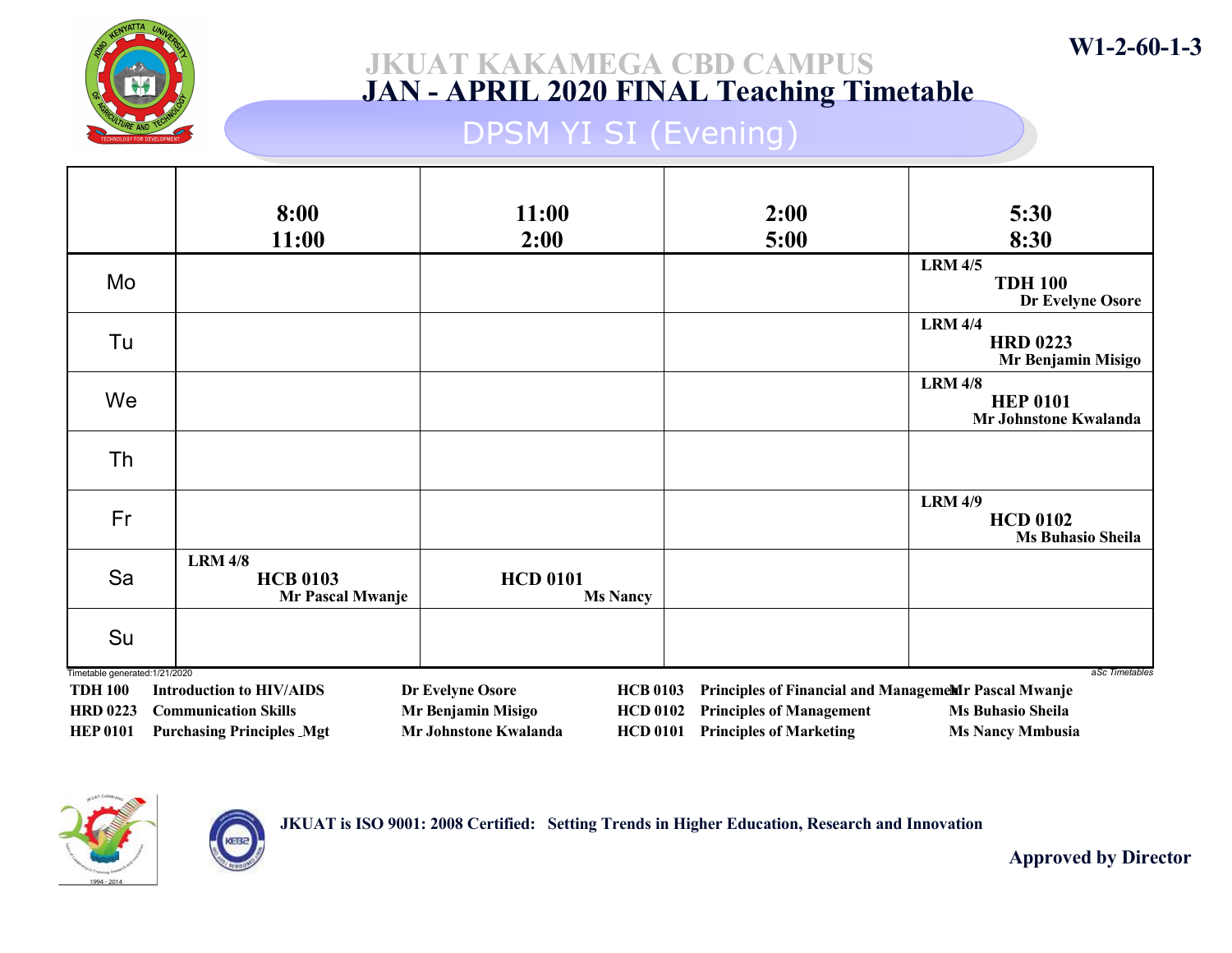

### JKUAT KAKAMEGA CBD CAMPUS JAN - APRIL 2020 FINAL Teaching Timetable

## DPSM YI SII (Evening)

|                                                   | 8:00<br>11:00                                           | 11:00<br>2:00          | 2:00<br>5:00                                                 | 5:30<br>8:30                                                 |
|---------------------------------------------------|---------------------------------------------------------|------------------------|--------------------------------------------------------------|--------------------------------------------------------------|
| Mo                                                |                                                         |                        |                                                              | <b>LRM 4/6</b><br><b>HEP 0103</b><br><b>Ms Mary Omondi</b>   |
| Tu                                                |                                                         |                        |                                                              |                                                              |
| We                                                |                                                         |                        |                                                              | <b>LRM 4/9</b><br><b>DIT 0102</b><br><b>Mr Ikoha Thomas</b>  |
| Th                                                |                                                         |                        |                                                              | <b>LRM 5/5</b><br><b>HEP 0104</b><br><b>Ms Monica Odero</b>  |
| Fr                                                |                                                         |                        |                                                              |                                                              |
| Sa                                                | <b>LRM 4/9</b><br><b>HEP 0102</b><br>Mr Douglas Khaemba |                        | <b>LRM 4/8</b><br><b>SMA 1150</b><br>Mr Muyekho Joseph       | <b>LRM 3/4</b><br><b>HRD 0102</b><br><b>Ms Laura Khanifa</b> |
| Su                                                |                                                         |                        |                                                              |                                                              |
| Timetable generated: 1/21/2020<br><b>HEP 0102</b> | <b>Stores Inventory Mgt</b>                             | Mr Douglas Khaemba     | <b>Development Studies_Ethics</b><br><b>HRD 0102</b>         | aSc Timetables<br><b>Ms Laura Khanifa</b>                    |
| <b>DIT 0102</b>                                   | <b>Intro to Computer Applications</b>                   | <b>Mr Ikoha Thomas</b> | <b>Supplies Materials Mgt</b><br><b>HEP 0103</b>             | <b>Ms Mary Omondi</b>                                        |
| <b>SMA 1150</b>                                   | <b>Basic Mathematics</b>                                | Mr Muyekho Joseph      | <b>HEP 0104</b><br><b>Legal Aspects of Purchasing Supply</b> | <b>Ms Monica Odero</b>                                       |



**KEB** 

JKUAT is ISO 9001: 2008 Certified: Setting Trends in Higher Education, Research and Innovation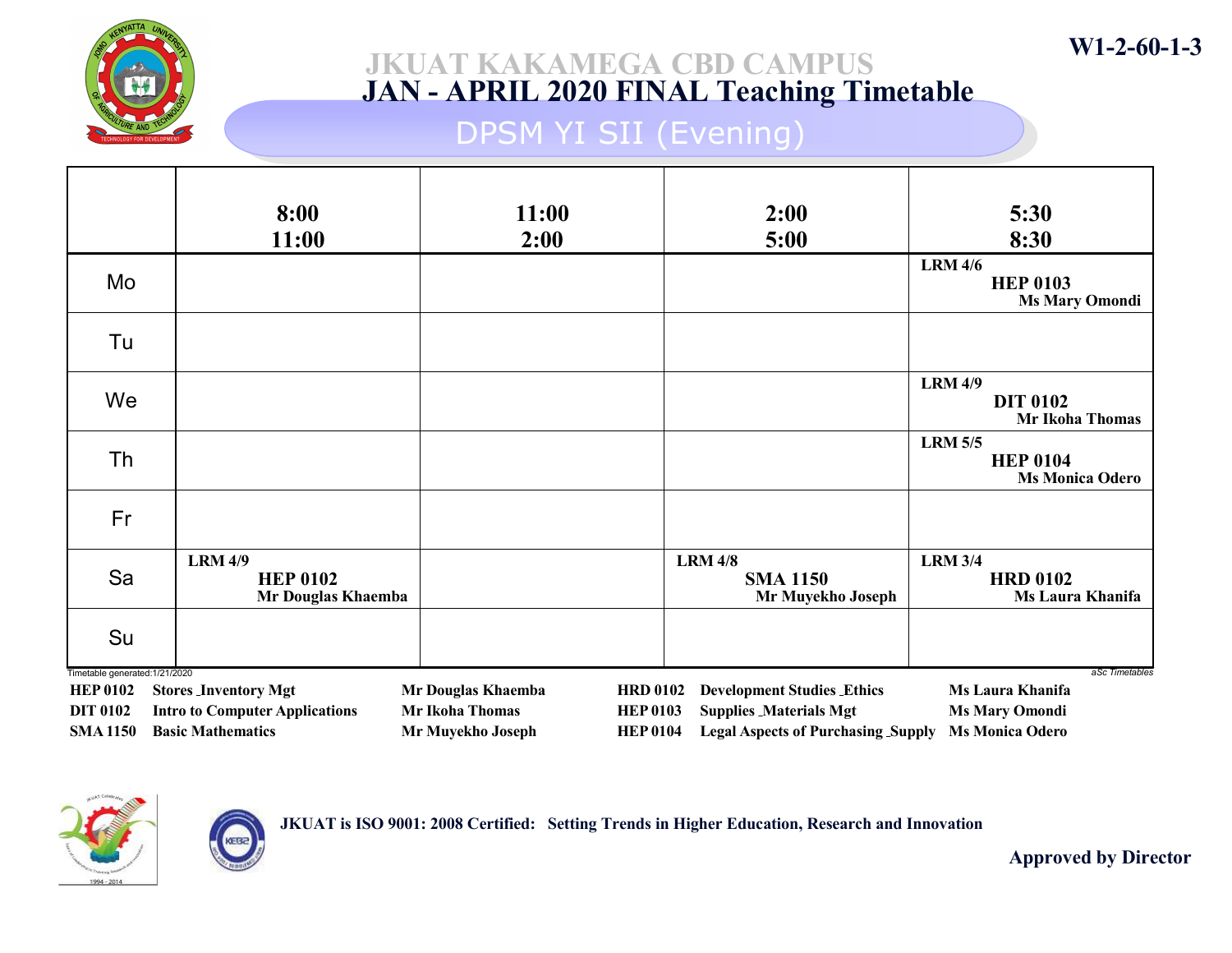

### JKUAT KAKAMEGA CBD CAMPUS JAN - APRIL 2020 FINAL Teaching Timetable

## DPSM YII SI (Evening)

|                                    | 8:00<br>11:00                                               | 11:00<br>2:00                                                                     | 2:00<br>5:00                                                                                                          | 5:30<br>8:30                                                |
|------------------------------------|-------------------------------------------------------------|-----------------------------------------------------------------------------------|-----------------------------------------------------------------------------------------------------------------------|-------------------------------------------------------------|
| Mo                                 |                                                             |                                                                                   |                                                                                                                       | <b>LRM 4/7</b><br><b>CED 0217</b><br>Ms Faina Kidagisa      |
| Tu                                 |                                                             |                                                                                   |                                                                                                                       | <b>LRM 4/6</b><br><b>HRD 0202</b><br><b>Mr Walter Bwire</b> |
| We                                 |                                                             |                                                                                   |                                                                                                                       |                                                             |
| Th                                 |                                                             |                                                                                   |                                                                                                                       | <b>LRM 5/6</b><br><b>HEP 0202</b><br>Mr Douglas Khaemba     |
| Fr                                 |                                                             |                                                                                   |                                                                                                                       |                                                             |
| Sa                                 | <b>LRM 4/10</b><br><b>HEP 0201</b><br><b>Ms Mary Omondi</b> | <b>LRM 4/6</b><br><b>HCD 0201</b><br>Mr Muyekho Joseph                            | <b>LRM 5/3</b><br><b>HEP 0203</b><br><b>Ms Janet Mathias</b>                                                          |                                                             |
| Su                                 |                                                             |                                                                                   |                                                                                                                       |                                                             |
| Timetable generated: 1/21/2020     |                                                             |                                                                                   |                                                                                                                       | aSc Timetables                                              |
| <b>HEP 0202</b>                    | <b>International purchasing</b>                             | Mr Douglas Khaemba<br><b>CED 0217</b>                                             | Entrepreneurship                                                                                                      | Ms Faina Kidagisa                                           |
| <b>HCD 0201</b><br><b>HRD 0202</b> | <b>Business statistics</b><br><b>General Economics</b>      | Mr Muyekho Joseph<br><b>HEP 0203</b><br><b>Mr Walter Bwire</b><br><b>HEP 0201</b> | <b>Measuring Purchasing Performance Ms Janet Mathias</b><br><b>Purchasing and Supply Chain StrategyMs Mary Omondi</b> |                                                             |
|                                    |                                                             |                                                                                   |                                                                                                                       |                                                             |



**KEB** 

JKUAT is ISO 9001: 2008 Certified: Setting Trends in Higher Education, Research and Innovation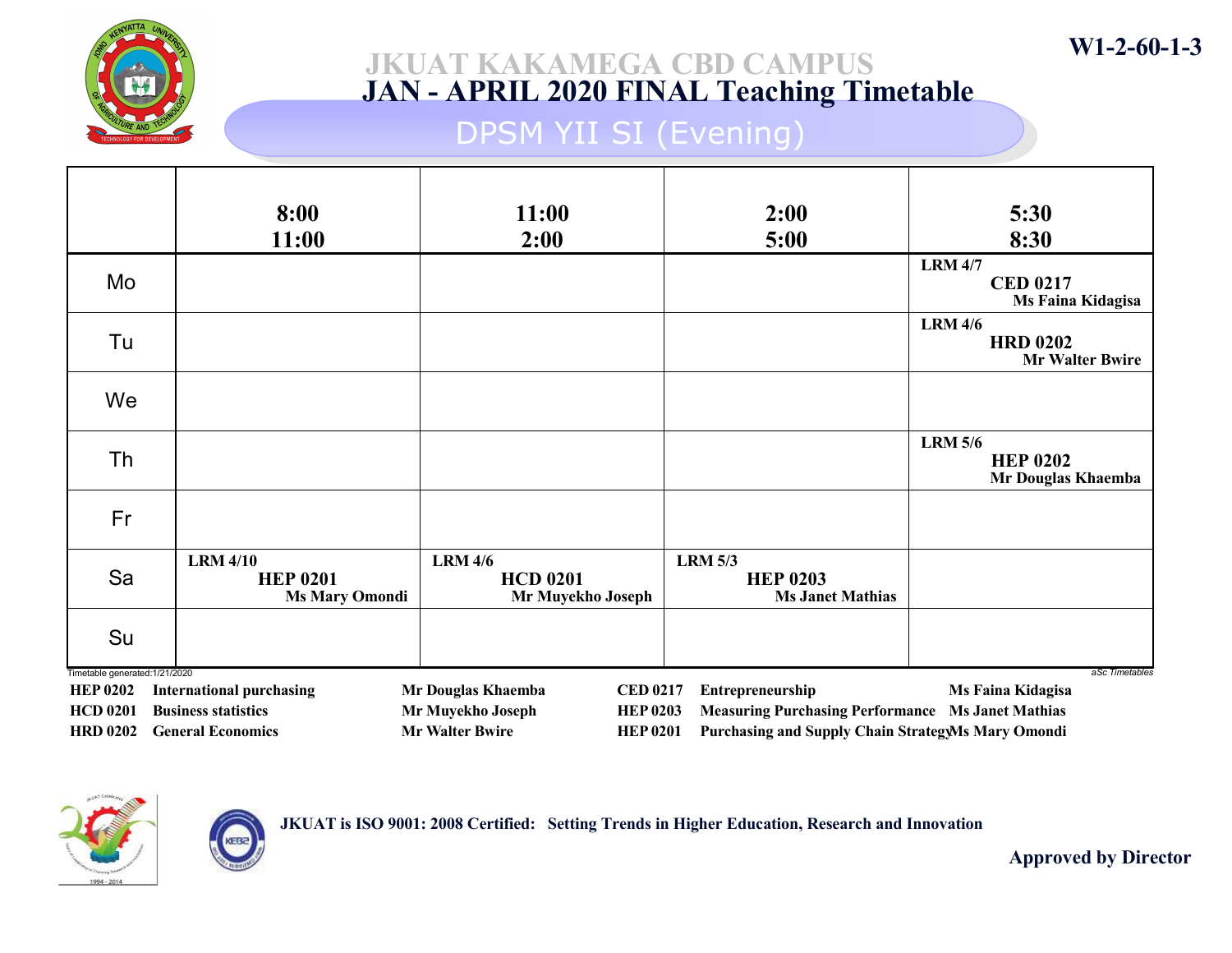

### JKUAT KAKAMEGA CBD CAMPUS JAN - APRIL 2020 FINAL Teaching Timetable

### DPSM YII SII (Evening)

|                                     | 8:00<br>11:00 | 11:00<br>2:00                                               | 2:00<br>5:00 | 5:30<br>8:30                                                    |
|-------------------------------------|---------------|-------------------------------------------------------------|--------------|-----------------------------------------------------------------|
| Mo                                  |               |                                                             |              | <b>LRM 4/8</b><br><b>HEP 0205</b><br>Mr Airo Cyprian            |
| Tu                                  |               |                                                             |              | <b>LRM 4/7</b><br><b>HEP 0207</b><br><b>Mr Calistus Luhombo</b> |
| We                                  |               |                                                             |              | <b>LRM 5/2</b><br><b>HRD 0205</b><br><b>Ms Esther Nzilani</b>   |
| Th                                  |               |                                                             |              | <b>BR</b><br><b>HEP 0208</b><br><b>Mr Antony Mutevane</b>       |
| Fr                                  |               |                                                             |              | <b>LRM 5/3</b><br><b>HEP 0209</b><br><b>Ms Mombo Rhodah</b>     |
| Sa                                  |               |                                                             |              |                                                                 |
| Su<br>Timetable generated:1/21/2020 |               | <b>LRM 3/10</b><br><b>HEP 0206</b><br><b>Ms Kiriza Rose</b> |              | aSc Timetables                                                  |

HEP 0205 Public Procurement Operations and Mair Airo Cyprian HEP 0208 Effective Negotiation in Purchasing Sun Antony Mutevane HEP 0207 Project and Contract Management Mr Calistus Luhombo HRD 0205 Research Methods Ms Esther Nzilani HEP 0206 Managing Purchasing and Supply Relates Kiriza Rose HEP 0209 Tactics and Operations of Purchasing SIs Mombo Rhodah



JKUAT is ISO 9001: 2008 Certified: Setting Trends in Higher Education, Research and Innovation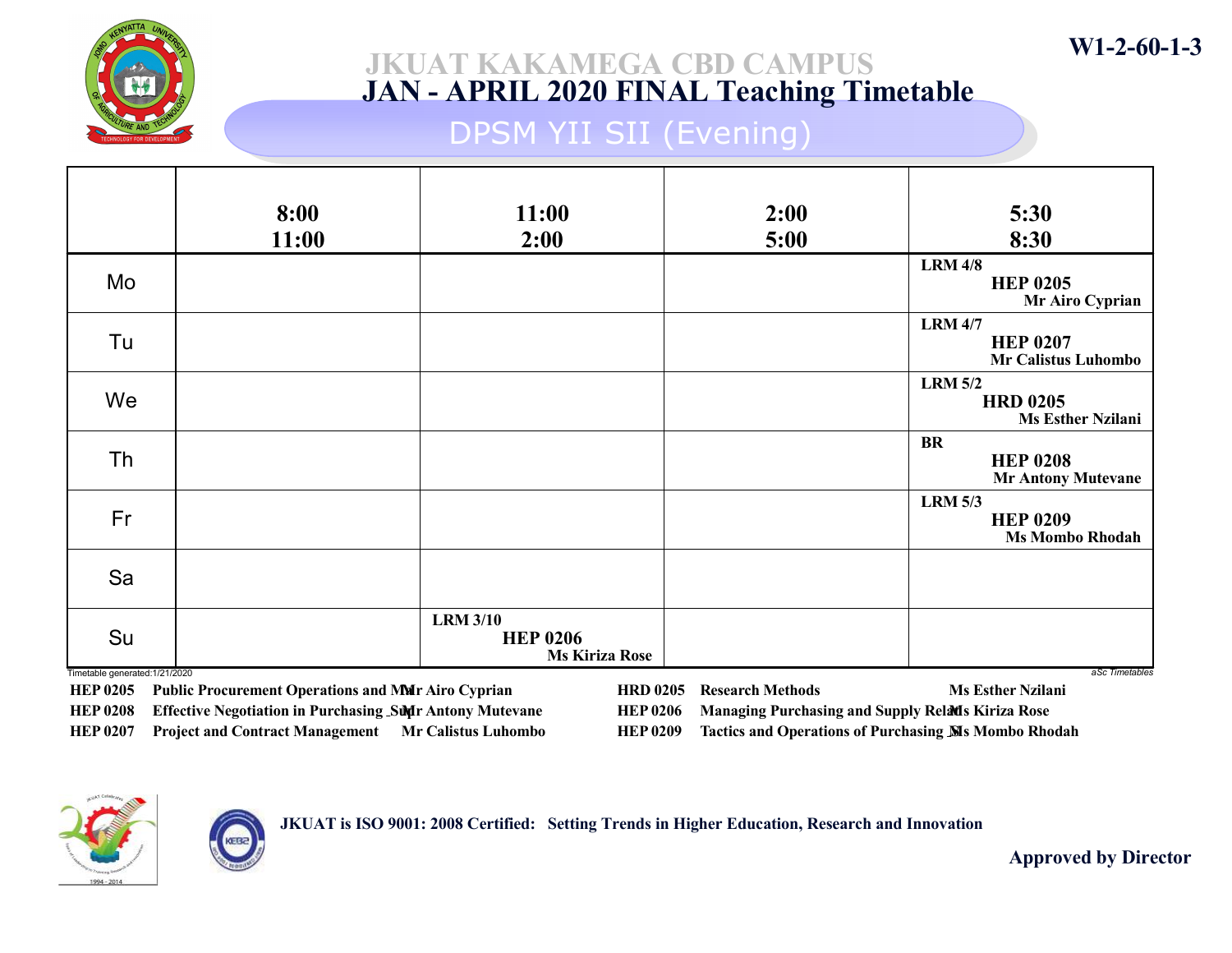

# BPAL YI SI (Evening)

|                                | 8:00<br>11:00                                          | 11:00<br>2:00                                          | 2:00<br>5:00                                                      | 5:30<br>8:30                                            |
|--------------------------------|--------------------------------------------------------|--------------------------------------------------------|-------------------------------------------------------------------|---------------------------------------------------------|
| Mo                             |                                                        |                                                        |                                                                   |                                                         |
| Tu                             |                                                        |                                                        |                                                                   |                                                         |
| We                             |                                                        |                                                        |                                                                   |                                                         |
| Th                             |                                                        |                                                        |                                                                   |                                                         |
| Fr                             |                                                        |                                                        |                                                                   | <b>LRM 3/1</b><br><b>HRD 2101</b><br>Mr Benjamin Misigo |
| Sa                             | <b>LRM 3/1</b><br><b>SZL 2111</b><br>Dr Evelyne Osore  | <b>HBC 2110</b><br>Mr Mudaki Abissay                   | <b>LRM 5/4</b><br><b>HPG 2102</b><br><b>Ms Ms Catherine Osita</b> |                                                         |
| Su                             | <b>HPG 2101</b><br><b>LRM 4/6</b><br><b>BPAL YI SI</b> | <b>HPG 2103</b><br><b>LRM 3/9</b><br><b>BPAL YI SI</b> | <b>LRM 3/2</b><br><b>HBC 2108</b><br>Mr Moseti 0723640126         |                                                         |
| Timetable generated: 1/21/2020 | SZL 2111 HIV/AIDS                                      | Dr Evelyne Osore<br><b>HPG 2102</b>                    | <b>Introduction to Community Developments Catherine Osita</b>     | aSc Timetables                                          |
| <b>HRD 2101</b>                | <b>Communication Skills</b>                            | Mr Benjamin Misigo<br><b>HPG 2101</b>                  | Decentralization _County Government Without teacher               |                                                         |
| <b>HBC 2108</b>                | <b>Principles of Management</b>                        | <b>Mr Henry Moseti</b><br><b>HPG 2103</b>              | <b>Principles of People Mgt</b>                                   | Without teacher                                         |
| <b>HBC 2110</b>                | <b>Management Mathematics I</b>                        | Mr Mudaki Abissay                                      |                                                                   |                                                         |



**KEB** 

JKUAT is ISO 9001: 2008 Certified: Setting Trends in Higher Education, Research and Innovation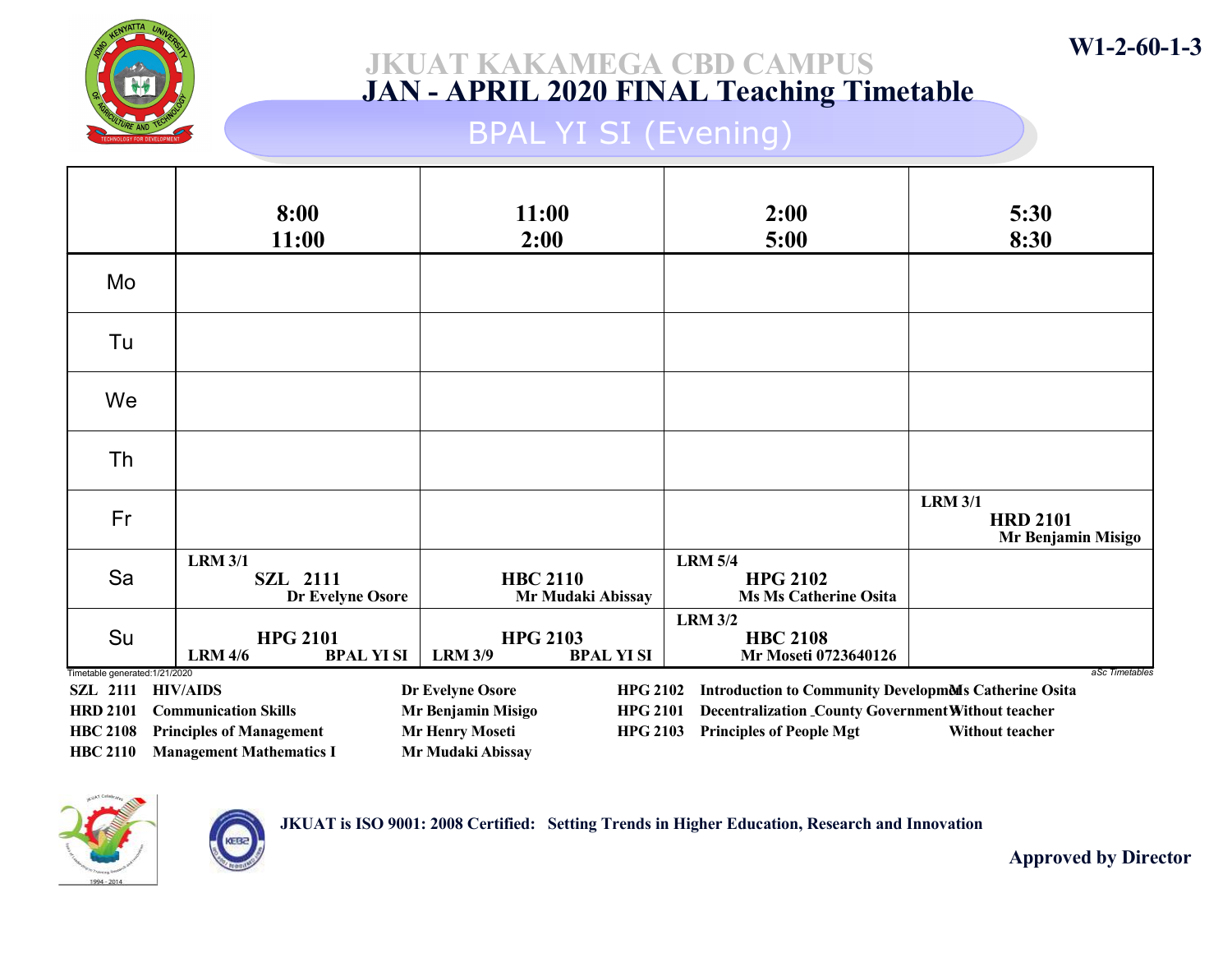

### JKUAT KAKAMEGA CBD CAMPUS JAN - APRIL 2020 FINAL Teaching Timetable

## BDEV Y4S1 (EVENING)

|                                                   | 8:00                                                   | 11:00                                                      |                 | 2:00                                                      | 5:30                                                             |
|---------------------------------------------------|--------------------------------------------------------|------------------------------------------------------------|-----------------|-----------------------------------------------------------|------------------------------------------------------------------|
|                                                   | 11:00                                                  | 2:00                                                       |                 | 5:00                                                      | 8:30                                                             |
| Mo                                                |                                                        |                                                            |                 |                                                           |                                                                  |
| Tu                                                |                                                        |                                                            |                 |                                                           | <b>LRM 4/1</b><br><b>HSD 2406</b><br><b>Ms Jackline Moraa</b>    |
| We                                                |                                                        |                                                            |                 |                                                           | <b>LRM 4/5</b><br><b>HSD 2403</b><br><b>Ms Jackline Odero</b>    |
| Th                                                |                                                        |                                                            |                 |                                                           | <b>LRM 4/9</b><br><b>HRD 2401</b><br>Ms Faina Kidagisa           |
| Fr                                                |                                                        |                                                            |                 |                                                           | <b>LRM 4/6</b><br><b>HSD 2309</b><br><b>Mr. Humphrey Rapando</b> |
| Sa                                                | <b>LRM 4/2</b><br><b>HPS 2242</b><br>Mr Muyekho Joseph |                                                            |                 |                                                           |                                                                  |
| Su                                                |                                                        | <b>LRM 4/1</b><br><b>HBC 2404</b><br>Mr Dickson Inyambukhu |                 | <b>LRM 3/2</b><br><b>HBC 2108</b><br>Mr Moseti 0723640126 |                                                                  |
| Timetable generated: 1/21/2020<br><b>HBC 2404</b> | <b>Project Management</b>                              | Mr Dickson Inyambukhu                                      | <b>HRD 2401</b> | <b>Entrepreneurship Skills</b>                            | aSc Timetables<br>Ms Faina Kidagisa                              |
| <b>HBC 2108</b>                                   | <b>Principles of Management</b>                        | <b>Mr Henry Moseti</b>                                     | <b>HSD 2406</b> | <b>Qualiitative Research Methods</b>                      | <b>Ms Jackline Moraa</b>                                         |
| <b>HPS 2242</b>                                   | <b>Business Statistics</b>                             | Mr Muyekho Joseph                                          | <b>HSD 2403</b> | <b>Legal Issues in Development</b>                        | <b>Ms Jackline Odero</b>                                         |
| <b>HSD 2309</b>                                   | <b>Issues in Rural Development</b>                     | <b>Mr. Humphrey Rapando</b>                                |                 |                                                           |                                                                  |



KEBa

JKUAT is ISO 9001: 2008 Certified: Setting Trends in Higher Education, Research and Innovation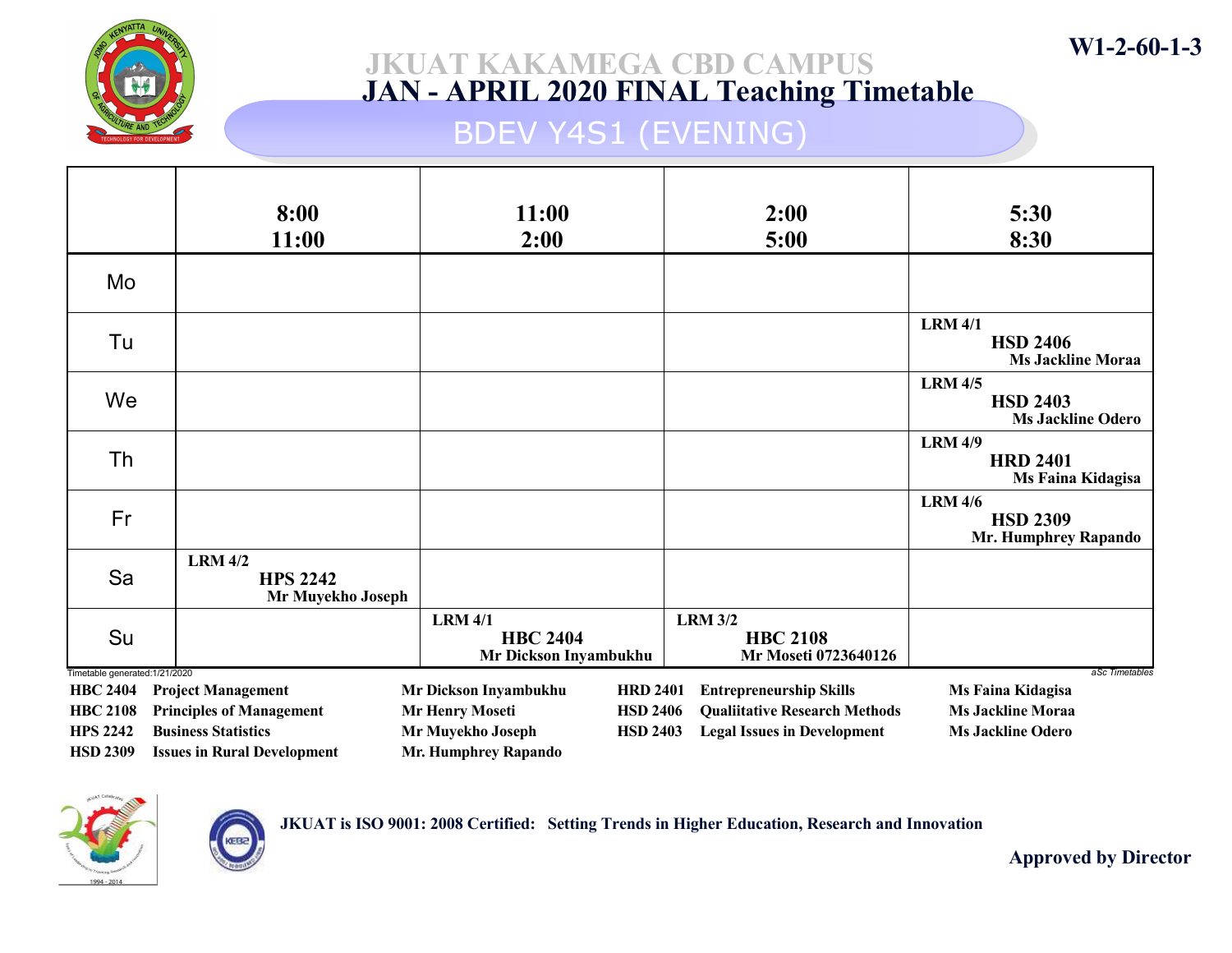

### JKUAT KAKAMEGA CBD CAMPUS JAN - APRIL 2020 FINAL Teaching Timetable

### BDEV Y2 S2 (Evening)

|                                | 8:00<br>11:00                                        | 11:00<br>2:00                      | 2:00<br>5:00                                                  | 5:30<br>8:30                                                                |
|--------------------------------|------------------------------------------------------|------------------------------------|---------------------------------------------------------------|-----------------------------------------------------------------------------|
| Mo                             |                                                      |                                    |                                                               | <b>LRM 3/5</b><br><b>HDS 2213</b><br><b>Mr Mudi Bornface</b>                |
| Tu                             |                                                      |                                    |                                                               | <b>LRM 3/2</b><br><b>HBC 2125</b><br>Mr Wanyama Titus                       |
| We                             |                                                      |                                    |                                                               | <b>LRM 4/4</b><br><b>HDS 2210</b><br><b>Mr Gregory Masingila</b>            |
| Th                             |                                                      |                                    |                                                               | <b>LRM 5/2</b><br><b>HDS 2209</b><br><b>Mr Richard Ekina</b>                |
| Fr                             |                                                      |                                    |                                                               |                                                                             |
| Sa                             | <b>LRM 4/6</b><br><b>HDS 2214</b><br>Mr Alex Mukunzi |                                    | <b>LRM 4/10</b><br><b>HDS 2211</b><br>Mr Namwamba Simon Obura | <b>LRM 3/8</b><br><b>HDS 2208</b><br><b>DrJane Alunga</b>                   |
| Su                             |                                                      |                                    |                                                               |                                                                             |
| Timetable generated: 1/21/2020 | <b>HDS</b> 2208 Introduction to Psychology           | Dr. Jane Alunga<br><b>HDS 2211</b> |                                                               | aSc Timetables<br>Introduction to Human Development Mr Namwamba Simon Obura |

HDS 2208 Introduction to Psychology DrJane Alunga HDS 2214 Diffusion of Innovation Extension SerMr Alex Mukunzi HDS 2210 Population and Develoipment Mr Gregory Masingila HDS 2213 Public Institutions in Development Mr Mudi Bornface

HDS 2211 Introduction to Human Development Mr Namwamba Simon Obura HDS 2209 Political Theory Mr Richard Ekina HBC 2125 Introduction to Macroeconomics Mr Wanyama Titus



JKUAT is ISO 9001: 2008 Certified: Setting Trends in Higher Education, Research and Innovation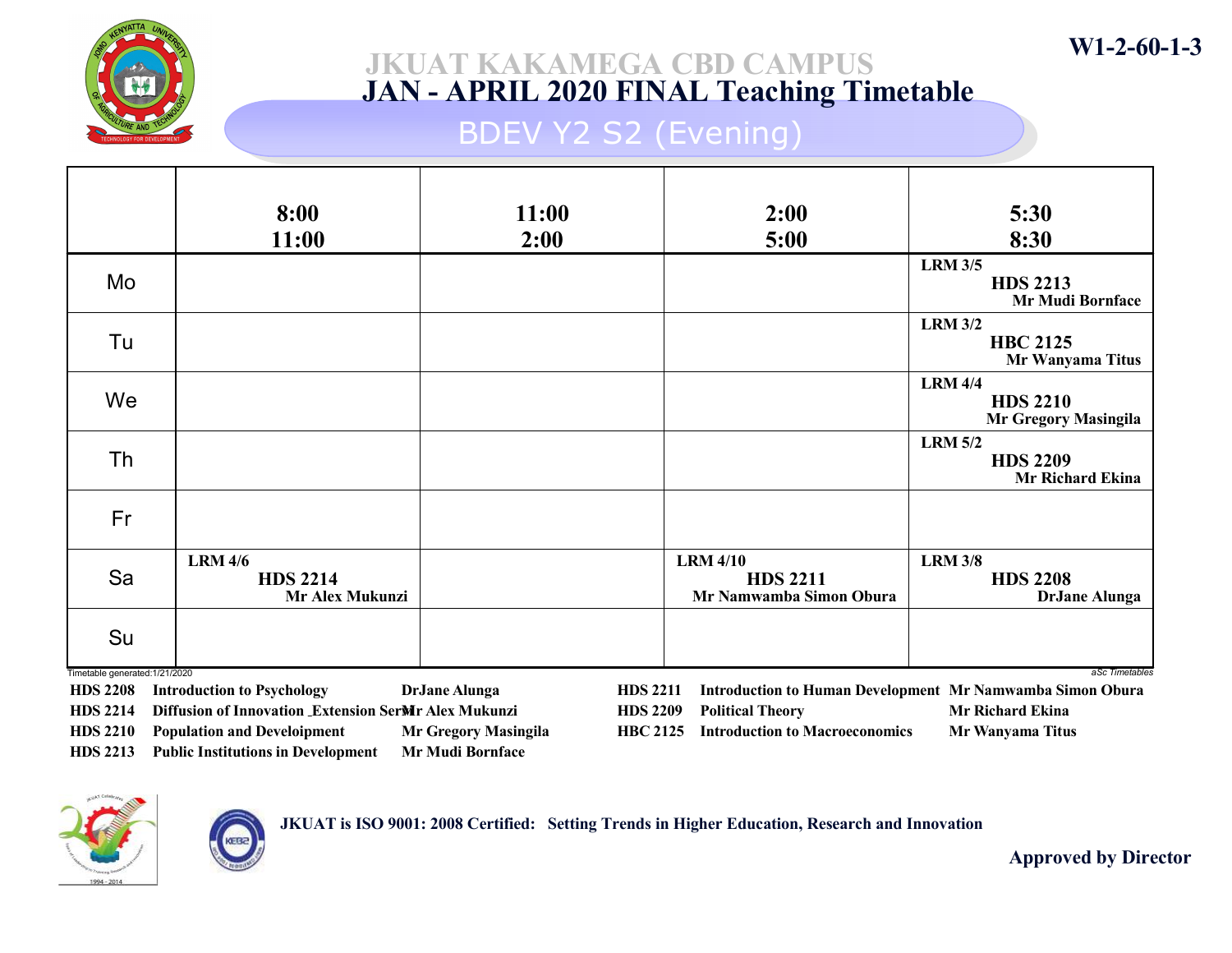

### JKUAT KAKAMEGA CBD CAMPUS JAN - APRIL 2020 FINAL Teaching Timetable

## DCD YI SI (Evening)

|                                                                                        | 8:00<br>11:00                                                                                          | 11:00<br>2:00                                                         |                                                       | 2:00<br>5:00                                                                                                                        | 5:30<br>8:30                                                     |
|----------------------------------------------------------------------------------------|--------------------------------------------------------------------------------------------------------|-----------------------------------------------------------------------|-------------------------------------------------------|-------------------------------------------------------------------------------------------------------------------------------------|------------------------------------------------------------------|
| Mo                                                                                     |                                                                                                        |                                                                       |                                                       |                                                                                                                                     | <b>LRM 4/5</b><br><b>TDH 100</b><br>Dr Evelyne Osore             |
| Tu                                                                                     |                                                                                                        |                                                                       |                                                       |                                                                                                                                     | <b>LRM 4/4</b><br><b>HRD 0223</b><br>Mr Benjamin Misigo          |
| We                                                                                     |                                                                                                        |                                                                       |                                                       |                                                                                                                                     | <b>LRM 3/5</b><br><b>HSD 0207</b><br><b>Mr. Humphrey Rapando</b> |
| Th                                                                                     |                                                                                                        |                                                                       |                                                       |                                                                                                                                     | <b>HSD 0103</b><br><b>Ms Anne Mutsami</b>                        |
| Fr                                                                                     |                                                                                                        |                                                                       |                                                       |                                                                                                                                     | <b>LRM 5/5</b><br><b>HSD 0202</b><br><b>Mr Gregory Masingila</b> |
| Sa                                                                                     | <b>LRM 3/4</b><br><b>HSD 0101</b><br><b>Ms Karen Maruti</b>                                            |                                                                       |                                                       |                                                                                                                                     |                                                                  |
| Su                                                                                     |                                                                                                        |                                                                       |                                                       |                                                                                                                                     |                                                                  |
| Timetable generated: 1/21/2020<br><b>TDH 100</b><br><b>HRD 0223</b><br><b>HSD 0202</b> | <b>Introduction to HIV/AIDS</b><br><b>Communication Skills</b><br><b>Instruments for Community Dev</b> | Dr Evelyne Osore<br>Mr Benjamin Misigo<br><b>Mr Gregory Masingila</b> | <b>HSD 0207</b><br><b>HSD 0103</b><br><b>HSD 0101</b> | <b>Introduction to Socialogy</b><br><b>Education, Health Development</b><br><b>Concepts of Community DevelopmentMs Karen Maruti</b> | aSc Timetables<br>Mr. Humphrey Rapando<br><b>Ms Anne Mutsami</b> |



JKUAT is ISO 9001: 2008 Certified: Setting Trends in Higher Education, Research and Innovation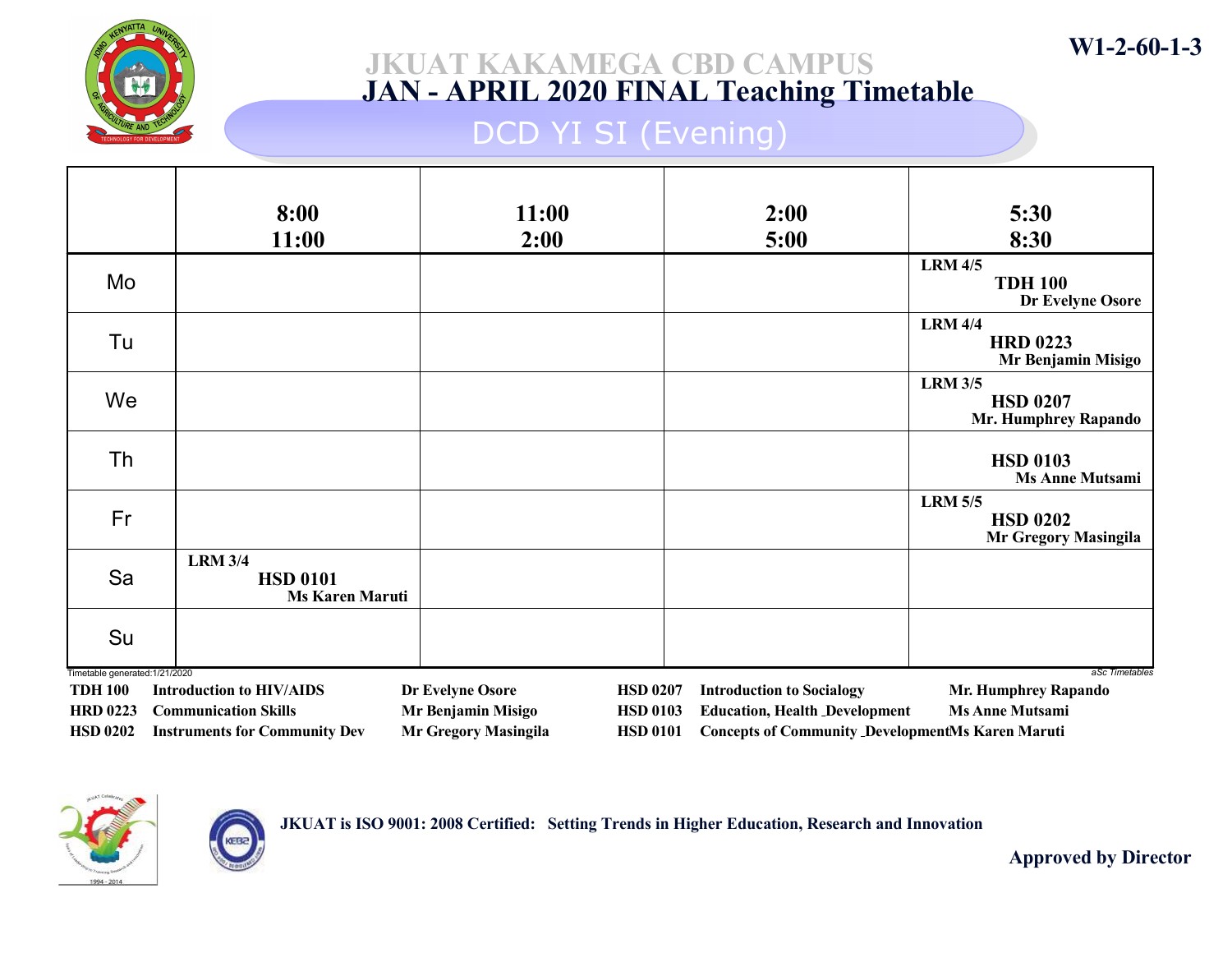

## PHD HRM Y1 S1 (Weekend)

|                                | 8:00<br>11:00                     | 11:00<br>2:00  | 2:00<br>5:00                   | 5:30<br>8:30                  |
|--------------------------------|-----------------------------------|----------------|--------------------------------|-------------------------------|
| Mo                             |                                   |                |                                |                               |
| Tu                             |                                   |                |                                |                               |
| We                             |                                   |                |                                |                               |
| Th                             |                                   |                |                                |                               |
| Fr                             |                                   |                |                                |                               |
| Sa                             | <b>HHE 4101</b><br>Dr Dennis Juma |                | <b>HHE 4102</b><br>Prof. Oyugi |                               |
| Su                             |                                   |                |                                |                               |
| Timetable generated: 1/21/2020 | <b>HHE 4101 Research Methods</b>  | Dr Dennis Juma | HHE 4102 Statistics            | aSc Timetables<br>Prof. Oyugi |



KEBa

JKUAT is ISO 9001: 2008 Certified: Setting Trends in Higher Education, Research and Innovation

Approved by Director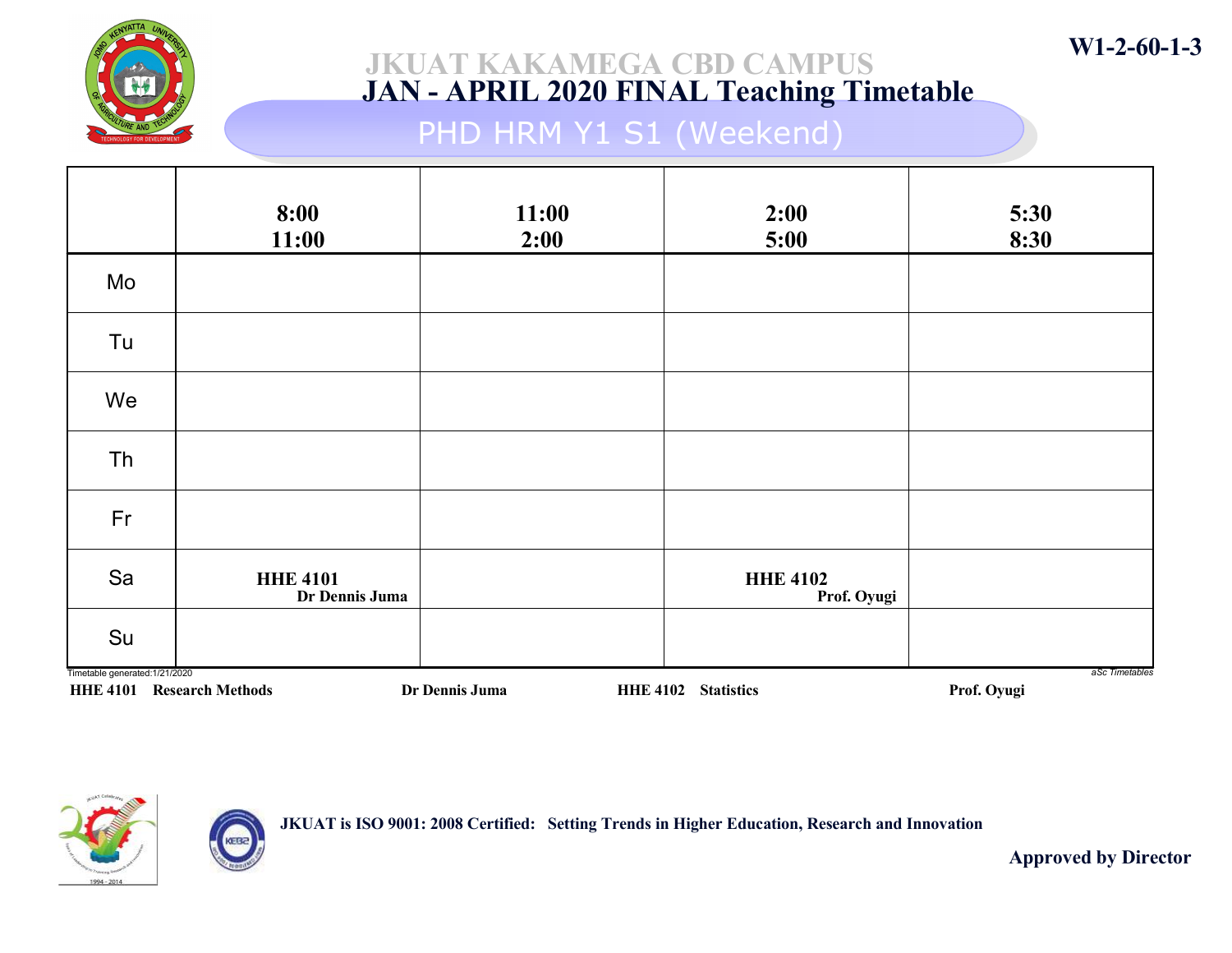

PHD Supply Chain Y1 S1(Weekend)

|                                                                    | 8:00<br>11:00                     | 11:00<br>2:00                             | 2:00<br>5:00                   | 5:30<br>8:30                  |
|--------------------------------------------------------------------|-----------------------------------|-------------------------------------------|--------------------------------|-------------------------------|
| Mo                                                                 |                                   |                                           |                                |                               |
| Tu                                                                 |                                   |                                           |                                |                               |
| We                                                                 |                                   |                                           |                                |                               |
| Th                                                                 |                                   |                                           |                                |                               |
| Fr                                                                 |                                   |                                           |                                |                               |
| Sa                                                                 | <b>HHE 4101</b><br>Dr Dennis Juma | CLB2<br><b>HES 4102</b><br>Dr Dennis Ouma | <b>HHE 4102</b><br>Prof. Oyugi |                               |
| Su                                                                 |                                   |                                           |                                |                               |
| Timetable generated: 1/21/2020<br><b>HHE 4101 Research Methods</b> |                                   | Dr Dennis Juma                            | <b>HHE 4102 Statistics</b>     | aSc Timetables<br>Prof. Oyugi |

HES 4102 Production Operations Management Dr Dennis Ouma

ÆG



JKUAT is ISO 9001: 2008 Certified: Setting Trends in Higher Education, Research and Innovation

Approved by Director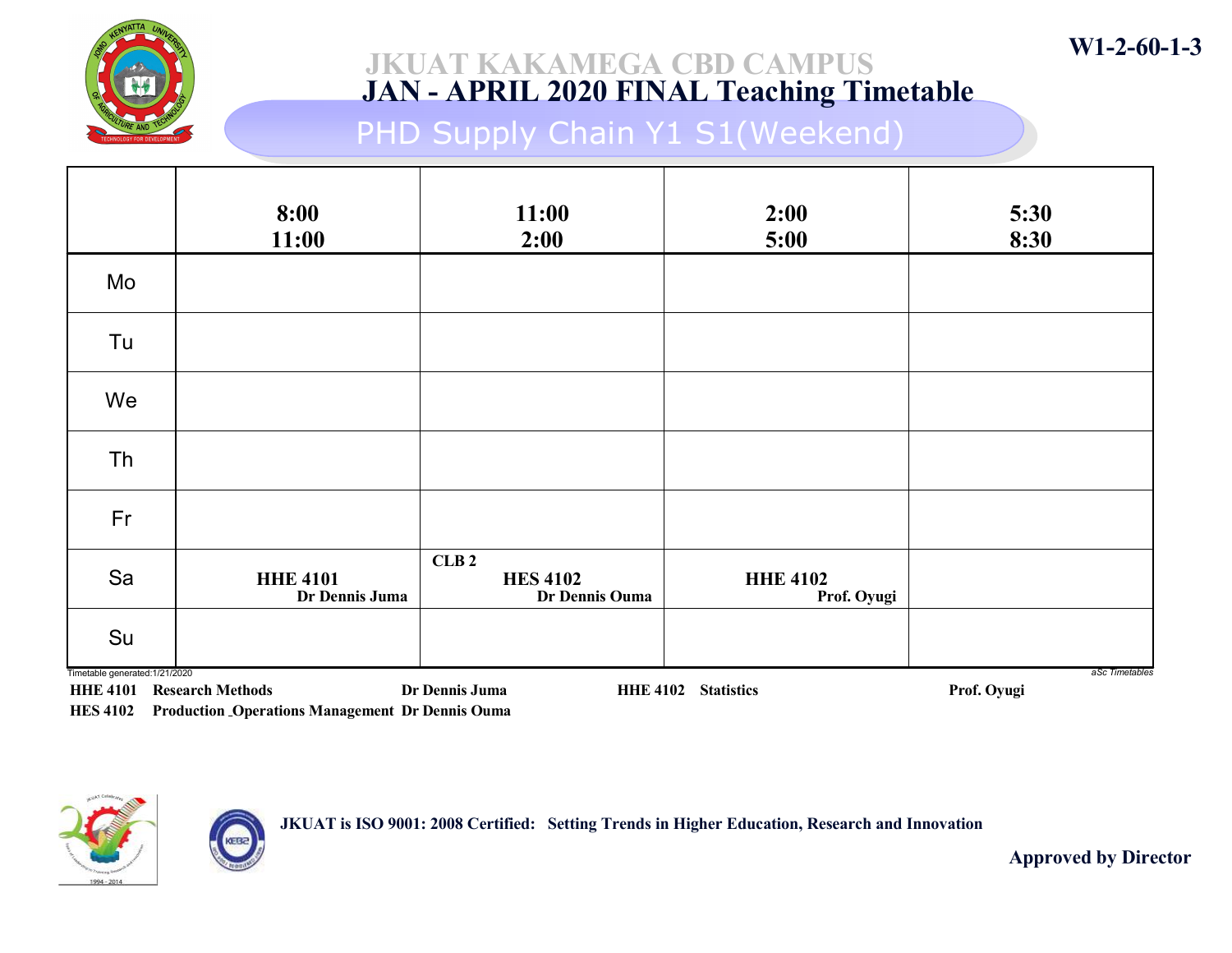

### BBIT Y3 SI

|                                                   | 8:00<br>11:00                                                 | 11:00<br>2:00                                       | 2:00<br>5:00                                                | 5:30<br>8:30                                              |
|---------------------------------------------------|---------------------------------------------------------------|-----------------------------------------------------|-------------------------------------------------------------|-----------------------------------------------------------|
| Mo                                                |                                                               |                                                     |                                                             |                                                           |
| Tu                                                |                                                               |                                                     |                                                             |                                                           |
| We                                                |                                                               |                                                     |                                                             |                                                           |
| <b>Th</b>                                         |                                                               |                                                     | <b>LRM 3/1</b><br><b>HBC 2202</b><br>Mr Anthony Ojwang      |                                                           |
| Fr                                                |                                                               |                                                     | <b>LRM 3/2</b><br><b>BIT 2119</b><br><b>Mr Edwin Wasike</b> | <b>BR</b><br><b>ICS 2307</b><br><b>Mr Alloys Manyange</b> |
| Sa                                                | <b>LRM 3/2</b><br><b>HBC 2112</b><br><b>Mr Barrack Okello</b> | <b>LRM 4/2</b><br><b>HBT 2302</b><br>Mr Kevin Okumu | <b>LRM 3/4</b><br><b>HBC 2209</b><br>Mr Moseti 0723640126   | <b>LRM 3/7</b><br><b>HBC 2234</b><br>Dr Joseph Otsyulah   |
| Su                                                |                                                               |                                                     |                                                             |                                                           |
| Timetable generated: 1/21/2020<br><b>HBC 2234</b> | <b>International Business Management Dr Joseph Otsyulah</b>   | <b>BIT 2119</b>                                     | <b>Management Information Systems</b>                       | aSc Timetables<br><b>Mr Edwin Wasike</b>                  |

ICS 2307 Simulation Modeling Mr Alloys Manyange HBC 2202 Introduction to Financial Mgt Mr Anthony Ojwang HBC 2112 Principles of Marketing Mr Barrack Okello

HBC 2209 Organizational Behavior Mr Henry Moseti HBT 2302 Application Programming for the Interar Kevin Okumu



JKUAT is ISO 9001: 2008 Certified: Setting Trends in Higher Education, Research and Innovation

Approved by Director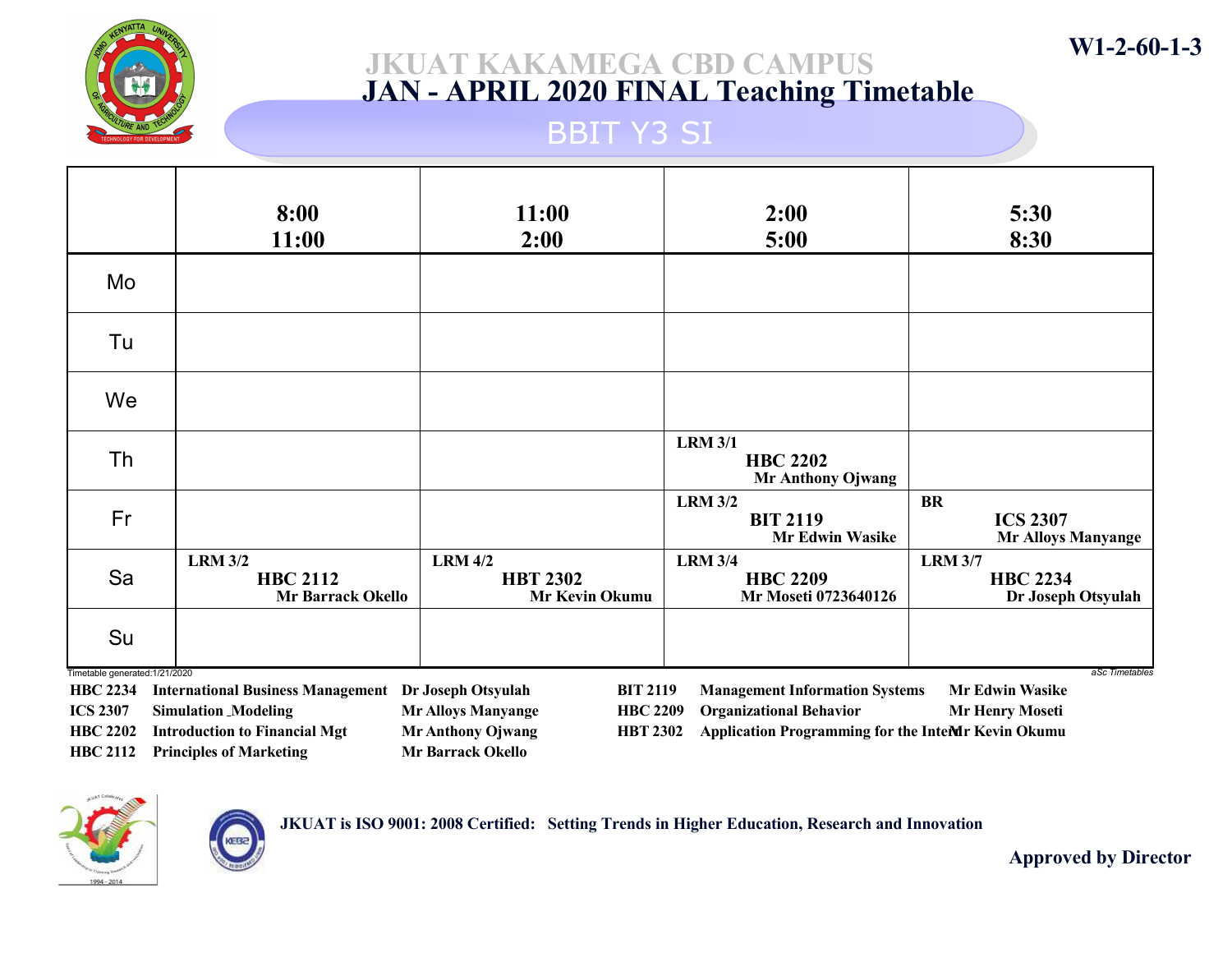

Msc Dev Studies Y2 S1 (Human devt)

|                                      | 8:00<br>11:00                                        | 11:00<br>2:00                            | 2:00<br>5:00                                           | 5:30<br>8:30                                                |
|--------------------------------------|------------------------------------------------------|------------------------------------------|--------------------------------------------------------|-------------------------------------------------------------|
| Mo                                   |                                                      |                                          |                                                        |                                                             |
| Tu                                   |                                                      |                                          |                                                        |                                                             |
| We                                   |                                                      |                                          |                                                        |                                                             |
| <b>Th</b>                            |                                                      |                                          |                                                        |                                                             |
| Fr                                   |                                                      |                                          |                                                        | <b>LRM 4/10</b><br><b>HSDH 3205</b><br><b>DrJane Alunga</b> |
| Sa                                   |                                                      | <b>BR</b><br><b>HSDH 3201</b><br>Dr Mudi | <b>LRM 4/2</b><br><b>HCBA 3216</b><br>Dr Dennis Juma   | <b>LRM 3/10</b><br><b>HSDH 3204</b><br>Dr Purity Anyanje    |
| Su<br>Timetable generated: 1/21/2020 | <b>LRM 4/1</b><br><b>HSDH 3203</b><br>Dr Tom Shavisa |                                          | <b>LRM 3/7</b><br><b>HSDH 3202</b><br>Dr Evelyne Osore | aSc Timetables                                              |

HCBA 3216 Seminar Dr Dennis Juma HSDH 3202 Emerging Health Issues in Development Evelyne Osore HSDH 3201 Gender Perspectives in Development Dr Mudi

HSDH 3204 Human Rights and Social DevelopmenDr Purity Anyanje HSDH 3203 Education and Development Dr Tom Shavisa HSDH 3205 Population,Demography and Developmer Jane Alunga



JKUAT is ISO 9001: 2008 Certified: Setting Trends in Higher Education, Research and Innovation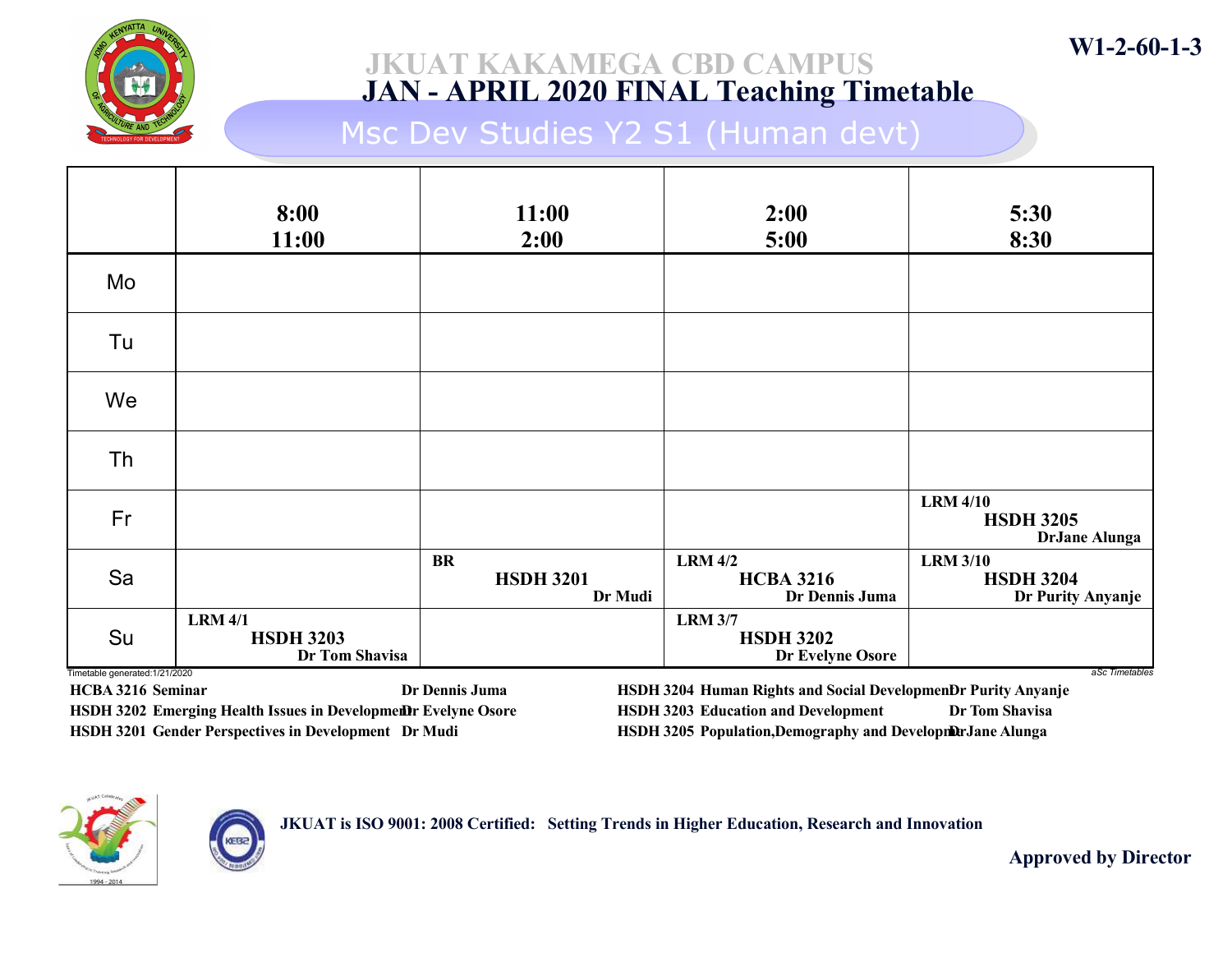

### JKUAT KAKAMEGA CBD CAMPUS JAN - APRIL 2020 FINAL Teaching Timetable

### BHRM Y1I SII

|                                | 8:00                                          | 11:00                                                          | 2:00                           | 5:30                                                          |
|--------------------------------|-----------------------------------------------|----------------------------------------------------------------|--------------------------------|---------------------------------------------------------------|
|                                | 11:00                                         | 2:00                                                           | 5:00                           | 8:30                                                          |
| Mo                             |                                               |                                                                |                                | <b>LRM 4/4</b><br><b>HEH 2206</b><br>Mr Muyekho Joseph        |
| Tu                             |                                               |                                                                |                                | <b>LRM 4/3</b><br><b>HEH 2211</b><br><b>Ms Jackline Odero</b> |
| We                             |                                               |                                                                |                                | <b>LRM 3/2</b><br><b>HBC 2212</b><br>Mr. Cecil Segero         |
| Th                             |                                               |                                                                |                                | <b>LRM 4/9</b><br><b>HRD 2401</b><br>Ms Faina Kidagisa        |
| Fr                             |                                               |                                                                |                                |                                                               |
| Sa                             | <b>HEH 2208</b><br><b>Dr Catherine Edalia</b> | <b>LRM 4/4</b><br><b>HEH 2210</b><br><b>Ms Roselyn Makhanu</b> |                                |                                                               |
| Su                             |                                               |                                                                |                                |                                                               |
| Timetable generated: 1/21/2020 | <b>HEH 2208</b> Organizational Development    | Dr Catherine Edalia<br><b>HRD 2401</b>                         | <b>Entrepreneurship Skills</b> | aSc Timetables<br>Ms Faina Kidagisa                           |

HEH 2206 Statistics in Human Resource Management Muyekho Joseph HBC 2212 Computer Application For Business Mr. Cecil Segero

HEH 2211 Labour Laws Ms Jackline Odero HEH 2210 Job Design Evaluation Ms Roselyn Makhanu



JKUAT is ISO 9001: 2008 Certified: Setting Trends in Higher Education, Research and Innovation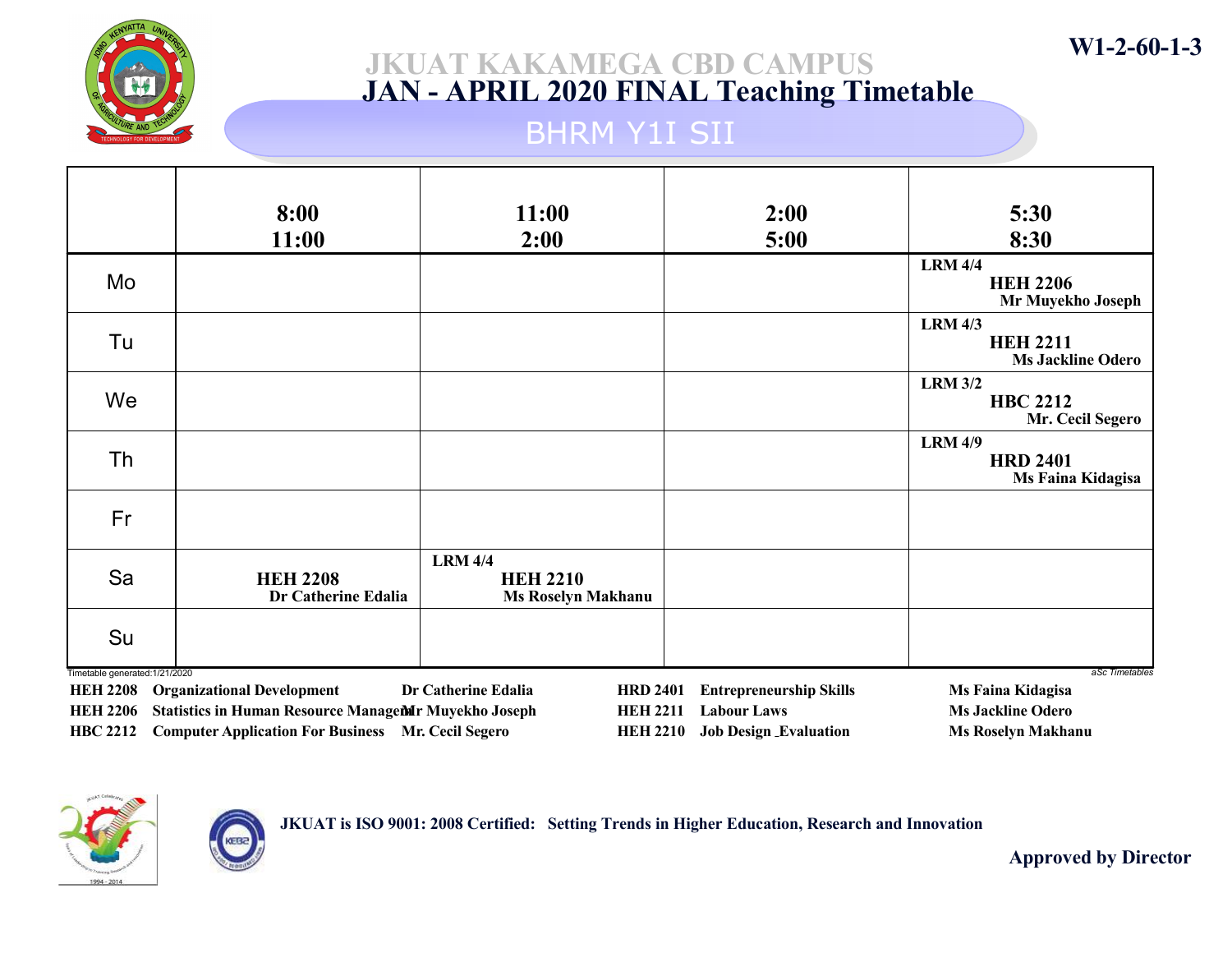

### JKUAT KAKAMEGA CBD CAMPUS JAN - APRIL 2020 FINAL Teaching Timetable

## BDEV Y4 SII (Evening)

|                                    | 8:00                                                  | 11:00                                        | 2:00                               | 5:30                                 |  |
|------------------------------------|-------------------------------------------------------|----------------------------------------------|------------------------------------|--------------------------------------|--|
|                                    | 11:00                                                 | 2:00                                         | 5:00                               | 8:30                                 |  |
|                                    |                                                       |                                              |                                    | <b>LRM 4/3</b>                       |  |
| Mo                                 |                                                       |                                              |                                    | <b>HSD 2405</b><br>Mr George Shinali |  |
|                                    |                                                       |                                              |                                    | <b>LRM 3/5</b>                       |  |
| Tu                                 |                                                       |                                              |                                    | <b>HSD 2407</b><br>Dr Joyce Amuhaya  |  |
|                                    |                                                       |                                              |                                    | <b>LRM 4/6</b>                       |  |
| We                                 |                                                       |                                              |                                    | <b>HSD 2410</b>                      |  |
|                                    |                                                       |                                              |                                    | <b>Mr Antony Mutevane</b>            |  |
| Th                                 |                                                       |                                              |                                    | <b>LRM 5/3</b><br><b>HSD 2411</b>    |  |
|                                    |                                                       |                                              |                                    | Dr Doughlas Musiega                  |  |
|                                    |                                                       |                                              |                                    | <b>LRM 4/7</b>                       |  |
| Fr                                 |                                                       |                                              |                                    | <b>HBC 2228</b>                      |  |
|                                    |                                                       |                                              |                                    | <b>Ms Jackline Moraa</b>             |  |
| Sa                                 | <b>LRM 4/7</b><br><b>HSD 2410</b>                     | <b>HSD 2408</b>                              |                                    |                                      |  |
|                                    | <b>Ms Kulthum Atemba</b>                              | <b>Mr Mudi Bornface</b>                      |                                    |                                      |  |
|                                    |                                                       |                                              |                                    |                                      |  |
| Su                                 |                                                       |                                              |                                    |                                      |  |
| Timetable generated: 1/21/2020     |                                                       |                                              |                                    | aSc Timetables                       |  |
| <b>HSD 2411</b>                    | <b>Development Studies Seminar</b>                    | Dr Doughlas Musiega<br><b>HSD 2408</b>       | <b>Institutions in Development</b> | <b>Mr Mudi Bornface</b>              |  |
| <b>HSD 2407</b>                    | <b>Leadership _Governance</b>                         | Dr Joyce Amuhaya<br><b>HBC 2228</b>          | <b>Mgt of Non-Profit Org</b>       | <b>Ms Jackline Moraa</b>             |  |
| <b>HSD 2410</b><br><b>HSD 2405</b> | <b>Conflict Mgt Negotiation Skills</b>                | <b>Mr Antony Mutevane</b><br><b>HSD 2410</b> | <b>Relief Disaster Management</b>  | <b>Ms Kulthum Atemba</b>             |  |
|                                    | Financial Mgt for non-Finance StudenMr George Shinali |                                              |                                    |                                      |  |

JKUAT is ISO 9001: 2008 Certified: Setting Trends in Higher Education, Research and Innovation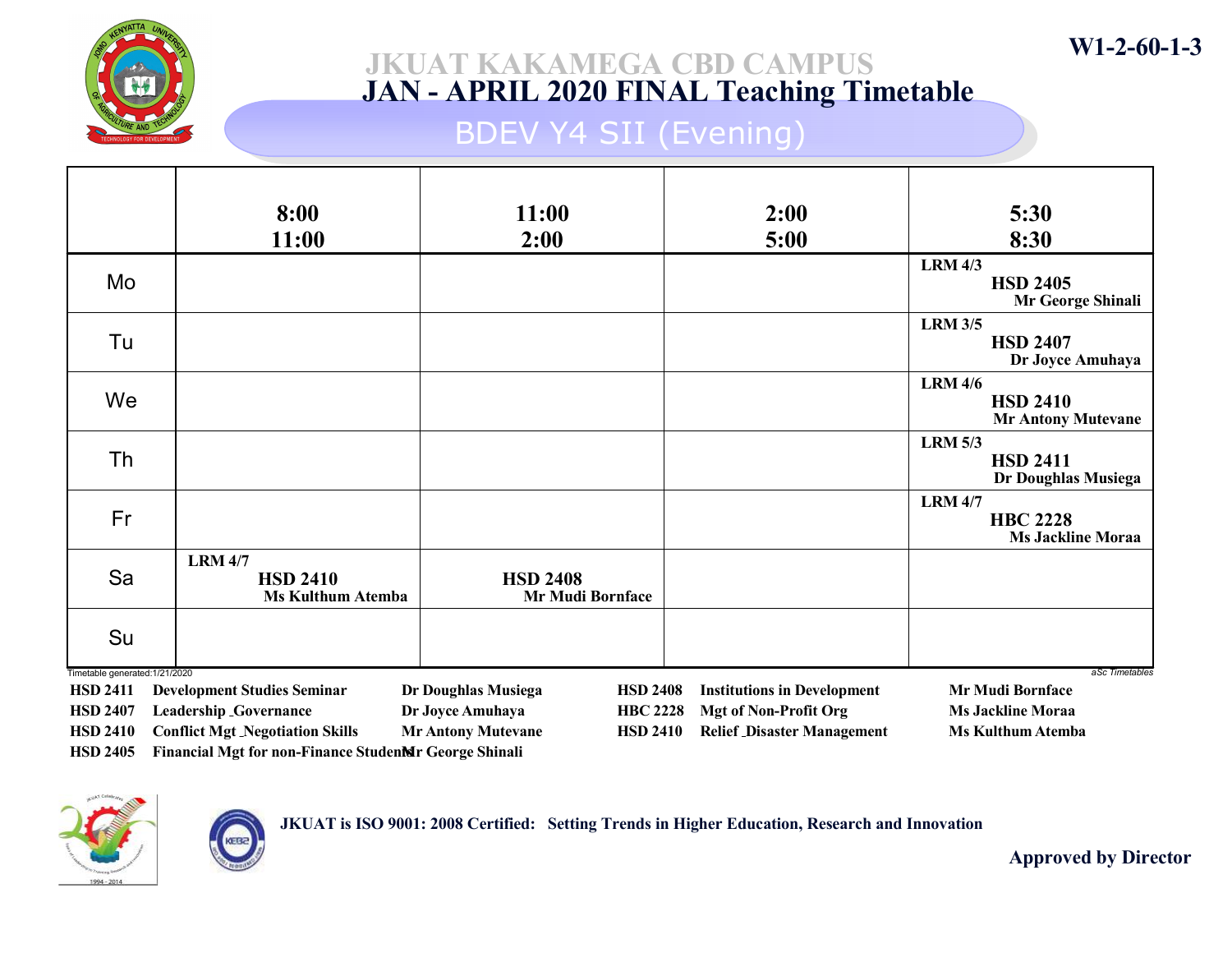

### JKUAT KAKAMEGA CBD CAMPUS JAN - APRIL 2020 FINAL Teaching Timetable

## BCOM Y2 SII (Evening)

|                                                   | 8:00                                                              | 11:00                                                                             | 2:00                                                                 | 5:30                                                    |
|---------------------------------------------------|-------------------------------------------------------------------|-----------------------------------------------------------------------------------|----------------------------------------------------------------------|---------------------------------------------------------|
|                                                   | 11:00                                                             | 2:00                                                                              | 5:00                                                                 | 8:30                                                    |
| Mo                                                |                                                                   |                                                                                   |                                                                      | <b>LRM 3/3</b><br><b>HBC 2116</b><br>Ms Sheila Mukanzi  |
| Tu                                                |                                                                   |                                                                                   |                                                                      | <b>LRM 3/4</b><br><b>HBC 2211</b><br>Ms Edah Kavwanyiri |
| We                                                |                                                                   |                                                                                   |                                                                      | <b>LRM 3/2</b><br><b>HBC 2212</b><br>Mr. Cecil Segero   |
| Th                                                |                                                                   |                                                                                   |                                                                      | <b>LRM 3/4</b><br><b>HBC 2210</b><br>Dr Dennis Ouma     |
| Fr                                                |                                                                   |                                                                                   |                                                                      | <b>LRM 3/2</b><br><b>HBC 2242</b><br>Mr Wanyama Titus   |
| Sa                                                |                                                                   | <b>LRM 3/4</b><br><b>HBC 2214</b><br><b>Mr Gedion Sikolia</b>                     | <b>LRM 3/4</b><br><b>HBC 2209</b><br>Mr Moseti 0723640126            |                                                         |
| Su                                                |                                                                   |                                                                                   |                                                                      |                                                         |
| Timetable generated: 1/21/2020<br><b>HBC 2210</b> | <b>Operation Research</b>                                         | Dr Dennis Ouma<br><b>HBC 2212</b>                                                 | <b>Computer Application For Business</b>                             | aSc Timetables<br>Mr. Cecil Segero                      |
| <b>HBC 2214</b><br><b>HBC 2209</b>                | <b>Procurement Logistic Mgt</b><br><b>Organizational Behavior</b> | <b>Mr Gedion Sikolia</b><br><b>HBC 2211</b><br>Mr Henry Moseti<br><b>HBC 2116</b> | <b>Introduction to Taxation</b><br><b>Intermediate accounting II</b> | Ms Edah Kavwanyiri<br>Ms Sheila Mukanzi                 |
| <b>HBC 2242</b>                                   | Intermediate macroeconomics                                       | Mr Wanyama Titus                                                                  |                                                                      |                                                         |



JKUAT is ISO 9001: 2008 Certified: Setting Trends in Higher Education, Research and Innovation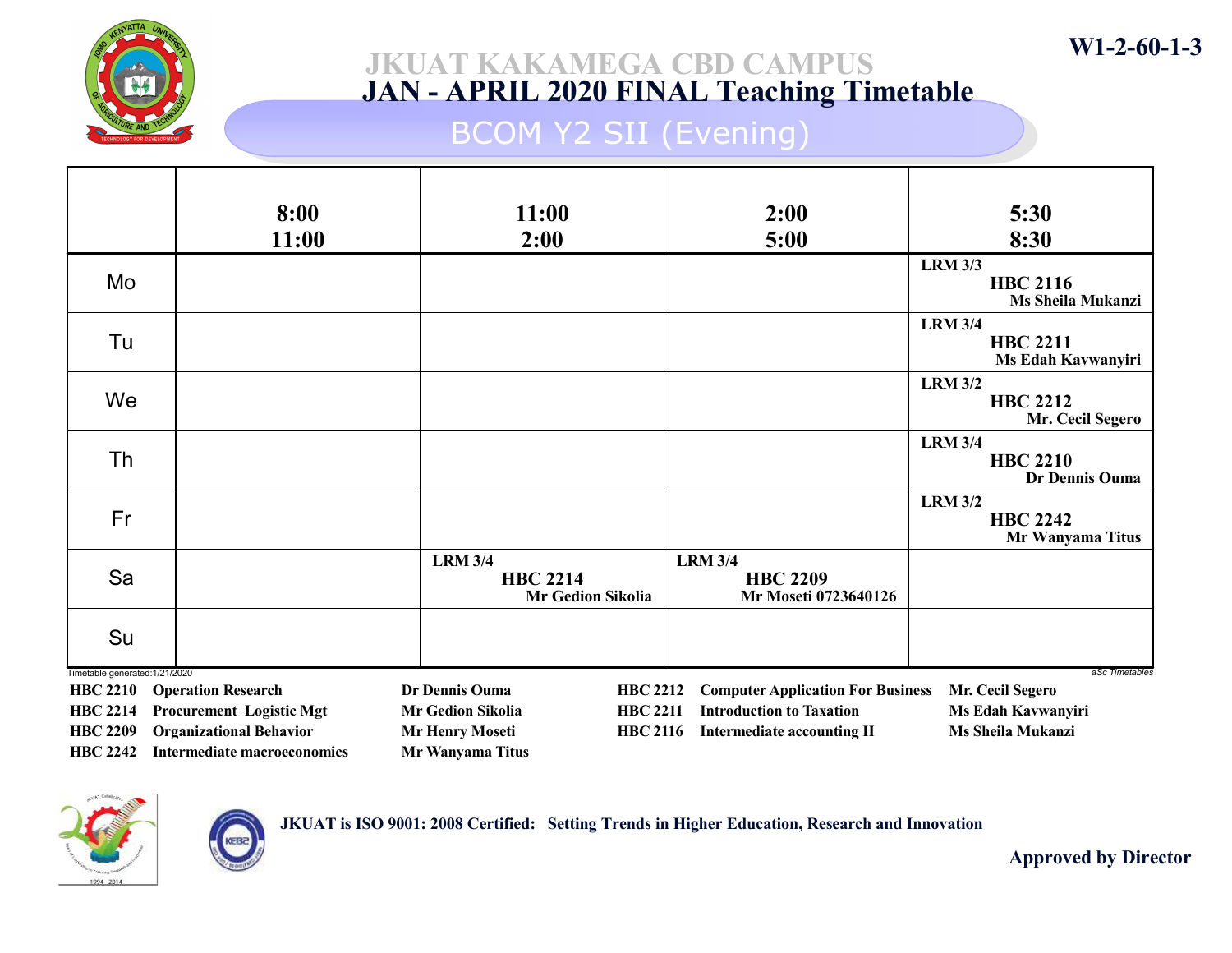

## BCOM Y4 S2 HRM (Evening)

|                                                   | 8:00<br>11:00                                            | 11:00<br>2:00                                              | 2:00<br>5:00                                            | 5:30<br>8:30                                                                                           |
|---------------------------------------------------|----------------------------------------------------------|------------------------------------------------------------|---------------------------------------------------------|--------------------------------------------------------------------------------------------------------|
| Mo                                                |                                                          |                                                            |                                                         |                                                                                                        |
| Tu                                                |                                                          |                                                            |                                                         |                                                                                                        |
| We                                                |                                                          |                                                            |                                                         | <b>LRM 3/7</b><br><b>HBC 2402</b><br>Mr Kadima John Murunga                                            |
| Th                                                |                                                          |                                                            |                                                         |                                                                                                        |
| Fr                                                |                                                          |                                                            |                                                         | <b>BCOM Y4 S2 HRM (Evening)</b><br><b>BCOMNCS2 2302 (Evening)</b><br><b>LRMGOM Y4 S2 FIN (Evening)</b> |
| Sa                                                | <b>LRM 3/8</b><br><b>HBH 2406</b><br>Dr Stephen Eshiteti | <b>LRM 3/10</b><br><b>HCB 2320</b><br>Dr Catherine Edalia  | <b>LRM 3/2</b><br><b>HBH 2405</b><br>Dr Joseph Otsyulah | <b>LRM 3/2</b><br><b>HBC 2403</b><br>Dr Doughlas Musiega                                               |
| Su                                                |                                                          | <b>LRM 4/1</b><br><b>HBC 2404</b><br>Mr Dickson Inyambukhu |                                                         |                                                                                                        |
| Timetable generated: 1/21/2020<br><b>HCB 2320</b> | <b>Human Resource Planning</b>                           | Dr Catherine Edalia<br><b>HBC 2404</b>                     | <b>Project Management</b>                               | aSc Timetables<br>Mr Dickson Inyambukhu                                                                |
| <b>HBC 2403</b>                                   | <b>Management Research Project</b>                       | <b>HBC 2402</b><br>Dr Doughlas Musiega                     | <b>Production and Operations Mgt</b>                    | Mr Kadima John Murunga                                                                                 |
| <b>HBH 2405</b>                                   | <b>Strategic HRM</b>                                     | Dr Joseph Otsyulah<br><b>HCB 2302</b>                      | <b>Business Policy Strategic Planning</b>               | <b>Without teacher</b>                                                                                 |
| <b>HBH 2406</b>                                   | <b>Contemporary Issues in HRM</b>                        | Dr Stephen Eshiteti                                        |                                                         |                                                                                                        |



KEBa

JKUAT is ISO 9001: 2008 Certified: Setting Trends in Higher Education, Research and Innovation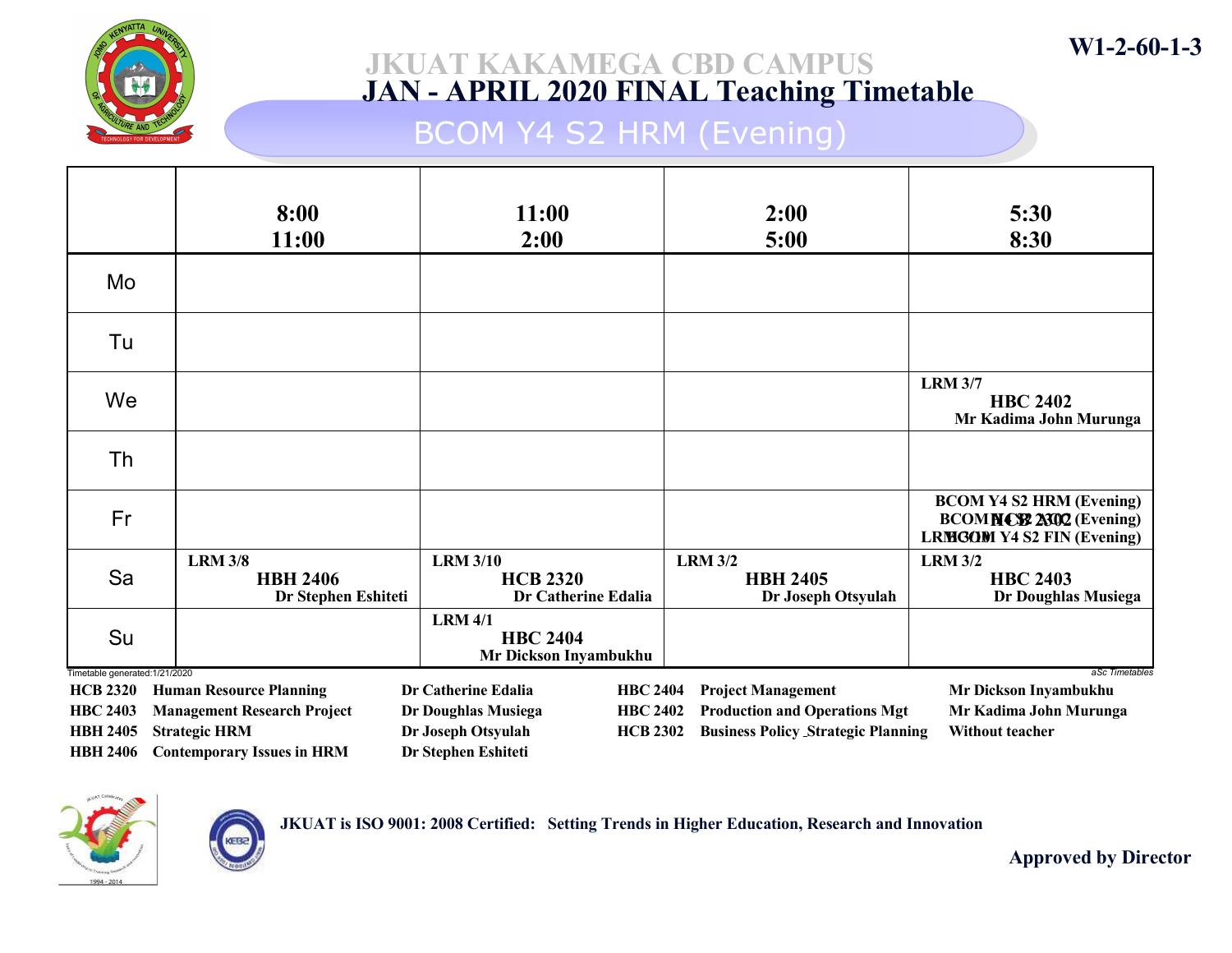

## BCOM Y4 S2 FIN (Evening)

|                                                                                                                                                                                                                       | 8:00<br>11:00                                        | 11:00<br>2:00                                              | 2:00<br>5:00                                            | 5:30<br>8:30                                                                                           |  |
|-----------------------------------------------------------------------------------------------------------------------------------------------------------------------------------------------------------------------|------------------------------------------------------|------------------------------------------------------------|---------------------------------------------------------|--------------------------------------------------------------------------------------------------------|--|
| Mo                                                                                                                                                                                                                    |                                                      |                                                            |                                                         |                                                                                                        |  |
| Tu                                                                                                                                                                                                                    |                                                      |                                                            |                                                         |                                                                                                        |  |
| We                                                                                                                                                                                                                    |                                                      |                                                            |                                                         | <b>LRM 3/7</b><br><b>HBC 2402</b><br>Mr Kadima John Murunga                                            |  |
| Th                                                                                                                                                                                                                    |                                                      |                                                            |                                                         | <b>LRM 4/2</b><br><b>HBF 2403</b><br><b>Mr Anthony Ojwang</b>                                          |  |
| Fr                                                                                                                                                                                                                    |                                                      |                                                            |                                                         | <b>BCOM Y4 S2 HRM (Evening)</b><br><b>BCOMNCS2 2302 (Evening)</b><br><b>LRMGOM Y4 S2 FIN (Evening)</b> |  |
| Sa                                                                                                                                                                                                                    | <b>HBF 2405</b><br><b>LRMGOM Y4 S2 FIN (Evening)</b> |                                                            | <b>LRM 3/3</b><br><b>HBF 2403</b><br>Dr Maniagi Musiega | <b>LRM 3/2</b><br><b>HBC 2403</b><br>Dr Doughlas Musiega                                               |  |
| Su                                                                                                                                                                                                                    |                                                      | <b>LRM 4/1</b><br><b>HBC 2404</b><br>Mr Dickson Inyambukhu |                                                         |                                                                                                        |  |
| Timetable generated: 1/21/2020<br>aSc Timetables<br><b>Management Research Project</b><br>Dr Doughlas Musiega<br><b>Production and Operations Mgt</b><br><b>HBC 2403</b><br><b>HBC 2402</b><br>Mr Kadima John Murunga |                                                      |                                                            |                                                         |                                                                                                        |  |
| <b>HBF 2403</b>                                                                                                                                                                                                       | <b>Financial Modelling Forecasting</b>               | Dr Maniagi Musiega<br><b>HCB 2302</b>                      | <b>Business Policy Strategic Planning</b>               | <b>Without teacher</b>                                                                                 |  |
| <b>HBF 2403</b>                                                                                                                                                                                                       | <b>Financial Modelling Forecasting</b>               | <b>Mr Anthony Ojwang</b><br><b>HBF 2405</b>                | <b>Real Estate Finance</b>                              | <b>Without teacher</b>                                                                                 |  |
| <b>HBC 2404</b>                                                                                                                                                                                                       | <b>Project Management</b>                            | <b>Mr Dickson Invambukhu</b>                               |                                                         |                                                                                                        |  |





Approved by Director